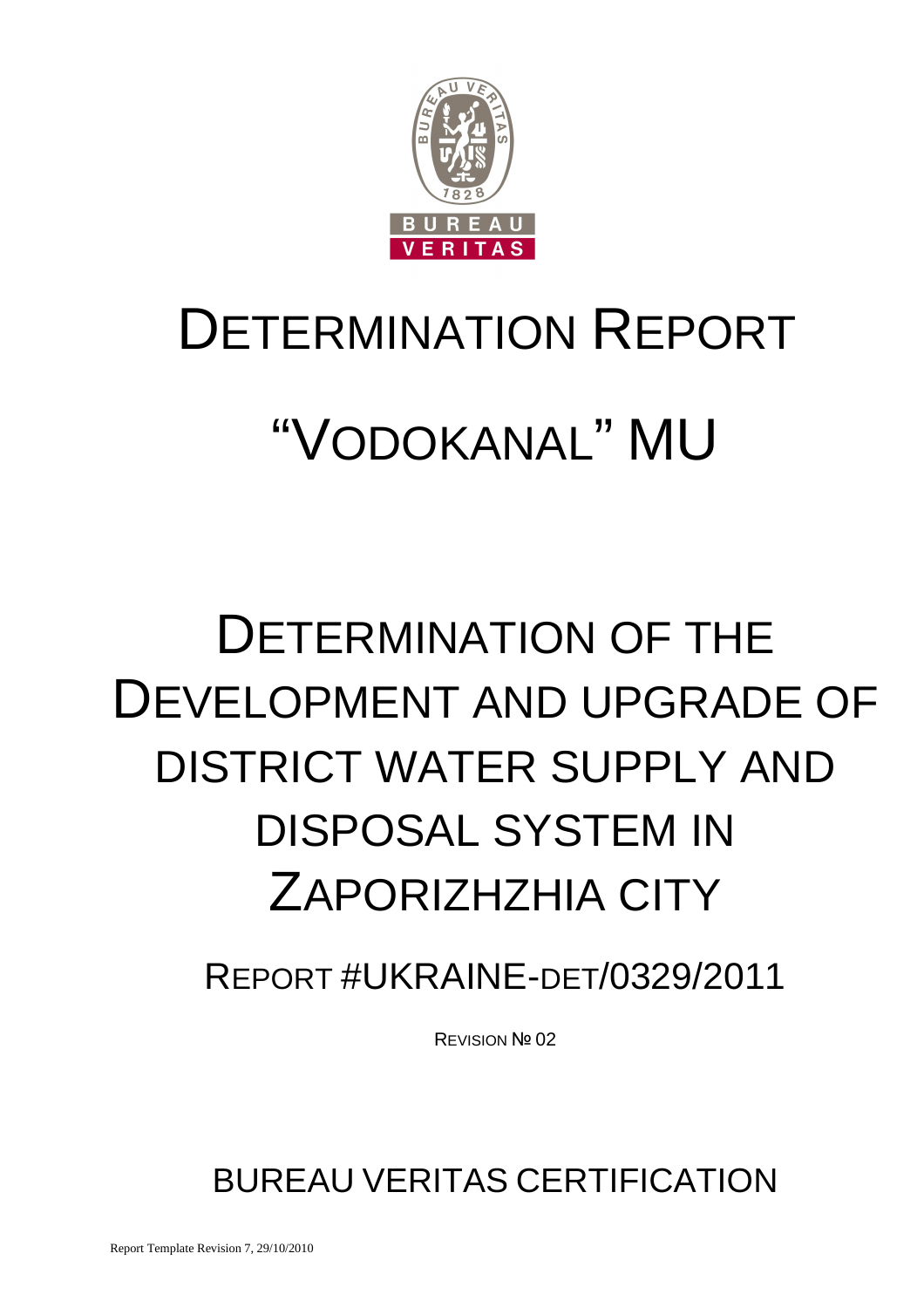

#### DETERMINATION REPORT

| Date of first issue:<br>25/08/2011 | Organizational unit:<br><b>Bureau Veritas Certification</b><br><b>Holding SAS</b> |
|------------------------------------|-----------------------------------------------------------------------------------|
| Client:                            | Client ref.:                                                                      |
| OJSC "Oblteplocomunenergo"         | <b>Iurii Barbarov</b>                                                             |

Summary:

Bureau Veritas Certification has made the determination of the "Development and upgrade of district water supply and disposal system in Zaporizhzhia city" project of "Vodokanal" MU located in Zaporizhzhia region in the South-Eastern part of Ukraine on the basis of UNFCCC criteria for the JI, as well as criteria given to provide for consistent project operations, monitoring and reporting. UNFCCC criteria refer to Article 6 of the Kyoto Protocol, the JI rules and modalities and the subsequent decisions by the JI Supervisory Committee, as well as the host country criteria.

The determination scope is defined as an independent and objective review of the project design document, the project's baseline study, monitoring plan and other relevant documents, and consisted of the following three phases: i) desk review of the project design and the baseline and monitoring plan; ii) followup interviews with project stakeholders; iii) resolution of outstanding issues and the issuance of the final determination report and opinion. The overall determination, from Contract Review to Determination Report & Opinion, was conducted using Bureau Veritas Certification internal procedures.

The first output of the determination process is a list of Clarification and Corrective Actions Requests (CL and CAR), presented in Appendix A. Taking into account this output, the project proponent revised its project design document.

In summary, it is Bureau Veritas Certification's opinion that the project correctly applies the baseline and monitoring methodology developed according the Guidance on Criteria for Baseline Setting and Monitoring and meets the relevant UNFCCC requirements for the JI and the relevant host country criteria.

| Report No.:<br>UKRAINE-det/0329/2011                                                                                                                                | JI              | Subject Group:                                   | Indexing terms                                                                                |
|---------------------------------------------------------------------------------------------------------------------------------------------------------------------|-----------------|--------------------------------------------------|-----------------------------------------------------------------------------------------------|
| Project title:<br>and disposal system in Zaporizhzhia city                                                                                                          |                 | Development and upgrade of district water supply |                                                                                               |
| Work carried out by:<br>Kateryna Zinevych - Team leader, Lead Verifier<br>Alexey Dzhafarov - Team member, Verifier<br>Denys Pishchalov - Team member,<br>Specialist |                 | Financial                                        | No distribution without permission from the<br>W<br>Client or responsible organizational unit |
| Work reviewed by:<br>Ivan Sokolov - Internal Technical Reviewer                                                                                                     |                 |                                                  | Limited distribution                                                                          |
| Work approved by:<br>Flavio Gomes- Operational Manager-                                                                                                             |                 |                                                  | <b>Onrestricted distribution</b>                                                              |
| Date of this revision:<br>13/09/2011                                                                                                                                | Rev. No.:<br>02 | Number of pages:<br>70                           |                                                                                               |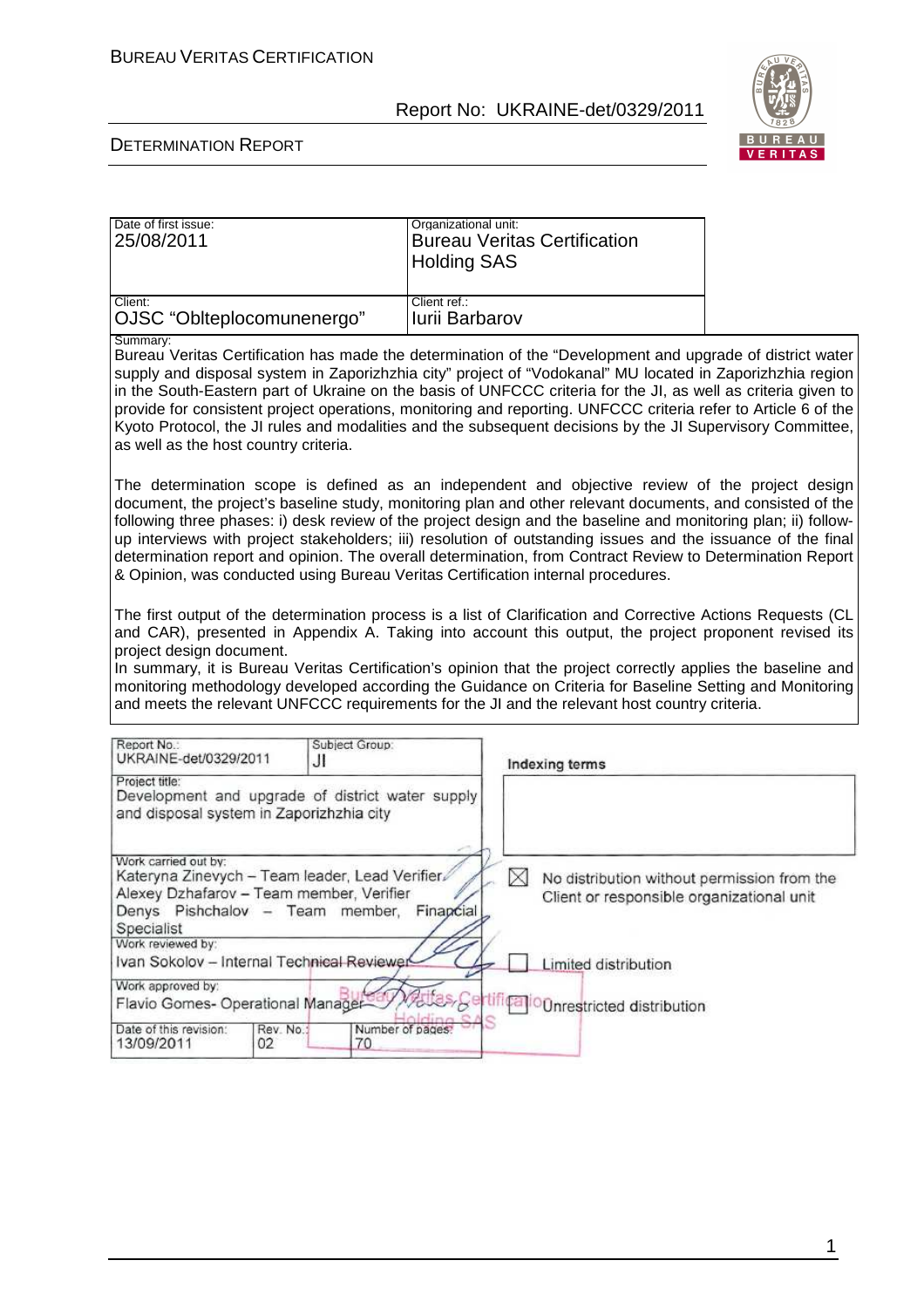DETERMINATION REPORT

| 2.1            | <b>REVIEW OF DOCUMENTS</b>                                           | 4 |
|----------------|----------------------------------------------------------------------|---|
| 2.2            | <b>FOLLOW-UP INTERVIEWS</b>                                          | 5 |
| 2.3            | RESOLUTION OF CLARIFICATION AND CORRECTIVE ACTION<br><b>REQUESTS</b> | 5 |
| 3              |                                                                      |   |
| $\overline{4}$ |                                                                      |   |
| 4.1            | PROJECT APPROVALS BY PARTIES INVOLVED (19-20)                        | 9 |
| 4.2            | AUTHORIZATION OF PROJECT PARTICIPANTS BY PARTIES                     |   |
|                | INVOLVED (21)                                                        | 9 |
| 4.3            | <b>BASELINE SETTING (22-26)</b>                                      | 9 |

1 INTRODUCTION ............................................................................................3 1.1 OBJECTIVE 3 1.2 SCOPE 3 1.3 DETERMINATION TEAM 3

2 METHODOLOGY............................................................................................4

| 4.4 | ADDITIONALITY (27-31)                            | 12  |
|-----|--------------------------------------------------|-----|
| 4.5 | PROJECT BOUNDARY (32-33)                         | 12  |
| 4.6 | <b>CREDITING PERIOD (34)</b>                     | 13. |
| 4.7 | <b>MONITORING PLAN (35-39)</b>                   | 14  |
| 4.8 | LEAKAGE $(40-41)$                                | 14  |
| 4.9 | <b>ESTIMATION OF EMISSION REDUCTIONS (42-47)</b> | 14  |

### 4.10 ENVIRONMENTAL IMPACTS (48) 311 4.11 STAKEHOLDER CONSULTATION (49) 311 5 SUMMARY AND REPORT OF HOW DUE ACCOUNT WAS TAKEN OF COMMENTS RECEIVED PURSUANT TO PARAGRAPH 32 OF THE JI GUIDELINES ................................................................................................32 6 DETERMINATION OPINION ......................................................................322



# **Table of Contents Page 2018**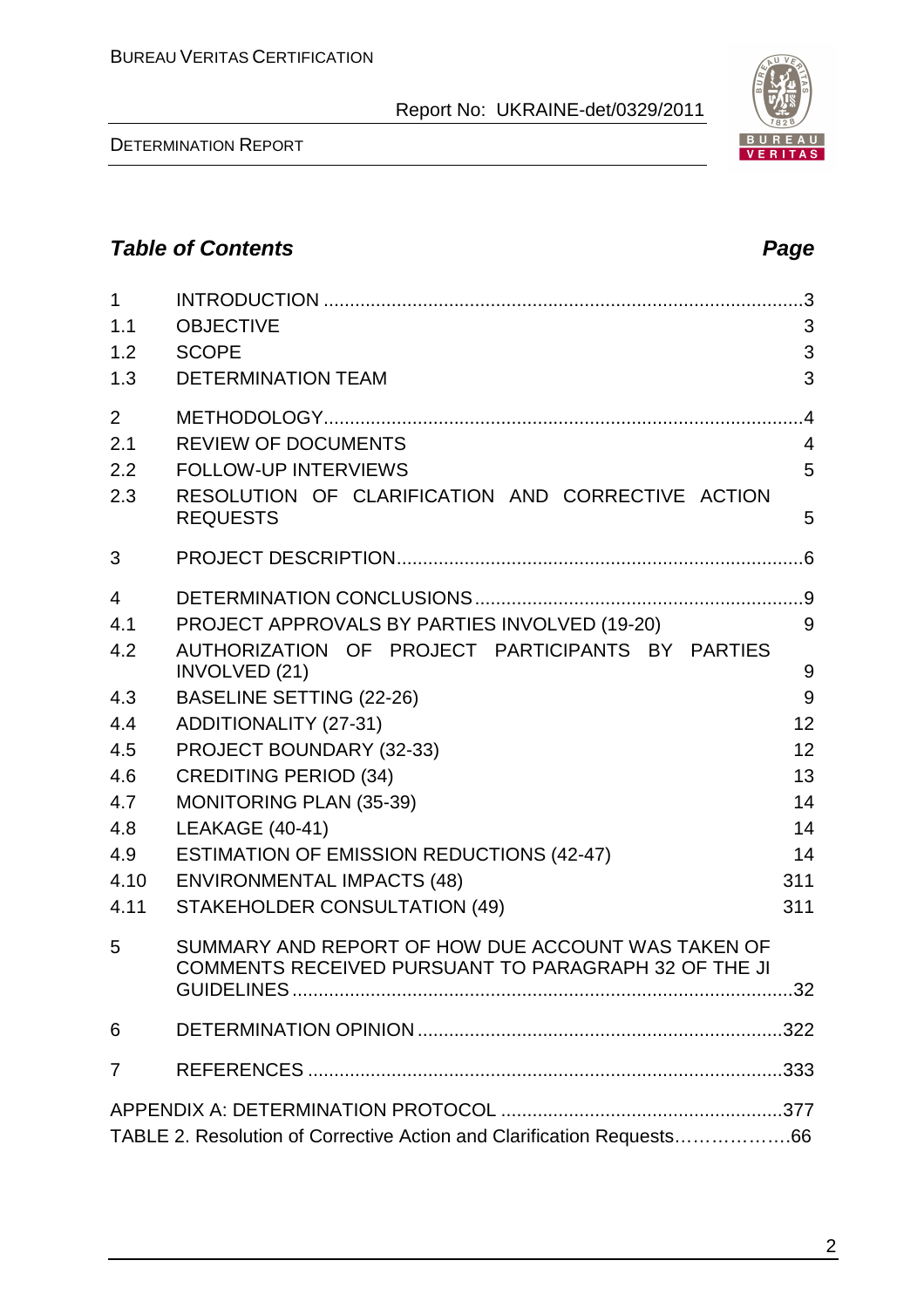

DETERMINATION REPORT

#### **1 INTRODUCTION**

OJSC "Oblteplocomunenergo" has commissioned Bureau Veritas Certification to determine its JI project "Development and upgrade of district water supply and disposal system in Zaporizhzhia city" (hereafter called "the project") in Zaporizhzhia Region in the South-Eastern part of Ukraine.

This report summarizes the findings of the determination of the project, performed on the basis of UNFCCC criteria, as well as criteria given to provide for consistent project operations, monitoring and reporting.

#### **1.1 Objective**

The determination serves as project design verification and is a requirement of all projects. The determination is an independent third party assessment of the project design. In particular, the project's baseline, the monitoring plan (MP), and the project's compliance with relevant UNFCCC and host country criteria are determined in order to confirm that the project design, as documented, is sound and reasonable, and meets the stated requirements and identified criteria. Determination is a requirement for all JI projects and is seen as necessary to provide assurance to stakeholders of the quality of the project and its intended generation of emissions reductions units (ERUs).

UNFCCC criteria refer to Article 6 of the Kyoto Protocol, the JI rules and modalities and the subsequent decisions by the JI Supervisory Committee, as well as the host country criteria.

#### **1.2 Scope**

The determination scope is defined as an independent and objective review of the project design document, the project's baseline study and monitoring plan and other relevant documents. The information in these documents is reviewed against Kyoto Protocol requirements, UNFCCC rules and associated interpretations.

The determination is not meant to provide any consulting towards the Client. However, stated requests for clarifications and/or corrective actions may provide input for improvement of the project design.

#### **1.3 Determination team**

The determination team consists of the following personnel:

Kateryna Zinevych

Bureau Veritas Certification Team Leader, Climate Change Lead Verifier

Alexey Dzhafarov

Bureau Veritas Certification Climate Change Verifier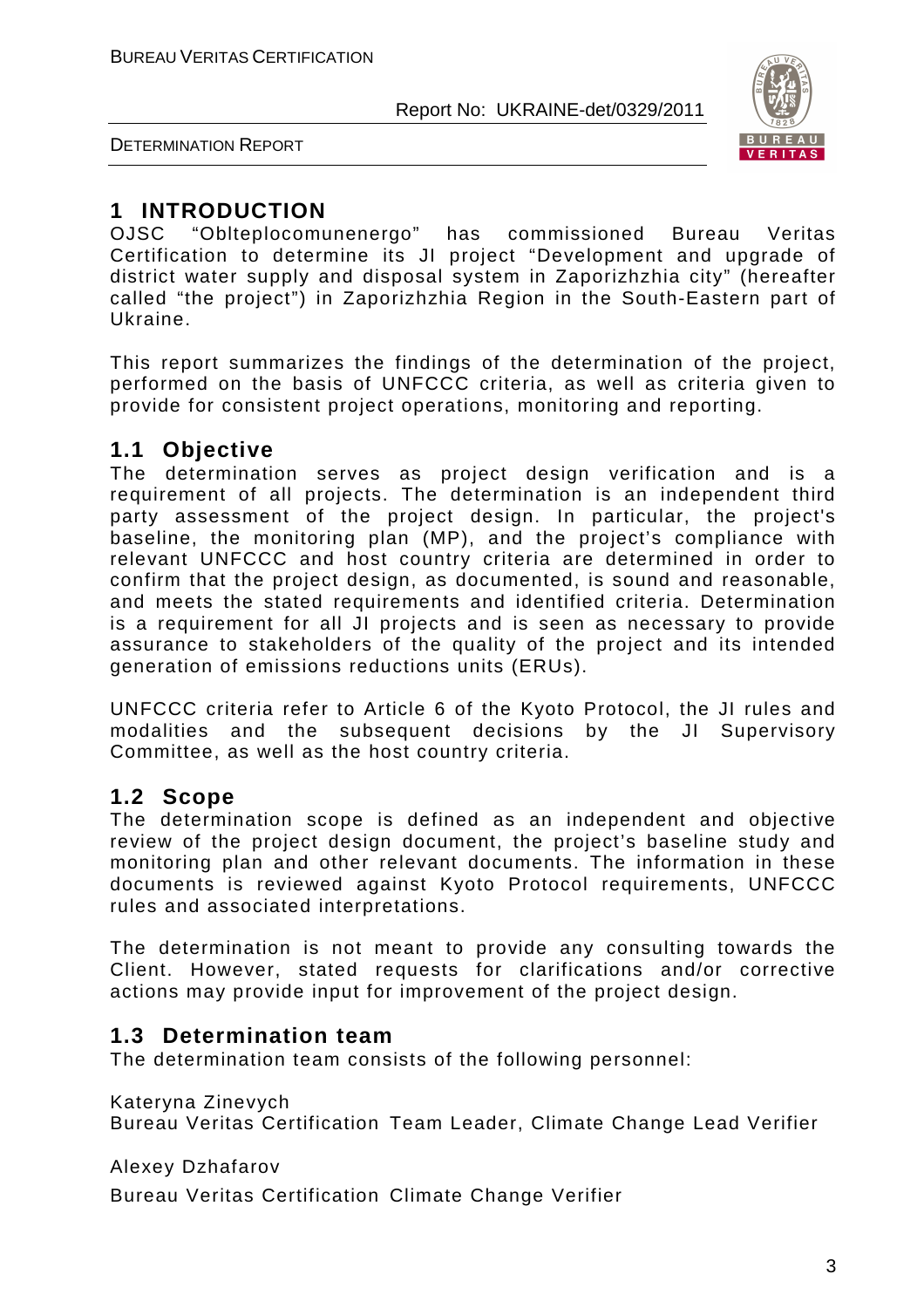

DETERMINATION REPORT

Denys Pishchalov Bureau Veritas Certification Financial Specialist, Team member

This determination report was reviewed by:

Ivan Sokolov

Bureau Veritas Certification, Internal technical reviewer

#### **2 METHODOLOGY**

The overall determination, from Contract Review to Determination Report & Opinion, was conducted using Bureau Veritas Certification internal procedures.

In order to ensure transparency, a determination protocol was customized for the project, according to the version 01 of the Joint Implementation Determination and Verification Manual, issued by the Joint Implementation Supervisory Committee at its 19 meeting on 04/12/2009. The protocol shows, in a transparent manner, criteria (requirements), means of determination and the results from determining the identified criteria. The determination protocol serves the following purposes:

- It organizes, details and clarifies the requirements a JI project is expected to meet;
- It ensures a transparent determination process where the determiner will document how a particular requirement has been determined and the result of the determination.

The completed determination protocol is enclosed in Appendix A to this report.

# **2.1 Review of Documents**

Project Design Document (PDD) submitted by OJSC "Oblteplocomunenergo" and additional background documents related to the project design and baseline, i.e. country Law, Guidelines for users of the joint implementation project design document form, Approved CDM methodology and/or Guidance on criteria for baseline setting and monitoring, Kyoto Protocol, Clarifications on Determination Requirements to be Checked by an Accredited Independent Entity were reviewed.

To address Bureau Veritas Certification corrective action and clarification requests, Institute of Engineering Ecology revised the PDD and resubmitted it on 05/09/2011.

The determination findings presented in this report relate to the project as described in the PDD versions 01 and 02.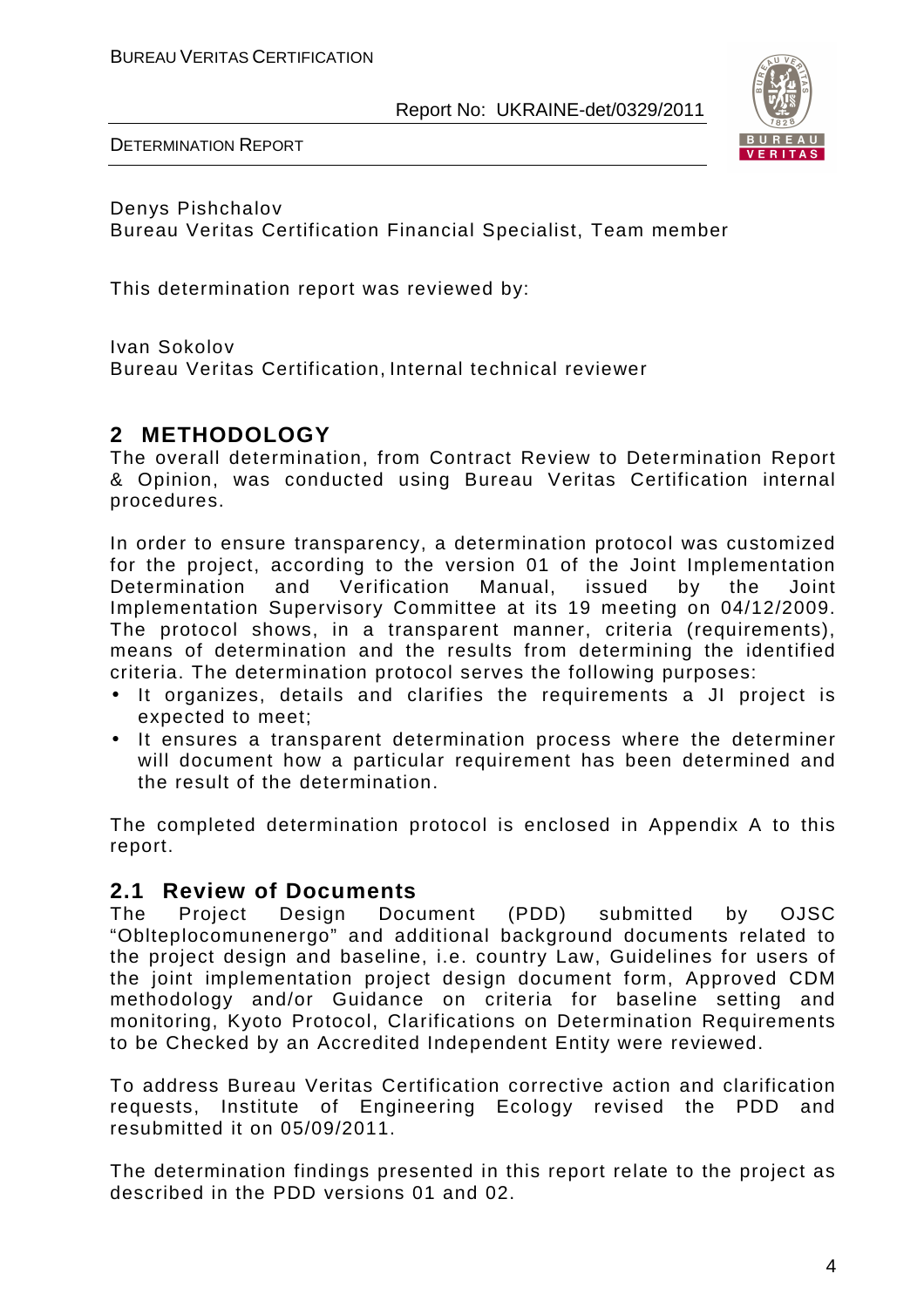

DETERMINATION REPORT

#### **2.2 Follow-up Interviews**

On 29/08/2011 Bureau Veritas Certification performed on-site interviews with project stakeholders to confirm selected information and to resolve issues identified in the document review. Representatives of OJSC "Oblteplocomunenergo" and "Vodokanal" MU were interviewed (see References). The main topics of the interviews are summarized in Table 1.

#### **Table 1 Interview topics**

| <b>Interviewed</b>                       | <b>Interview topics</b>                                                                                                                                                                                                                                                                                                                                                                                     |
|------------------------------------------|-------------------------------------------------------------------------------------------------------------------------------------------------------------------------------------------------------------------------------------------------------------------------------------------------------------------------------------------------------------------------------------------------------------|
| organization<br>"Vodokanal" MU           | Organizational structure<br>Responsibilities and authorities<br>Roles and responsibilities for data collection and<br>processing<br>Installation of equipment<br>Data logging, archiving and reporting<br>Metering equipment control<br>Metering record keeping system, database<br>IT management<br>Training of personnel<br>Quality management procedures and technology<br>Internal audits and check-ups |
| <b>OJSC</b><br>"Oblteplocomune<br>nergo" | Baseline methodology<br>Revised monitoring plan<br>Monitoring report                                                                                                                                                                                                                                                                                                                                        |

#### **2.3 Resolution of Clarification and Corrective Action Requests**

The objective of this phase of the determination is to raise the requests for corrective actions and clarification and any other outstanding issues that needed to be clarified for Bureau Veritas Certification positive conclusion on the project design.

Corrective Action Request (CAR) is issued, where:

(a) The project participants have made mistakes that will influence the ability of the project activity to achieve real, measurable additional emission reductions;

(b) The JI requirements have not been met;

(c) There is a risk that emission reductions cannot be monitored or calculated.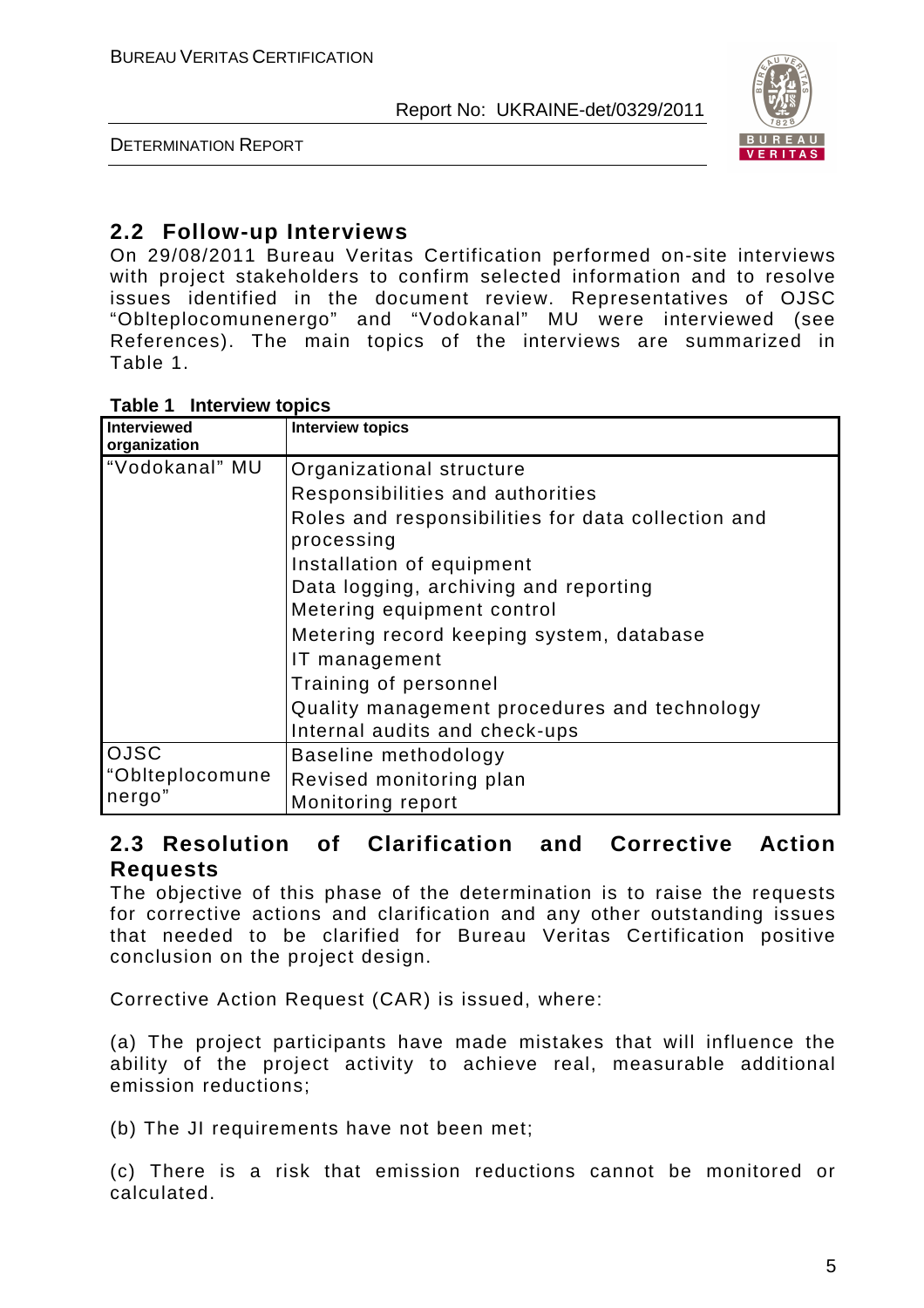



The determination team may also issue Clarification Request (CL), if information is insufficient or not clear enough to determine whether the applicable JI requirements have been met.

The determination team may also issue Forward Action Request (FAR), informing the project participants of an issue that needs to be reviewed during the verification.

To guarantee the transparency of the determination process, the concerns raised are documented in more detail in the determination protocol in Appendix A.

#### **3 PROJECT DESCRIPTION**

Major goal of the project is to reduce electricity consumption by way of improving the district water supply and disposal system in Zaporizhzhia city. The improvements shall include replacement, rehabilitation and upgrades of water distributing networks and water disposal networks as well as installation of frequency controllers, new metering instruments and optimization of the engineering process for water pumping. Reduced electricity consumption shall provide for the reductions of greenhouse gas emission (t CO2e and N2O). The project's mission is to facilitate sustainable development of Zaporizhzhia city through energy-saving technologies implementation.

The historical details of "Vodokanal" MU development. The Municipal Utility "Vodokanal" is among the oldest enterprises in the city. It has a great history and long-term traditions. "Vodokanal" MU was established in 1993 pursuant to the order # 1375 of 03.09.1993 issued by the executive committee of Zaporizhzhia City Council of People's Deputies.

The first centralized water supply system in Zaporizhzhia (formerly Olexandrivsk) city was commissioned in June 1894. The water supply systems on the right and left banks of the Dnieper River were included into the list of operating ones in 1928.

Water suppliers always thought about water quality. Therefore, water treatment facilities with first lift pumping stations were commissioned under the water supply system in 1937 (Dnieper Water Station – DWS-1). The Dnieper Water Station on the right bank of the Dnieper River was commissioned in 1970 (DWS-2).

Construction of the sewerage system started in 1933. The Central Treatment Facilities (CTF-1) on the left bank of the Dnieper River were commissioned in 1957; and the Central Treatment Facilities on the right bank (CTF-2) were commissioned in 1976.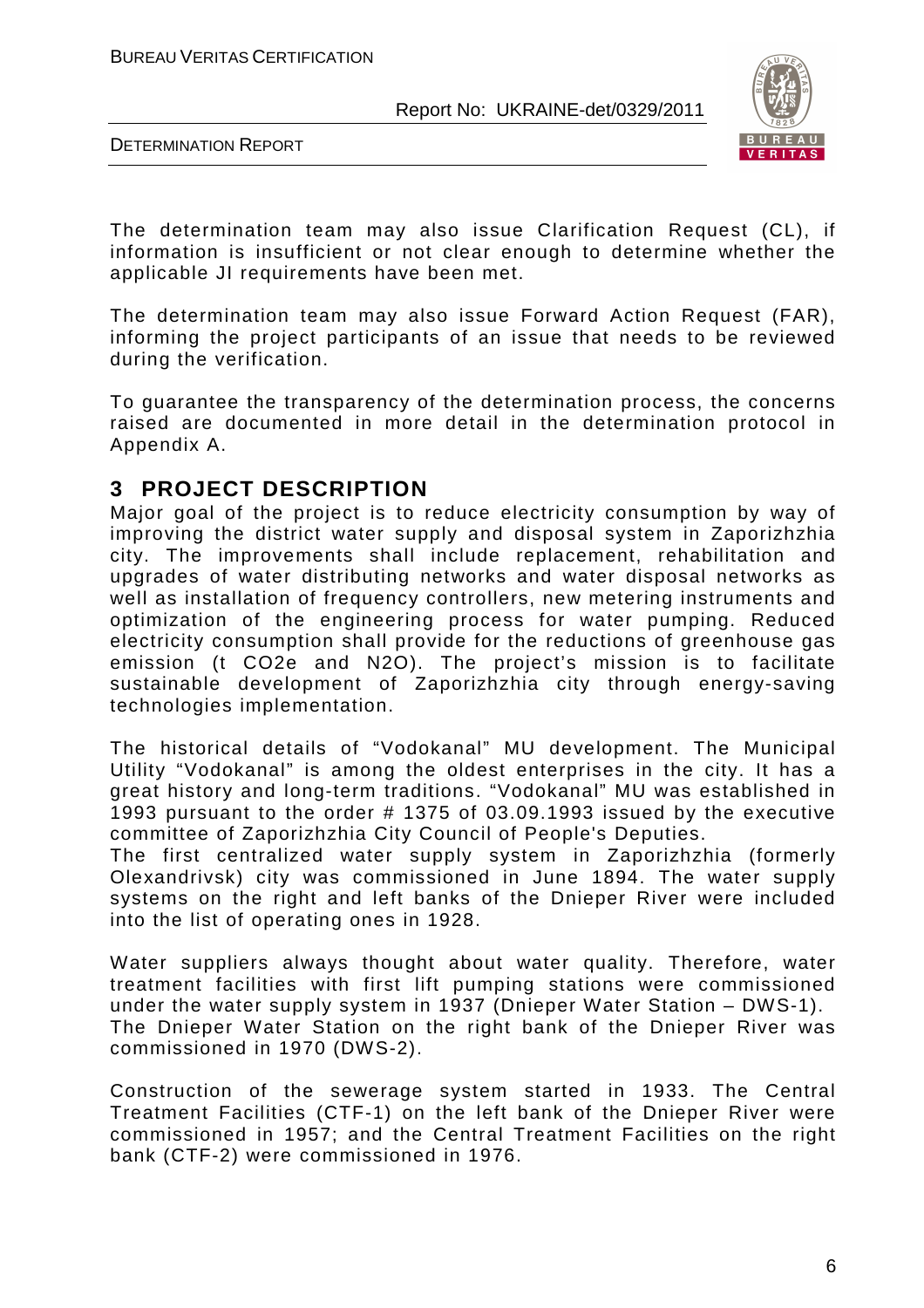

DETERMINATION REPORT

Nowadays, Zaporizhzhia Municipal Utility "Vodokanal" supplies drinking water to people, enterprises and organizations of Zaporizhzhia, being a central city of the region, and of the three rural areas adjacent to it: Zaporizkyi, Novomykolaivskyi and Vilnianskyi.

Current Zaporizhzhia water supply system includes two water supply stations for drinking water treatment, 3 water intake facilities, 2522.5 km of water supply networks and 27 pumping stations. The two water stations, 200,000 cubic meters of wastewater. Total length of the networks and collectors is 923.97 km, diameter of the pipes ranges between 150 and 2,000 mm.

"Vodokanal" MU is provided with all types of transport, energy and engineering supplies, it possesses a developed industrial infrastructure and qualified personnel, maintains constructive links with scientific and research institutions. As per its performance targets, "Vodokanal" MU in Zaporizhzhia is among the largest water suppliers in Ukraine. The average registered number of "Vodokanal" MU personnel amounts to 3433 individuals.

а) Actual situation before the project start

Unsatisfactory technical condition of water supply and disposal systems in the city of Zaporizhzhia, continuous wearing of equipment and outdated engineering processes result in the increased water losses and inefficient electricity consumption during the water transfer process.

Without the Joint Implementation Project (JI Project), the volumes of water losses within the water supply and disposal system of "Vodokanal" MU would increase and the energy consumption needed to transport a unit of water volume would also increase (due to wear of equipment).

b) Baseline scenario

The baseline scenario is considered as "business as usual" scenario including implementation of minimal repairs against the background of general deterioration of technical condition of the water supply and disposal system.

There are no barriers in case this Baseline scenario is implemented (there are no investment barriers, since the scenario does not require involvement of additional investments; and there are no technological barriers, because equipment is operated by qualified personnel, who do not require additional training). The scenario reflects practice typical of Ukraine.

c) Project scenario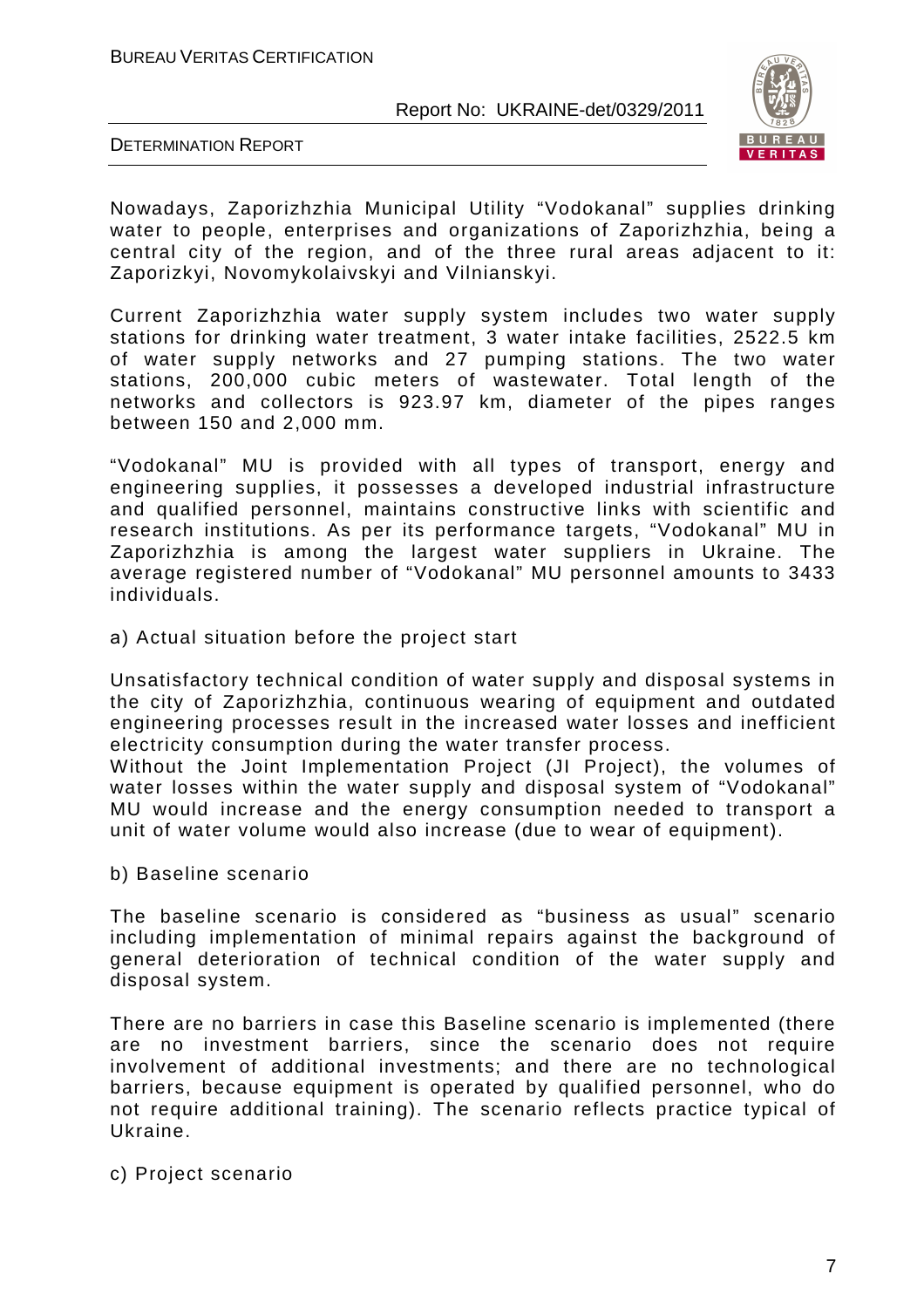

DETERMINATION REPORT

The project envisages upgrading of pumping equipment – 14 pc., installation of about 90 new pumping units, replacement of water supply and disposal lines – 11 km, installation of a new measurement instruments cluster – 114 pc., installation of frequency controllers – 18 pc., other energy-saving activities.

After a complete implementation of the project, 87.9 thousand MWt\*hour of electricity shall be saved annually. Due to a reduced consumption of electricity used by pumping stations and consumed from the

Ukrainian power grid, combustion of the fossil fuel required to generate electricity for the power grid shall decrease, hence reducing emission of greenhouse gasses.

The project envisages greenhouse gases (GhGs) emission reductions due to:

- Upgrades of pumping equipment;
- Replacement of high-power pumps by new, more power efficient ones;
- Optimization of the engineering process for water pumping;
- Replacement of water supply and disposal networks;
- Installation of a new cluster of measurement instruments;
- Installation of frequency controllers.

After a complete implementation of the project, the estimated annual project emission reductions of GHGs, i.e. СО2, shall amount to 101.1 thousand tones per year if compared to the "business-as-usual" option or to the baseline scenario.

The project may contribute to sustainable development of "Vodokanal" MU in terms of the following:

- reduced dependability of the national economy on energy resources import and improved level of the national energy security;
- improved quality of water supply services;
- high rates of health and safety factors;
- improved state of the world ecology (counteraction to respond the global climate change by way of reducing emissions of carbon dioxide into the atmosphere);
- solving the problem of continuous water supply to consumers.

This shall take place after the implementation of the project, when water supply and disposal services become more efficient.

Analysis of the project activity's similarity has demonstrated that there are no similar projects in Ukraine.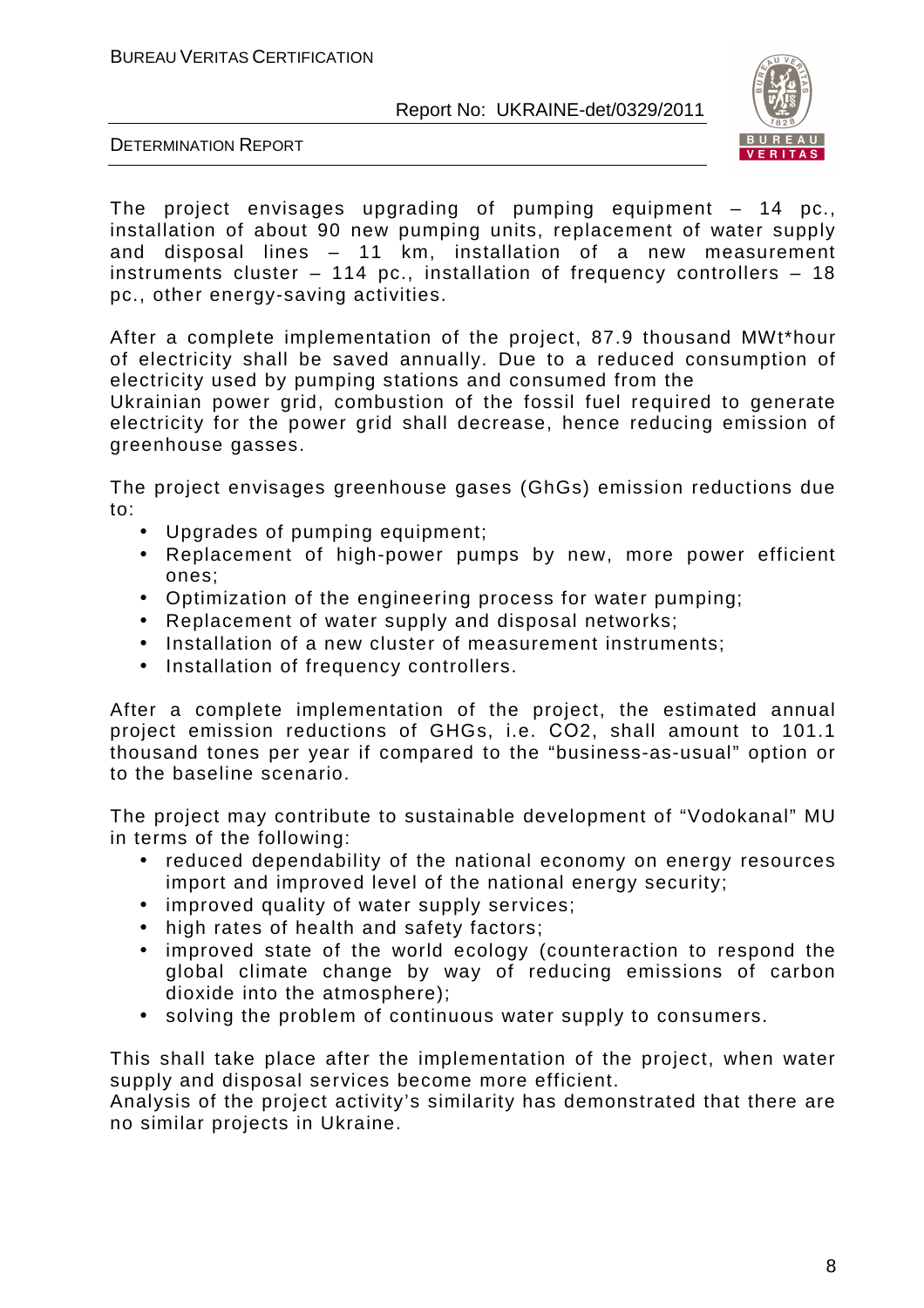

DETERMINATION REPORT

The identified areas of concern as to Project description, project participants response and BV Certification's conclusion are described in Appendix A.

#### **4 DETERMINATION CONCLUSIONS**

In the following sections, the conclusions of the determination are stated.

The findings from the desk review of the original project design documents and the findings from interviews during the follow up visit are described in the Determination Protocol in Appendix A.

The Clarification and Corrective Action Requests are stated, where applicable, in the following sections and are further documented in the Determination Protocol in Appendix A. The determination of the Project resulted in 24 Corrective Action Requests, 1 Clarification Requests.

The number between brackets at the end of each section corresponds to the DVM paragraph

#### **4.1 Project approvals by Parties involved (19-20)**

The National Environmental Investment Agency of Ukraine has issued the Letter of Endorsement for the JI Project "Development and upgrade of district water supply and disposal system in Zaporizhzhia city" (No. 2203/23/7 dated 17.08.2011).

The LoAs by Parties involved are expected to be issued after the project determination.

As the project has no approvals by the Parties involved, CAR 14 remains pending and will be closed after report finalizing (refer to the Appendix A).

#### **4.2 Authorization of project participants by Parties involved (21)**

The official authorization of each legal entity listed as project participant in the PDD by Parties involved will be provided in the written project approvals refer to 4.1 above (see Appendix A, CAR15).

#### **4.3 Baseline setting (22-26)**

The project activity refers to the "Energy demand" category. The current activities of "Vodokanal" MU are characterized by continuous deterioration of water supply and disposal system and high ineffective consumption of electricity. The reason of such a situation is a lack of funds needed for new technologies' buildup and implementation.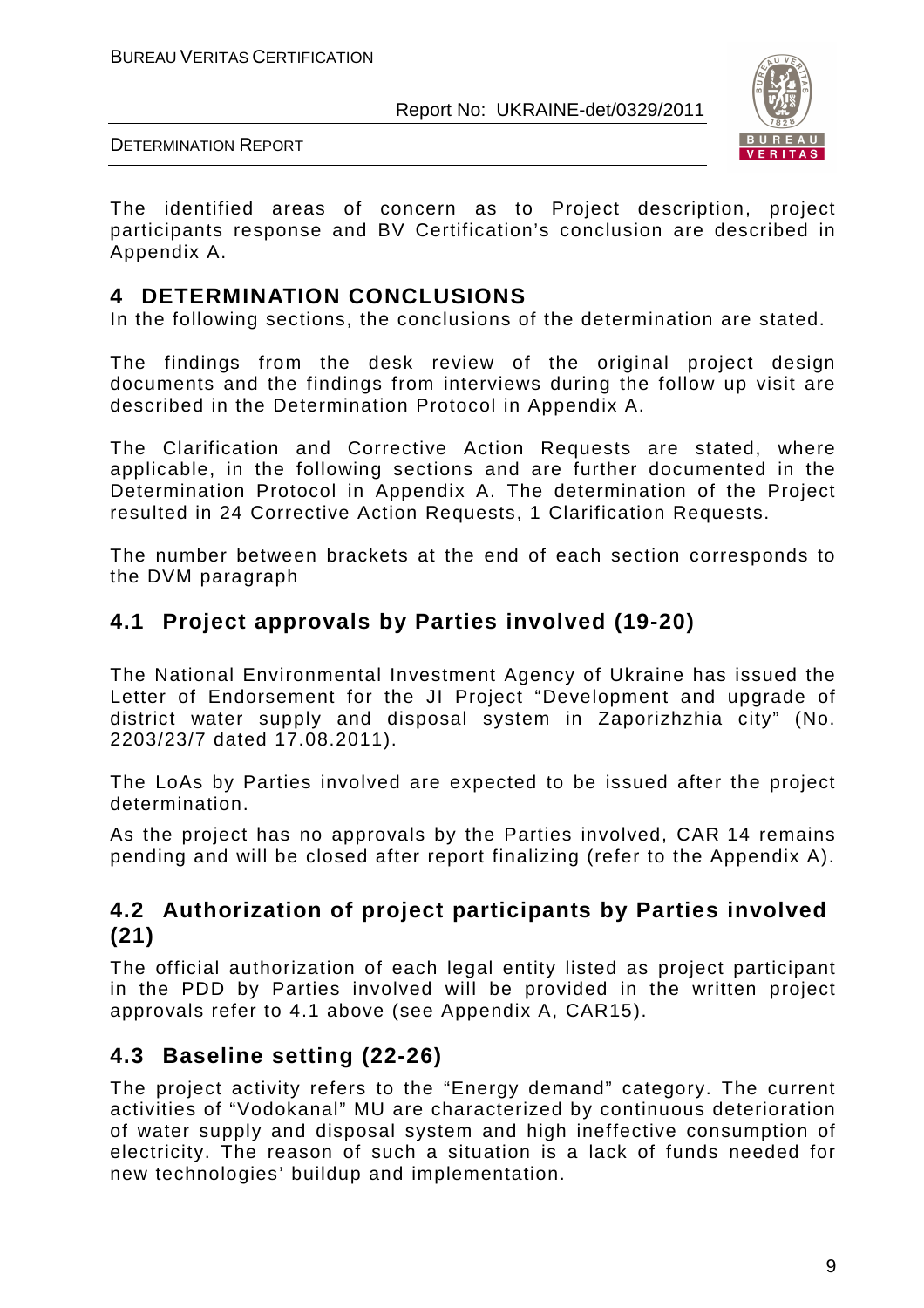

DETERMINATION REPORT

The project activity is targeted at reduction of the GHGs emissions produced by the national power grid due to upgrades in Zaporizhzhia water supply network, replacement of old pumping units by new modern ones, replacement of water distribution and disposal networks, introduction of new water supply techniques.

The proposed project applies the specific approach for joint implementation projects basing on baseline methodology of Clean Development Mechanism approved by the Executive Committee of United Nations Framework Convention on Climate Change:

AM0020 "Baseline methodology for water pumping efficiency improvements"2, Version 02 Valid from 02 Nov 07 onwards.

Methodology AM0020, version 02 dated 02/11/2007, was used for the preliminary estimation and preliminary assessment of the project emissions over the period since 01 January 2008 (2005-2007) and during the first commitment period till 2010 included, as formulas of this Methodology include accurate measures of electricity consumption and volumes of water supplied to the system.

For the preliminary estimation and preliminary assessment of the project emissions over the period following the first commitment period (2013- 2030), a specific approach based on extrapolation methodology, wherein values of estimated figures in future periods are calculated based on exploration of their dynamics over previous periods. The specific approach applied under the project ensures an opportunity to estimate electricity consumption required to pump water in a project year.

| Application of AM0020 (version<br>02): Application of Methodology<br>AM0020 (version 02) dated<br>02.11.2007                                                                                                                                    | Project activities                                                                                                                                                                                                                                                                         |
|-------------------------------------------------------------------------------------------------------------------------------------------------------------------------------------------------------------------------------------------------|--------------------------------------------------------------------------------------------------------------------------------------------------------------------------------------------------------------------------------------------------------------------------------------------|
| This methodology is applicable to<br>project activities that:                                                                                                                                                                                   |                                                                                                                                                                                                                                                                                            |
| (a) seek to reduce GHG emissions<br>by explicitly reducing the amount of<br>energy required to deliver a unit of<br>water to end-users in municipal<br>water utilities:                                                                         | (a) the project activities envisage<br>reducing the amount of energy<br>required to deliver water to end-<br>users in municipal water utilities.                                                                                                                                           |
| (b) improve energy efficiency in the<br>overall water pumping, including<br>reducing technical losses and leaks<br>as well as the energy efficiency of<br>the pumping scheme, which<br>consume electricity from the<br>electricity grid, where: | (b) the project activities envisage<br>improvement of energy efficiency in<br>the overall water pumping system,<br>including reducing technical losses<br>and leaks, as well as the energy<br>efficiency of the pumping schemes,<br>which consume electricity from the<br>electricity grid |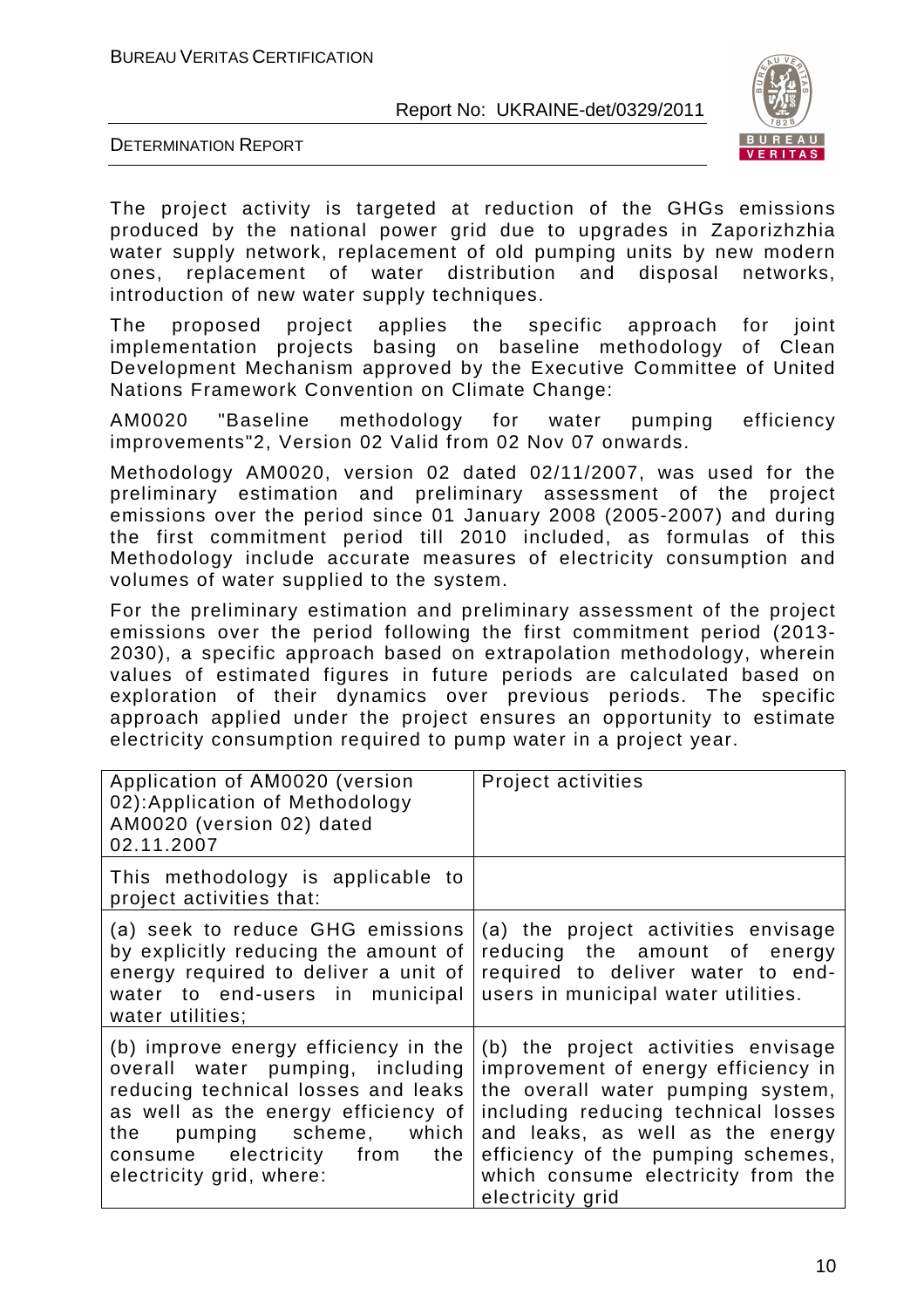

DETERMINATION REPORT

| being improved.                                                                                                                                                                                                                                                            | (1) the efficiency (water and $(1)$ the project activities envisage<br>energy) of existing schemes is improvement of the efficiency<br>(water and energy) of existing water<br>supply and disposal schemes. |
|----------------------------------------------------------------------------------------------------------------------------------------------------------------------------------------------------------------------------------------------------------------------------|-------------------------------------------------------------------------------------------------------------------------------------------------------------------------------------------------------------|
| (2) a new scheme is being<br>developed to completely replace the<br>old scheme, which will no longer be<br>used. This methodology will apply<br>to the new scheme only up to the<br>measured delivery capacity (annual<br>amount of delivered water) of the<br>old scheme. |                                                                                                                                                                                                             |
| $(e)$ this methodology is not<br>applicable to project activities<br>cases where entirely new schemes<br>are built to augment existing<br>capacity. This will ensure that only<br>emissions reductions up to the<br>existing capacity of the system will<br>be considered. | (e) the project activities envisage<br>improving efficiency (water and<br>energy) of existing water supply<br>schemes.                                                                                      |
| (f) this methodology shall be used<br>in conjunction with the approved<br>monitoring methodology for water<br>pumping efficiency improvements").                                                                                                                           | (f) The specific approach developed<br>for this project applies AM0020<br>monitoring methodology<br>("Monitoring methodology for water<br>pumping efficiency improvements").                                |

Therefore, the project meets the applicability criteria of consolidated baseline methodology АСМ0020.

The Bureau Veritas Certification hereby confirms that the selected baseline and monitoring methodology ACM0020 "Baseline methodology for water pumping efficiency improvements", Version 02 Valid from 02 Nov 07 onwards is previously approved by the CDM Executive Board, and is applicable to the project activity, which, complies with all the applicability conditions therein.

All explanations, descriptions and analyses pertaining to the baseline in the PDD are made in accordance with the referenced approved CDM methodology and the baseline is identified appropriately.

The identified areas of concern as to Baseline setting, project participants response and BV Certification's conclusion are described in Appendix A.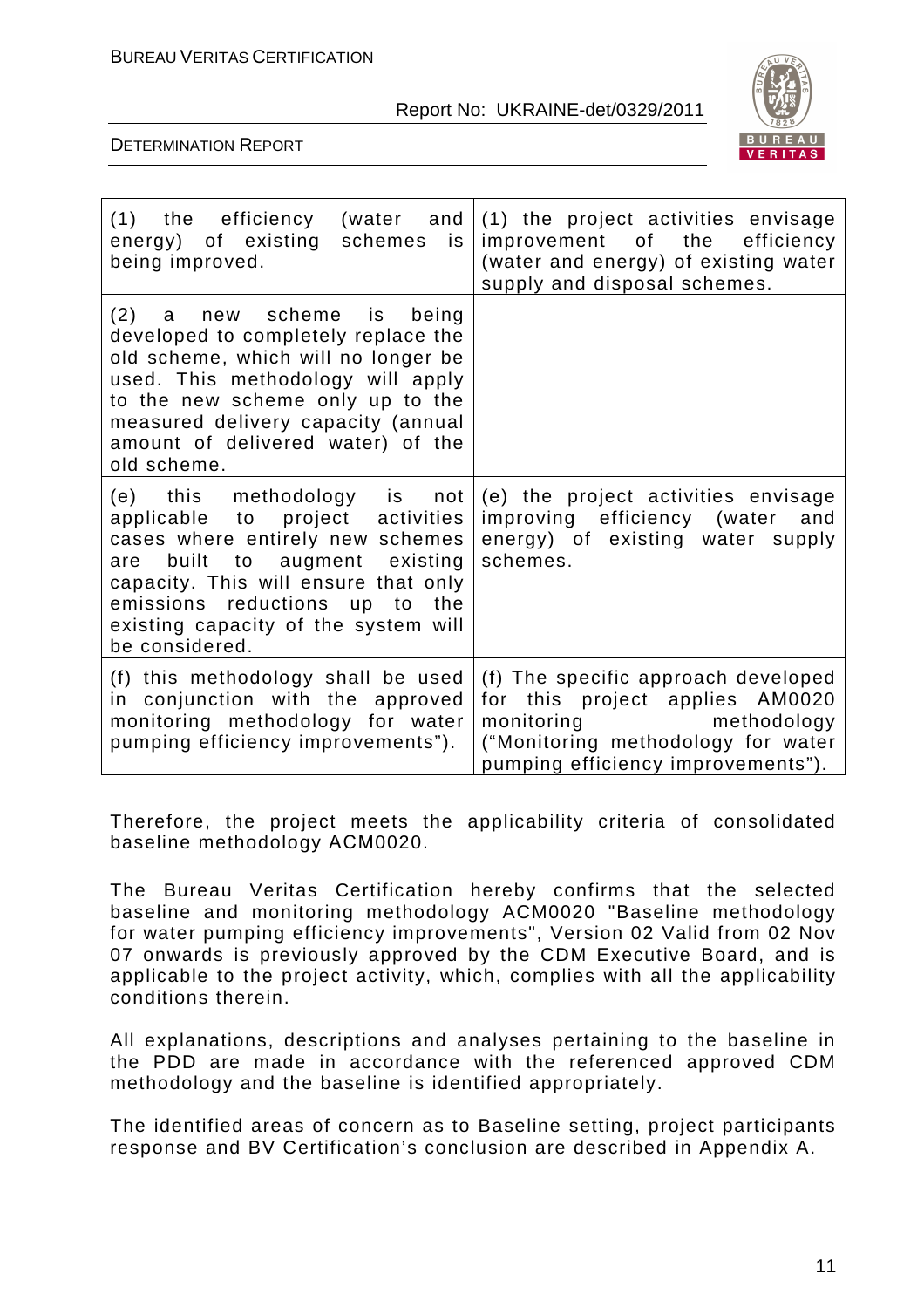

DETERMINATION REPORT

### **4.4 Additionality (27-31)**

For the demonstration of additionality the project developer uses "Tool for the demonstration and assessment of additionality", revision 05.2. The relevant PDD section totally meets the requirements of the Tool.

Among three standard methods of financial analysis offered by the Tool the Developer selected Simple cost analysis. Indeed the Decree of Cabinet of Ministers of Ukraine "On the approval of the calculation of tariffs for the services of district water supply and sewage" issued July 12th 2006 No959 in articles 3 and 5 states that tariffs shall be directly based on the operational and financial expenses of the enterprise.

As the result any savings achieved by the municipal operator will not generate any additional profits for the company and will lead to the proportional reduction of the selling tariff imposed by the regulator. The only sort of compensation available through existing procedure is allocation of the depreciation of the project assets using methodology introduced by Ukrainian tax legislation to the costs and in turn to the tariffs for the services of the enterprise.

In any case it will not provide any additional profits to the company and even will not compensate the full amount of capital expenses due to the nature of the declining balance depreciation method. Taking into account this fact the use of the simple cost analysis looks reasonable and correct for the present project.

The following 4 steps were applied for demonstrating the additionality: Step 1. Identification of alternatives to the project activity consistent with the effective laws and regulations.

- Step 2. Investment analysis
- Step 3. Barrier analysis
- Step 4. Common practice analysis.

All steps of additionality demonstration are satisfied, it is possible to make conclusion that the project activity is additional.

The identified areas of concern as to Additionality, project participants response and BV Certification's conclusion are described in Appendix A (refer to CAR 16).

#### **4.5 Project boundary (32-33)**

Bureau Veritas Certification determined the project boundary by assessment of the documentation (see the documents of Category 2 of References); observations during site-visit (29/08/2011); analysis of the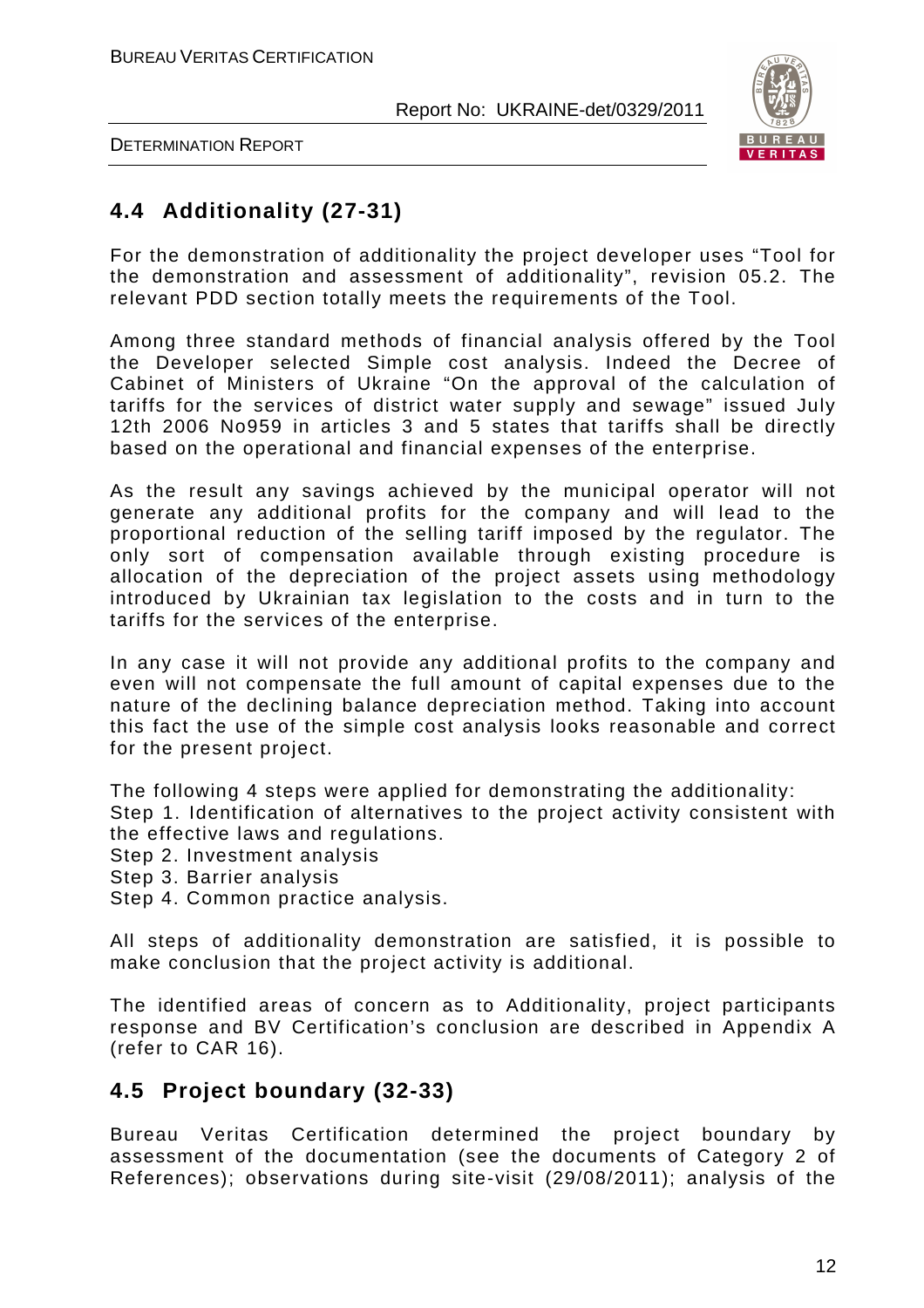

DETERMINATION REPORT

usage of equipment (foreseen by project scenario) provided in the PDD version 01 and 02.

The project boundary for the baseline and project scenarios includes СО2 emissions caused by generation of electricity to the united power grid in the amount consumed by the pumps that ensure water transfer and are subject to energy-saving activities implementation. Therefore, the whole "Vodokanal" MU water supply and disposal system is included into the project boundary. The expanded project boundary includes a conditional power plant using fossil fuel to generate and supply electricity to the national power grid and to meet the needs of "Vodokanal" MU.

Based on the above assessment, the Bureau Veritas Certification hereby confirms that the identified boundary and the selected sources and gases are justified for the project activity.

The identified areas of concern as to Additionality, project participants response and BV Certification's conclusion are described in Appendix A (refer to CAR 17)

#### **4.6 Crediting period (34)**

Starting date of the project activity: 12/01/2004.

A working group to implement the activities aimed at development and improvement of the district water supply and disposal system in Zaporizhzhia city within the framework of the JI Project implementation was established on 12 January 2004.

Supporting document 4 includes the meeting minutes of the working group to implement the activities aimed at development and improvement of the district water supply and disposal system in Zaporizhzhia city within the framework of the JI Project implementation (dated 12 January 2004).

The PDD states the expected operational lifetime of the project as well as the crediting period, which is 26 years/312 months (2005-2030).

The PDD states the length of the crediting period, and its starting date is 01/01/2005, which is on the date the first emission reductions generated by the project. The end of the crediting period shall be on 31 December, 2012. Consequently, duration of the crediting period shall amount to 8 years/96 months.

If the Kyoto Protocol is prolonged after the first commitment period, the project crediting period will be prolonged for 18 years/216 months (01 January 2013 – 31 December 2027). Taking into account the period preceding to the crediting period, the crediting period and the period after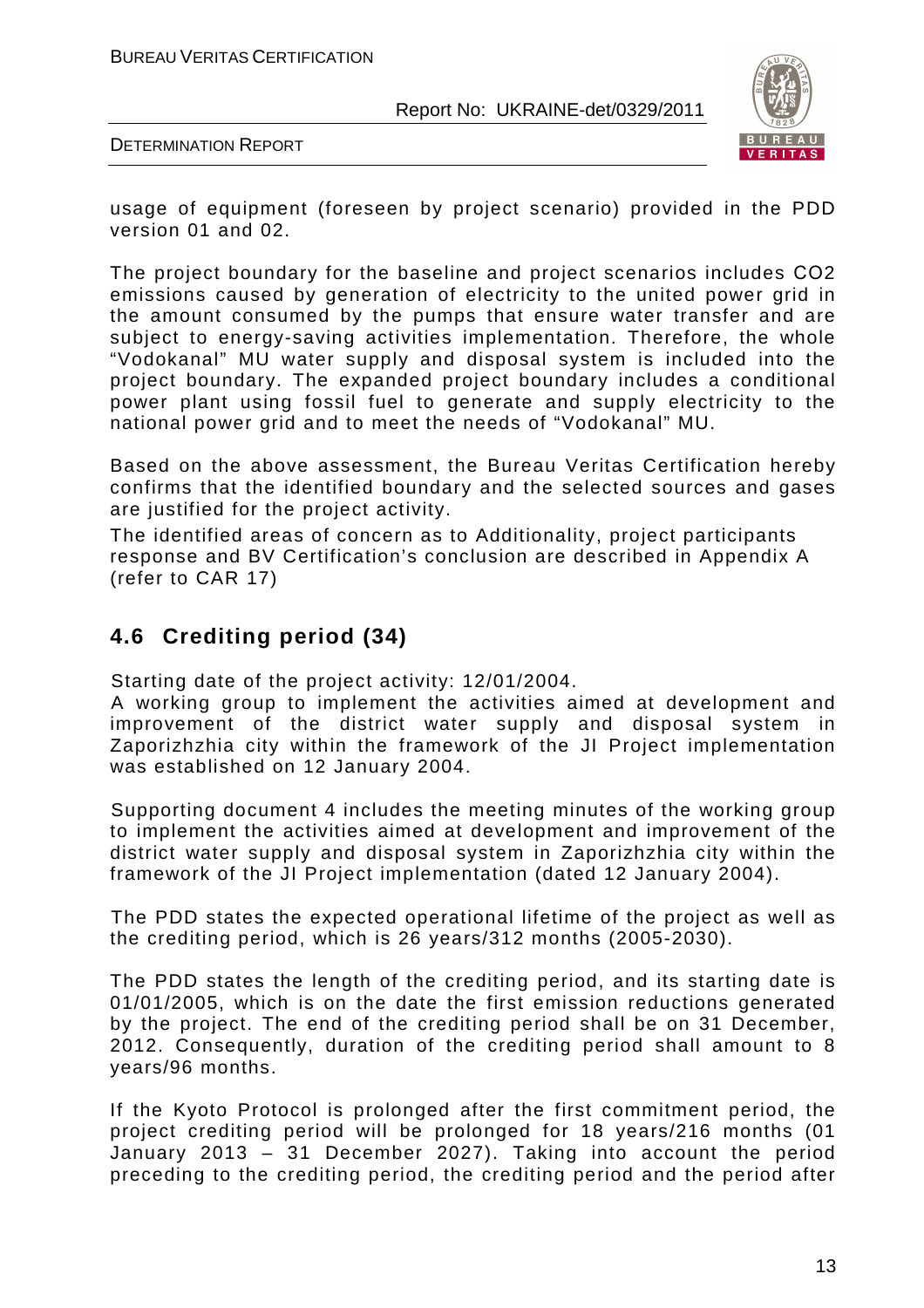

DETERMINATION REPORT

its expiration, the total crediting period shall amount to 26 years/312 months.

The PDD states that the crediting period for the issuance of ERUs starts only after the beginning of 2005 and does not extend beyond the operational lifetime of the project.

The PDD states that the extension of its crediting period beyond 2012 is subject to the host Party approval, and the estimates of emission reductions are presented separately for those until 2012 and those after 2012 in all relevant sections of the PDD.

The identified areas of concern as to Crediting period, project participants response and BV Certification's conclusion are described in Appendix A (refer to CL01).

#### **4.7 Monitoring plan (35-39)**

The proposed project applies the specific approach for joint implementation projects basing on baseline methodology of Clean Development Mechanism approved by the Executive Committee of United Nations Framework Convention on Climate Change: AM0020 "Baseline methodology for water pumping efficiency improvements"2, Version 02.

The PDD provides a description of why and how the referenced approved CDM methodology is applicable to the project, as per item 4.3 above.

All explanations, descriptions and analyses pertaining to monitoring in the PDD are made in accordance with the selected methodology.

The monitoring plan is established appropriately as a result.

The identified areas of concern as to Monitoring plan, project participants response and BV Certification's conclusion are described in Appendix A (refer to CAR18, CAR19, CAR20, CAR21, CAR22).

#### **4.8 Leakage (40-41)**

Leakage is not expected for this project.

The identified areas of concern as to Monitoring plan, project participants response and BV Certification's conclusion are described in Appendix A (refer to CAR23).

#### **4.9 Estimation of emission reductions (42-47)**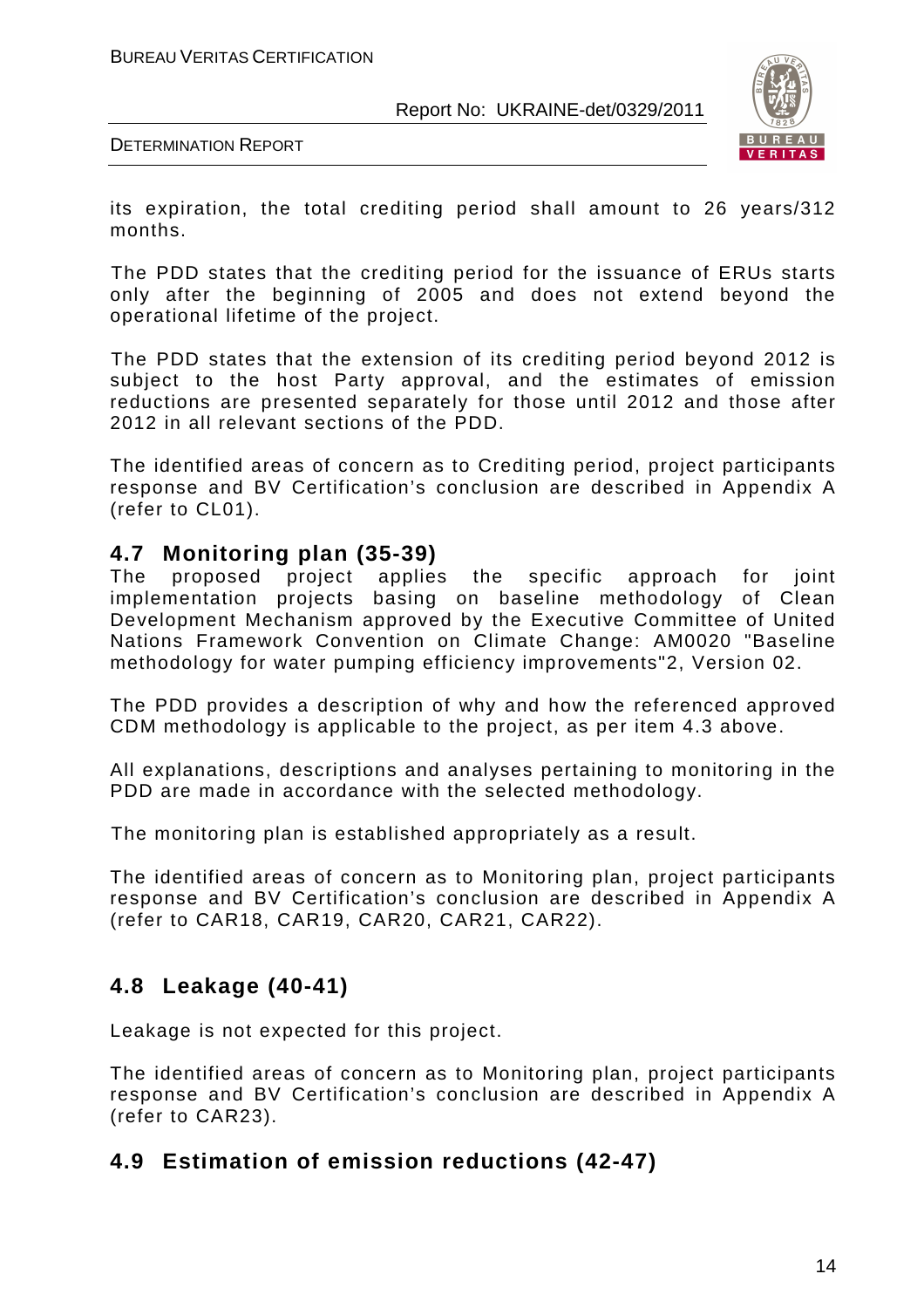

DETERMINATION REPORT

The estimation of emission reductions or enhancements of net removals is made in accordance with the approved CDM methodology АСМ0020.

The specific formulas based on extrapolation methodology, wherein the conclusions about values of estimated figures in future periods are drawn based on a study of their dynamics during the previous periods, were used to ensure preliminary estimation of the project emissions. The specific formulas for estimating the project emissions are presented in Section E.1.

The specific formulas based on extrapolation methodology, wherein conclusions about values of estimated figures in future periods are drawn based on a study of their dynamics during the previous periods, were used to ensure preliminary estimation of the baseline emissions under the project. The specific formulas for estimation of baseline emissions under the project are presented in Section E.4.

The estimates referred to above are given:

- (a) On annual basis;
- (b) From 01.01.2005 to 31.12.2030, covering the whole crediting period;
- (c) On a source-by-source basis;
- (d) For each GHG gas (in tonnes of  $CO<sub>2</sub>$  equivalent)

(e) In tonnes of  $CO<sub>2</sub>$  equivalent, using global warming potentials defined by decision 2/CP.3 or as subsequently revised in accordance with Article 5 of the Kyoto Protocol;

Emission reductions for the period from 01/01/2005 till 31/12/2007 are 108 684 tonnes of  $CO<sub>2</sub>$  equivalent.

Total emission reductions for the period are 2 433 684 tonnes of  $CO<sub>2</sub>$ equivalent (emission reductions for the first commitment period are 505 801 tonnes of  $CO<sub>2</sub>$  equivalent).

The formulas used for calculating the estimates referred above, which are mentioned below, are consistent throughout the PDD.

**GHGs emission reductions under the project were estimated using the following formulas:**   $ER = E^b - E^c$ 

 $E^b$  and  $E^r$  - GHGs emissions that occur as a result of electricity consumption required for water supply and disposal in the baseline year and in a reported year, correspondingly, t СО2e;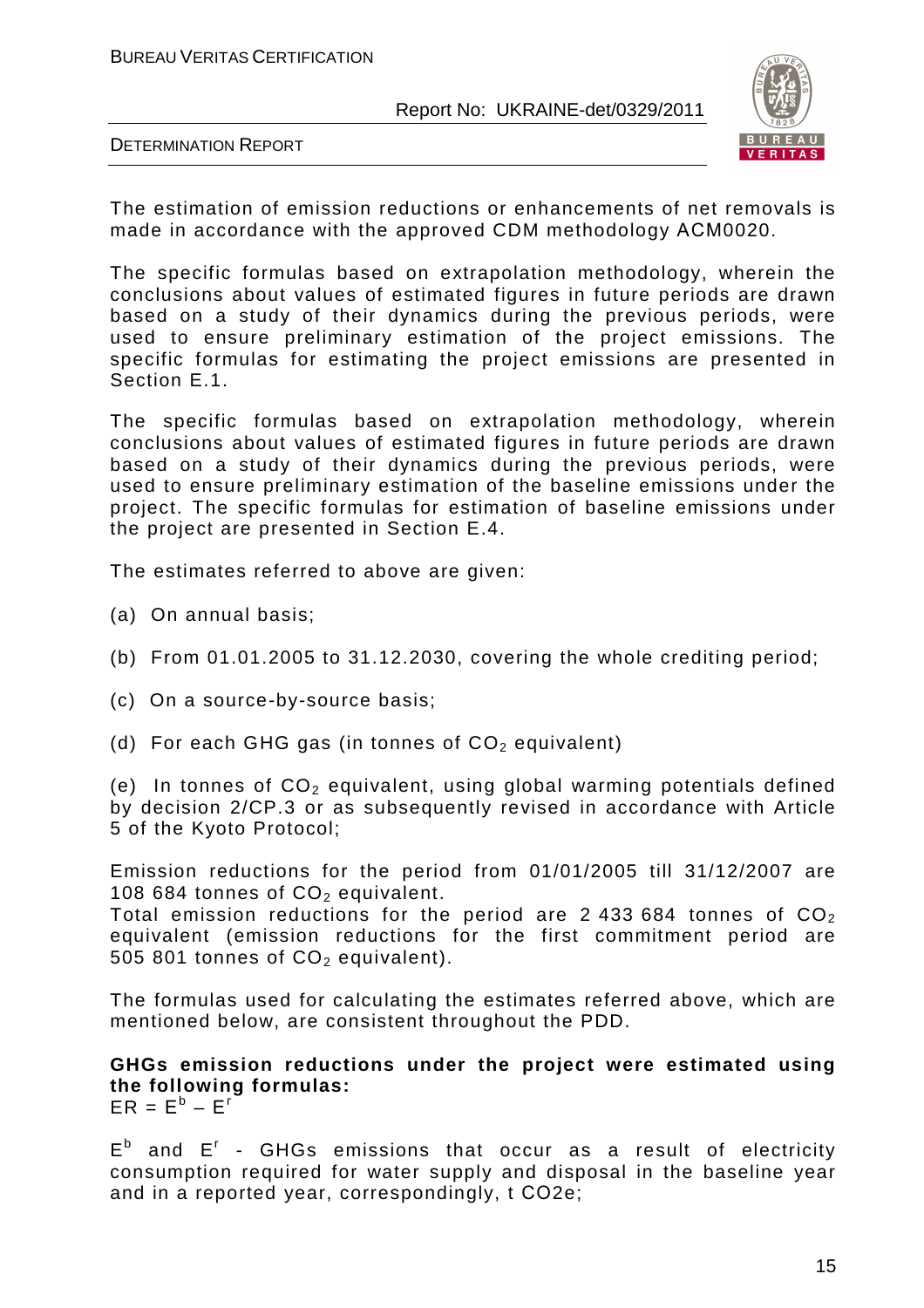

DETERMINATION REPORT

[b] index is referred to the baseline year;

[r] index is referred to a reported year.

**GHGs emissions that occur as a result of electricity consumption by the pumping equipment used in the water supply system:**   $E^{wb} = M^3$ <sub>wr</sub> \* PPER \* EF

 $E^{wr} = kWh_{wr} * EF$ 

PPER- pre-project efficiency factor, kWt\*hour/m3;

EF- carbon emission factors (EF) for Ukraine during "y" year of 2005-2007 obtained from the document entitled "Ukraine - assessment of new calculation of CEF" verified by TUV SUD Industrie Service GmbH on 17.08.2007 and from regulatory documents of Ukrainian legislation, namely from the orders entitled "On approval of indices for carbon dioxide specific emissions" issued by the National Environmental Investment Agency of Ukraine in 2008-2011.

kWhwr - total amount of electricity required to transport water to consumers within the water supply system during a project year, kWt\*hour;

 $\textsf{M}^{3}\textsf{_{wr}}$  - total volume of water supplied to consumers within the water supply system during a project year, m3.

[b] index is referred to the baseline year;

[r] index is referred to a reported year.

 $\text{PPER} = \text{kWh}_{\text{wb}}/\text{M}^3_{\text{wb}}$ 

 $kWh_{wb}$  - total amount of electricity required to transport water to consumers within the water supply system during the baseline year, kWt\*hour;

 $\textsf{M}^{3}\textsf{_{wb}}$  – total volume of water supplied to consumers within the water supply system during the baseline year, m 3;

[b] index is referred to the baseline year;

 $kWh_{wr} = \Sigma kWh_{wri}$ 

 $kWh_{wri}$  - total amount of electricity required to transport water to consumers within "i" water supply system during a project year, kWt\*hour;

[i] index – independent water supply system;

[r] index is referred to a reported year.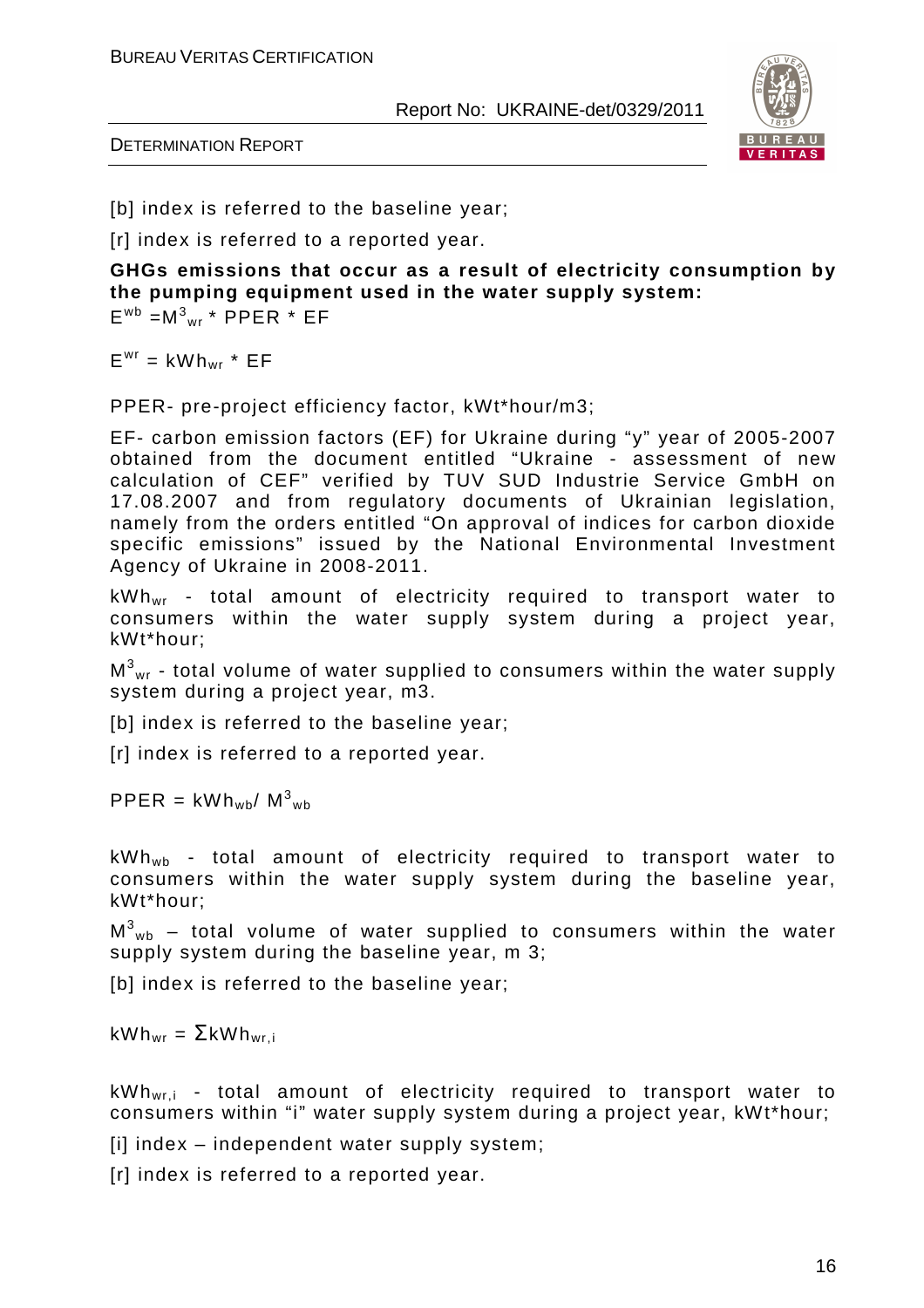

DETERMINATION REPORT

 $M^3_{\text{wr}} = \sum M^3_{i,\text{wr}}$ 

where:

 $\textsf{M}^{3}{}_{\mathsf{i},\mathsf{wr}}$  - volume of water supplied to consumers within "i" water supply system during a project year, m3;

 $[ii]$  index – independent water supply system;

[r] index - index is referred to a reported year.

**GHGs emissions that occur as a result of electricity consumption by the pumping equipment used in the water disposal system:** 

 $E^{\nu b} = M^3{}_{vr}$  \* PPER \* EF

 $E^{vr}$  = kWh<sub>vr</sub> \*  $EF$ 

where:

PPER- pre-project efficiency factor, kWt\*hour/m3;

EF- carbon emission factors (EF) for Ukraine during "y" year of 2005-2007 obtained from the document entitled "Ukraine - assessment of new calculation of CEF" verified by TUV SUD Industrie Service GmbH on 17.08.2007 and from regulatory documents of Ukrainian legislation, namely from the orders entitled "On approval of indices for carbon dioxide specific emissions" issued by the National Environmental Investment Agency of Ukraine in 2008-2011;

 $kWh_{\nu r}$  – Total amount of electricity required to transport wastewater within the water disposal system during a project year, kWt\*hour;

 $\textsf{M}^{3}\rm_{vr}$  - Total volume of wastewater transported by the water disposal system during a project year, m3.

[b] index is referred to the baseline year;

[r] index is referred to a reported year.

 $\text{PPER} = \text{kWh}_{\text{vb}} / \text{M}^3_{\text{vb}}$ 

#### where:

 $kWh_{vb}$  - total amount of electricity required to transport wastewater within the water disposal system during the baseline year, kWt\*hour;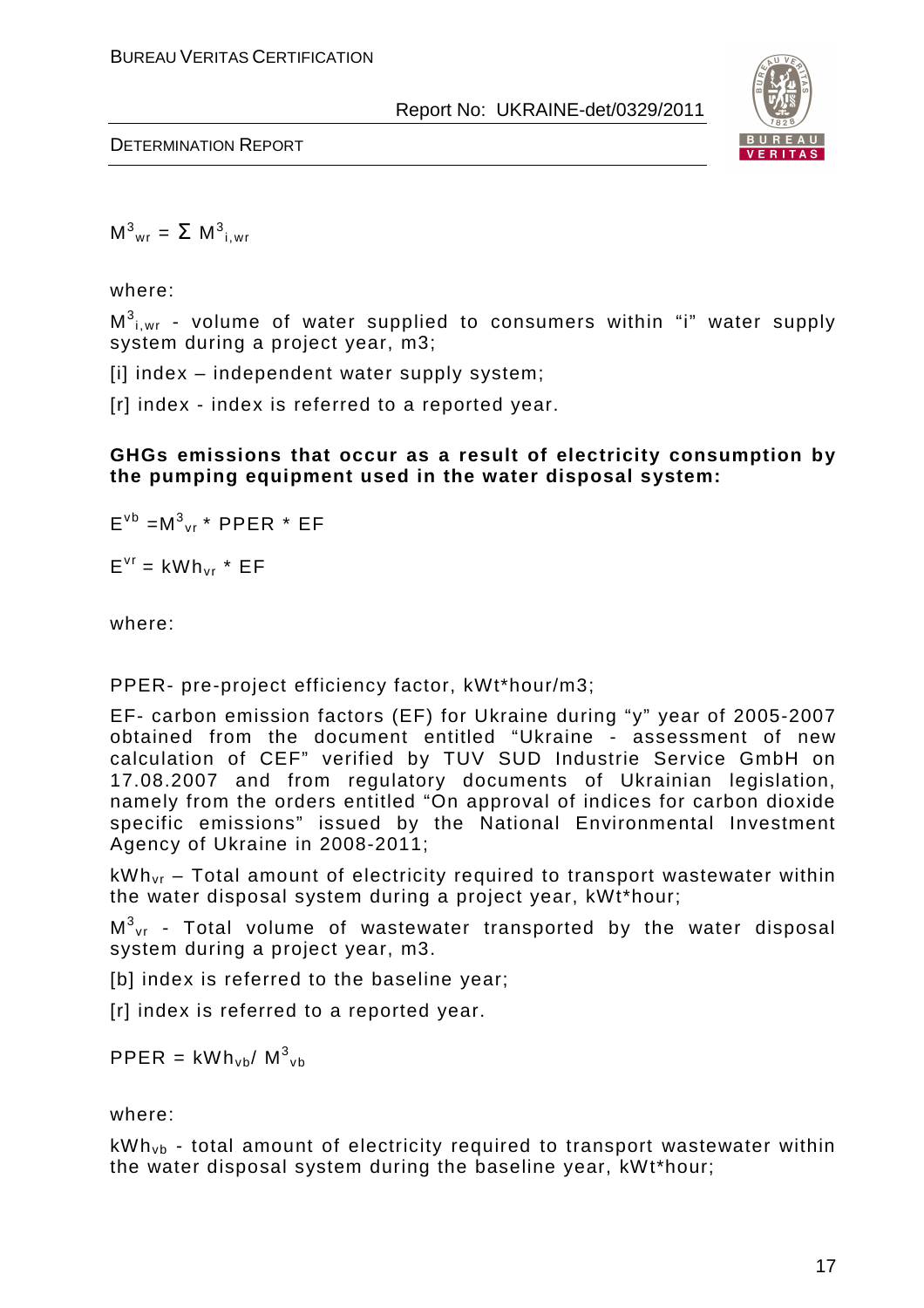



 $\textsf{M}^{3}{}_{\sf vb}$  - total volume of wastewater transported by the water disposal system during the baseline year, m3;

[b] index is referred to the baseline vear:

[r] index is referred to a reported year.

 $kWh_{vr} = \Sigma kWh_{vri}$ 

 $kWh_{\text{vri}}$  - total amount of electricity required to transport wastewater within "i" water disposal system during a project year, kWt\*hour;

[i] index – independent water disposal system;

[r] index is referred to a reported year.

 $M^3$ <sub>vr</sub> =  $\Sigma$   $M^3$ <sub>i, vr</sub>

where:

 $\textsf{M}^{3}{}_{\mathsf{i},\mathsf{vr}}$  - volume of wastewater transported by "i" water disposal system during a project year, m3;

 $[ii]$  index – independent water disposal system;

[r] index is referred to a reported year.

The data and parameters that are not subject to control over the entire crediting period, though are estimated once and are available at the stage of PDD development: total volume of water supplied to consumers during the baseline year, m3 (M3wb), total volume of wastewater transported by the water disposal system during the baseline year m3 (M<sub>3vb</sub>), total amount of electricity required to transport water to consumers during the baseline year, kWt\*hour (kWh<sup>w</sup>b), total amount of electricity required to transport wastewater during the baseline year, kWt\*hour (kWh<sub>vb</sub>), carbon emission factors (EF) for Ukraine during "y" year of 2005-2007. The data were obtained from the document entitled "Ukraine - assessment of new calculation of CEF" verified by TUV SUD Industrie Service GmbH on 17.08.2007 and from regulatory documents of Ukrainian legislation, namely from the orders entitled "on approval of indices for carbon dioxide specific emissions" issued by the National Environmental Investment Agency of Ukraine in 2008-2011.

The data and parameters that are not subject to control over the entire crediting period, though are estimated once and are not available at the stage of PDD development: N/A.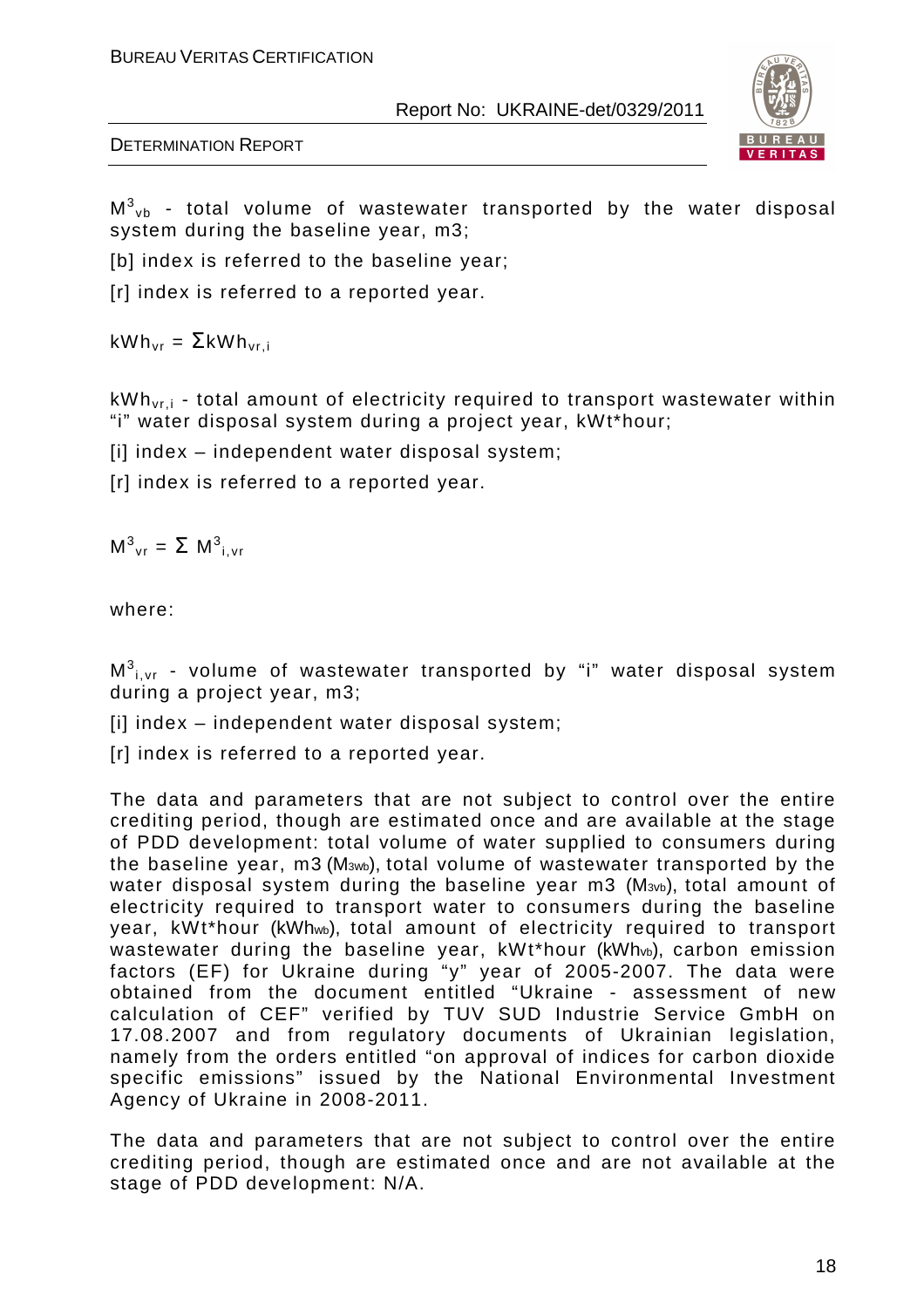

DETERMINATION REPORT

The data and parameters that are subject to control over the entire crediting period: volume of water supplied to consumers within "i" water supply system during a project year, m3  $(\texttt{M}^3_{\text{i, wr}})$ , volume of wastewater transported by "i" water disposal system during a project year, m3 (M $^3$ <sub>i,vr</sub>), amount of electricity kWt\*hour required to transport water to consumers within "i" water supply system during a project year (kWh<sub>wri</sub>), amount of electricity kWt\*hour required to transport wastewater within "i" water disposal system during a project year,  $(kWh_{\rm vr,i})$ .

Description of formulae used to estimate project emissions:

#### **GHGs emissions that occur as a result of electricity consumption by the pumping equipment used in the water supply system:**

 $E<sup>wr</sup> = kWh<sub>wr</sub> * EF$ 

E<sup>wr</sup> - CO2 emissions that occur as a result of electricity consumption for water supply in a project year, t CO2e;

where:

EF - carbon emission factors (EF) for Ukraine during "y" year of 2005- 2007 obtained from the document entitled "Ukraine - assessment of new calculation of CEF" verified by TUV SUD Industrie Service GmbH on 17.08.2007 and from regulatory documents of Ukrainian legislation, namely from the orders entitled "on approval of indices for carbon dioxide specific emissions" issued by the National Environmental Investment Agency of Ukraine in 2008-2011;

kWhwr - total amount of electricity required to transport water to consumers during a project year, kWt\*hour;

[r] index is referred to a reported year.

 $kWh_{wr} = \sum kWh_{wr,i}$ 

where:

 $kWh_{wri}$  - amount of electricity required to transport water to consumers within "i" water supply system during a project year, kWt\*hour;

 $[ii]$  index – independent water supply system;

[r] index is referred to a reported year.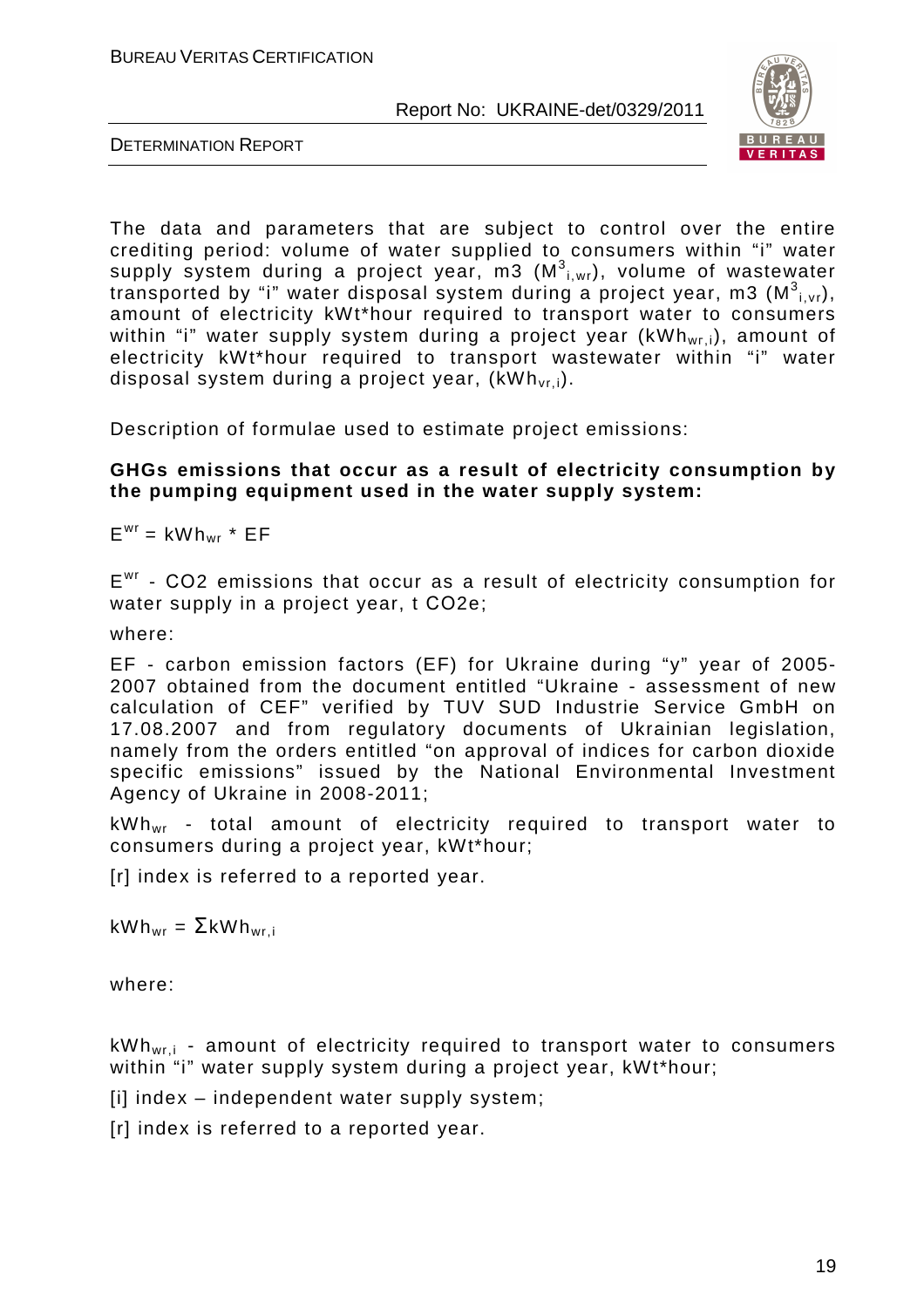

DETERMINATION REPORT

**GHGs emissions that occur as a result of electricity consumption by the pumping equipment used in the water disposal system:**

 $E^{vr}$  = kWh<sub>vr</sub> \*  $EF$ 

E<sup>wr</sup> - CO2 emissions that occur as a result of electricity consumption for water supply in a project year, t СО2e;

where:

EF - carbon emission factors (EF) for Ukraine during "y" year of 2005- 2007 obtained from the document entitled "Ukraine - assessment of new calculation of CEF" verified by TUV SUD Industrie Service GmbH on 17.08.2007 and from regulatory documents of Ukrainian legislation, namely from the orders entitled "on approval of indices for carbon dioxide specific emissions" issued by the National Environmental Investment Agency of Ukraine in 2008-2011;

kWhwr - total amount of electricity required to transport water to consumers during a project year, kWt\*hour;

[r] index is referred to a reported year.

 $kWh_{wr} = \Sigma kWh_{wr}$ 

where:

 $kWh_{wri}$  - amount of electricity required to transport water to consumers within "i" water supply system during a project year, kWt\*hour;

[i] index – independent water supply system;

[r] index is referred to a reported year.

Description of formulae used to estimate baseline emissions:

 $E^{wb} = M^3_{wr}$  \* PPER \* EF

 $E^{wr} = kWh_{wr} * EF$ 

where:

PPER- pre-project efficiency factor, kWt\*hour/m3;

EF- carbon emission factors (EF) for Ukraine during "y" year of 2005-2007 obtained from the document entitled "Ukraine - assessment of new calculation of CEF" verified by TUV SUD Industrie Service GmbH on 17.08.2007 and from regulatory documents of Ukrainian legislation,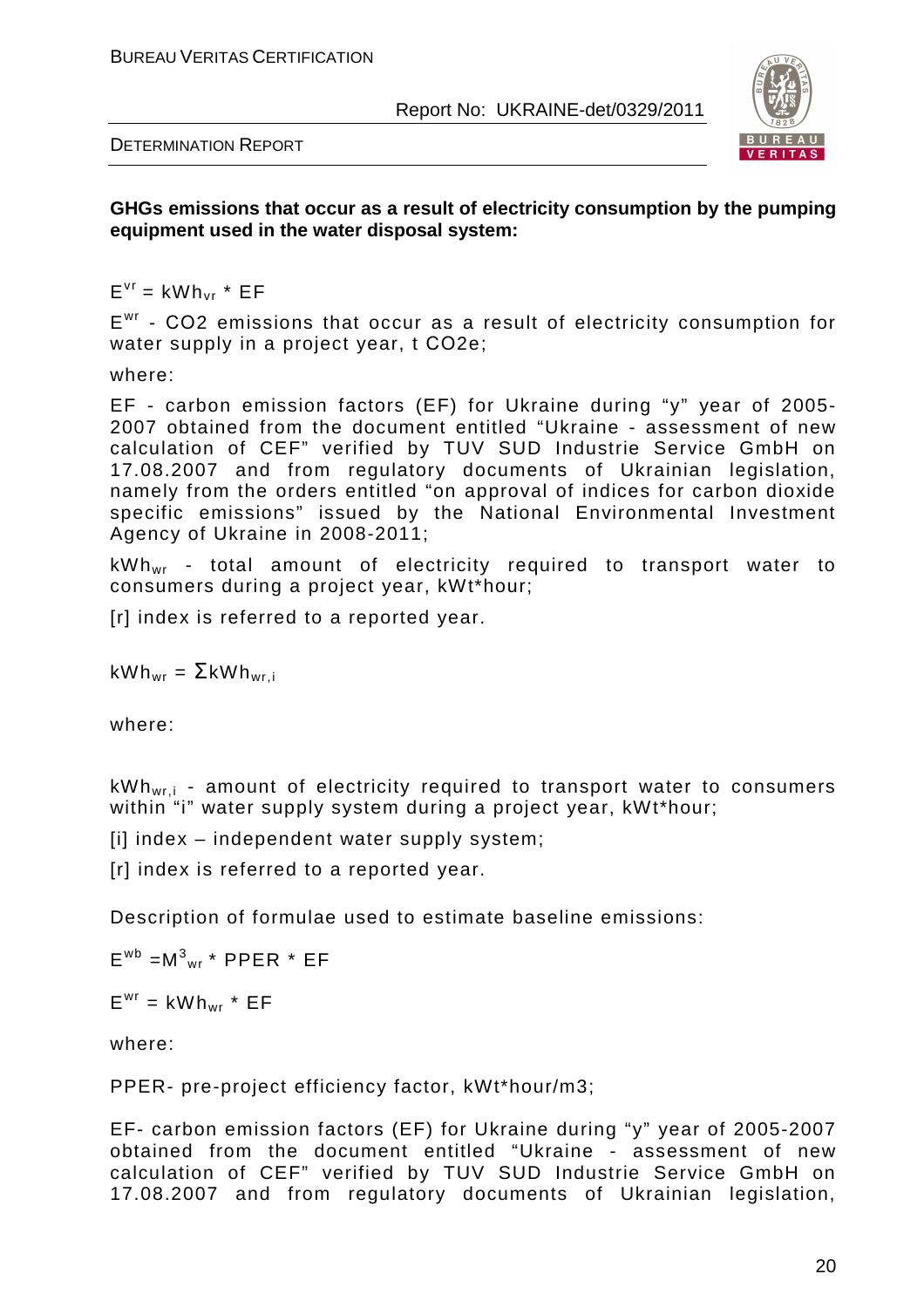



namely from the orders entitled "on approval of indices for carbon dioxide specific emissions" issued by the National Environmental Investment Agency of Ukraine in 2008-2011;

 $\texttt{M}^\texttt{3}\textsubscript{wr}$  - total volume of water supplied to consumers within the water supply system during a project year, m 3.

[b] index is referred to the baseline year;

[r] index is referred to a reported year.

 $PPER = KWhwb/M3wb$ 

where:

kWhwb - total amount of electricity required to transport water to consumers within the water supply system during the baseline year, kWt\*hour;

M<sub>3wb</sub> - total volume of water supplied to consumers within the water supply system during the baseline year, m 3;

[b] index is referred to the baseline year;

 $M^3$ <sub>wr</sub> =  $\Sigma M^3$ <sub>i,wr</sub>

 $\textsf{M}^{3}{}_{\mathsf{i},\mathsf{wr}}$  - volume of water supplied to consumers within "i" water supply system during a project year, m 3;

[i] index – independent water supply system;

[r] index is referred to a reported year.

**GHGs emissions that occur as a result of electricity consumption by the pumping equipment used in the water disposal system:** 

 $E^{\nu b} = M^3{}_{vr}$  \* PPER \* EF

where:

PPER- pre-project efficiency factor, kWt\*hour/m3;

EF- carbon emission factors (EF) for Ukraine during "y" year of 2005-2007 obtained from the document entitled "Ukraine - assessment of new calculation of CEF" verified by TUV SUD Industrie Service GmbH on 17.08.2007 and from regulatory documents of Ukrainian legislation, namely from the orders "on approval of indices for carbon dioxide specific emissions" issued by the National Environmental Investment Agency of Ukraine in 2008-2011;

 $\textsf{M}^{3}\rm_{vr}$  - total volume of wastewater transported by the water disposal system during a project year, m3

[b] index is referred to the baseline year;

[r] index is referred to a reported year.

 $\text{PPER} = \text{kWh}_{\text{vb}} / \text{M}^3_{\text{vb}}$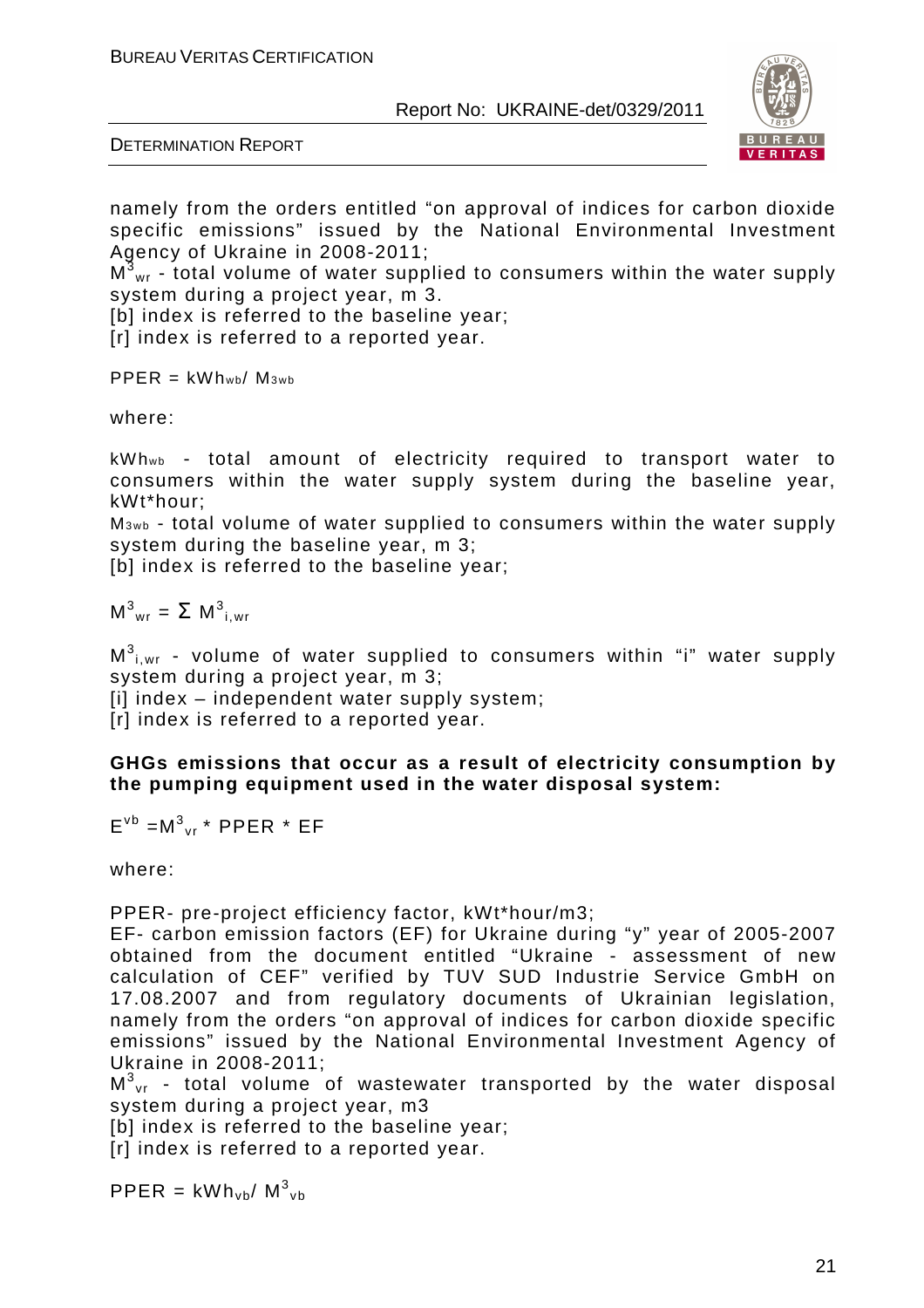

DETERMINATION REPORT

#### where:

 $kWh<sub>vb</sub>$  - total amount of electricity required to transport wastewater within the water disposal system during the baseline year, kWt\*hour;  $M_{\nu b}^3$  - total volume of wastewater transported by the water disposal system during the baseline year, m3;

[b] index is referred to the baseline year;

 $M^3$ <sub>vr</sub> =  $\Sigma$   $M^3$ <sub>i, vr</sub>

where:

 $\textsf{M}^{3}{}_{\mathsf{i},\mathsf{vr}}$  - volume of wastewater transported by "i" water disposal system during a project year, m3;

 $[ii]$  index – independent water disposal system; [r] index is referred to a reported year.

**GHGs emission reductions under the project were estimated using the following formulas:** 

 $ER = E^b - E^r$ 

ERU - emission reduction units, t СО2е;

Е г – project emissions, t СО2е; Е b - baseline emissions, t СО2е.

The specific formulas stated in Section D were used to perform preliminary estimation of the project emissions during the period before 01 January 2008 (2005-2007) and during the first commitment period up to 2010 included (The project monitoring plan).

The specific formulas based on extrapolation methodology, wherein the conclusions about values of estimated figures in future periods are drawn based on a study of their dynamics during the previous periods, were used to ensure preliminary estimation of the project emissions after the first commitment period. The specific formulas for estimating the project emissions after the first commitment period are presented in Section E.1.

**The following formulas were used to estimate the project emissions, which occurred under the project as a result of electricity consumption by pumping equipment used in the water supply system, within the period before 01 January 2008 (2005-2007) and during the first commitment period till 2010 included:**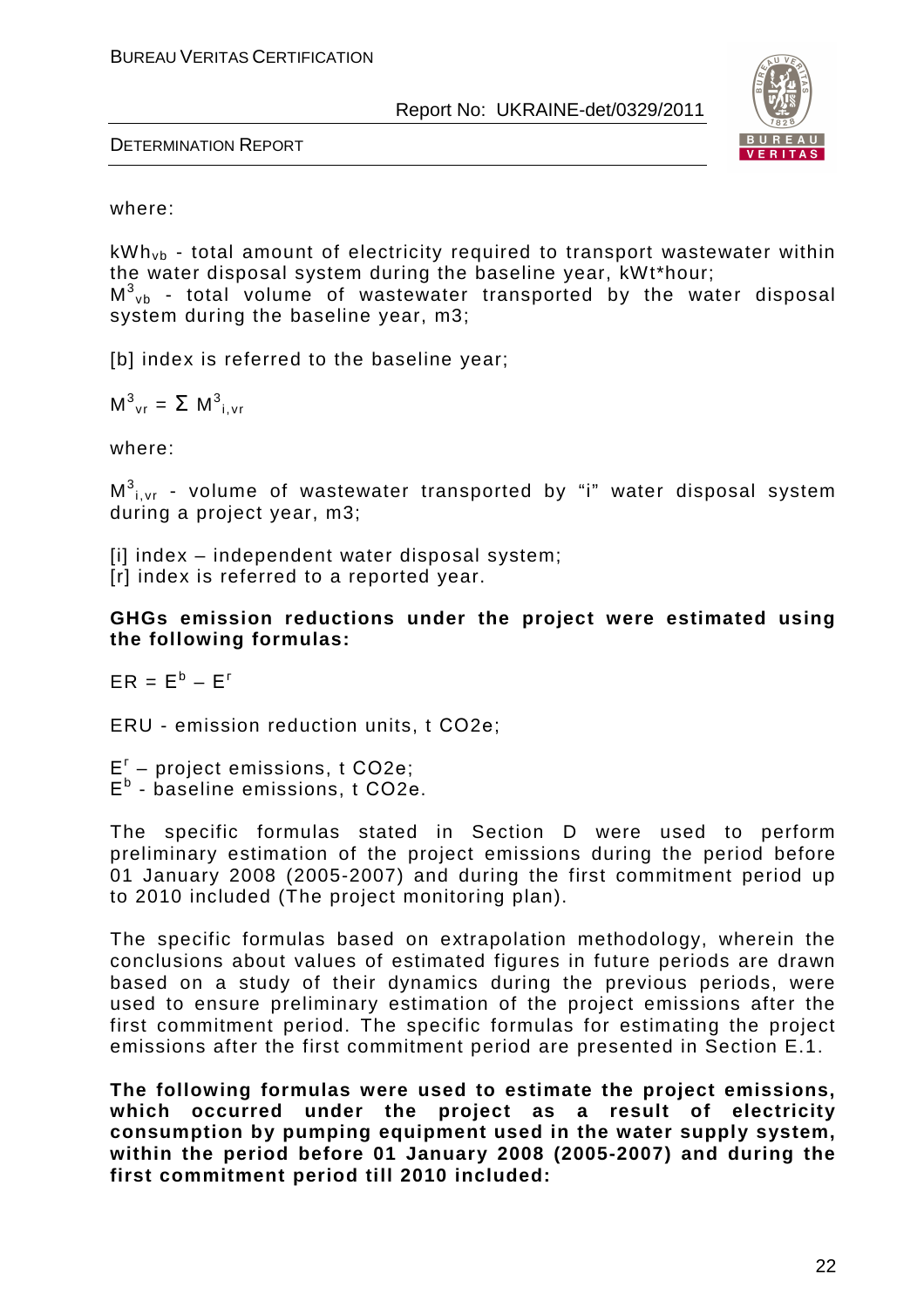

DETERMINATION REPORT

 $E^{wr} = kWh_{wr} * EF$ 

where:

EF- carbon emission factors (EF) for Ukraine during "y" year of 2005-2007 obtained from the document entitled "Ukraine - assessment of new calculation of CEF" verified by TUV SUD Industrie Service GmbH on 17.08.2007 and from regulatory documents of Ukrainian legislation, namely from the orders entitled "on approval of indices for carbon dioxide specific emissions" issued by the National Environmental Investment Agency of Ukraine in 2008-2010;

kWhwr - total amount of electricity required to transport water to consumers during a project year, kWt\*hour;

[r] index is referred to a reported year.

 $kWh_{wr} = \sum kWh_{wr,i}$ 

where:

kWh<sub>wr, i</sub>- amount of electricity required to transport water to consumers within "i" water supply system during a project year, kWt\*hour;

[i] index – independent water supply system; [r] index is referred to a reported year.

**The following formulas were used to estimate the project emissions, which occurred as a result of electricity consumption by pumping equipment used in the water supply system, within the period of 2011-2012 under the project:**

$$
kWh_{\text{ewr}} = \frac{1}{t} \sum_{i=t-n+1}^{t} xi
$$

where:

 $kWh_{cwr}$  - moving average of electricity required to transport water to consumers during a project year, kWt\*hour;

t - amount of electricity consumption under the water supply system (value of the latest reported year),

kWt\*hour;

 $n$  - surveyed interval for time series of the value of electricity consumption within the water supply system (3 years):

*хі* - indicator of the surveyed value for electricity consumption within the water supply system during "i" year, m3.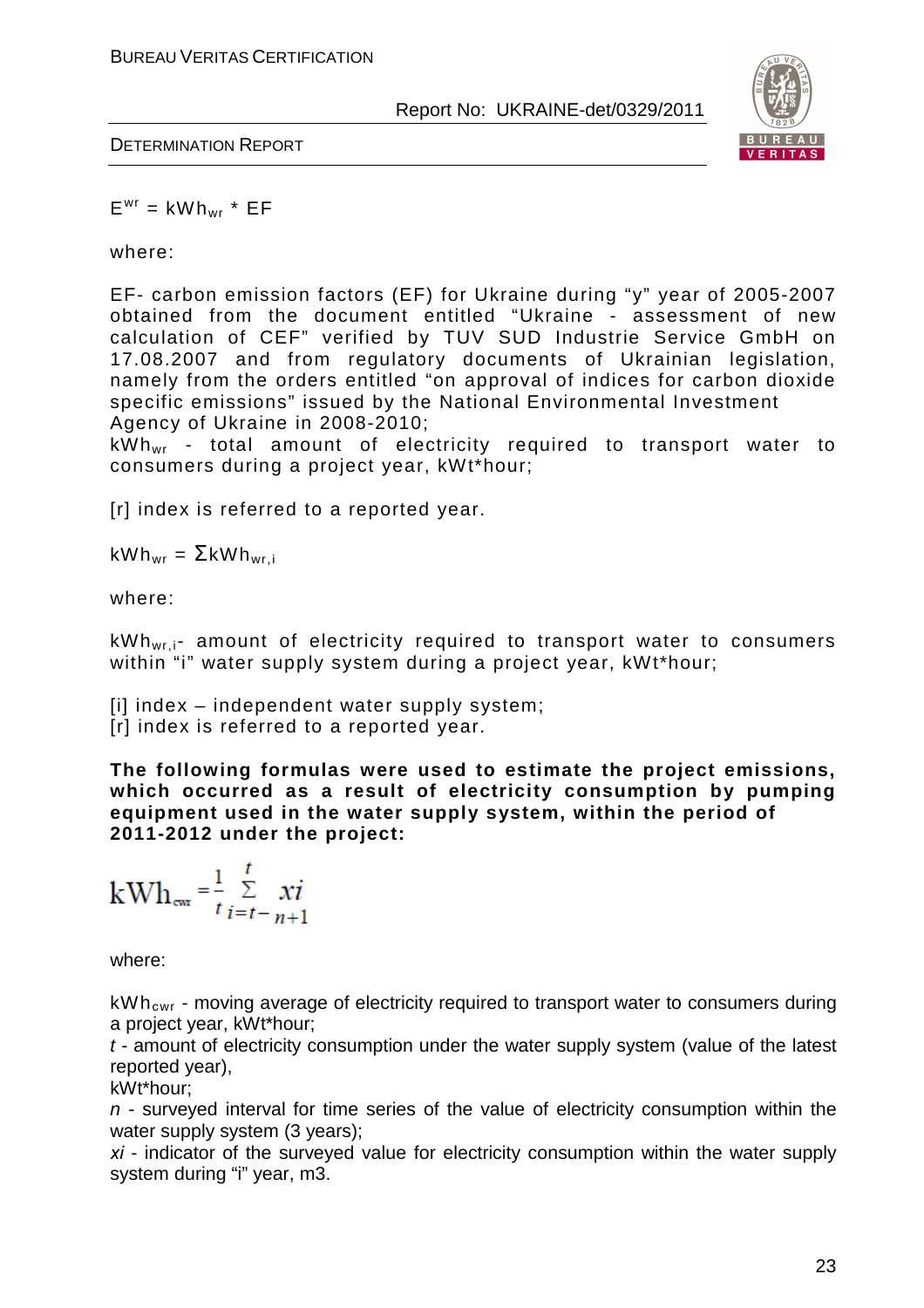

DETERMINATION REPORT

 $E^{wr}$  = kWh<sub>cwr</sub> \*  $EF$ 

where:

EF- carbon emission factor (EF) for Ukraine in 2011 obtained from the regulatory document of Ukrainian legislation, namely from the order entitled "On approval of indices for carbon dioxide specific emissions" issued by the National Environmental Investment Agency of Ukraine in 2011. The value of carbon emission factor (EF) for Ukraine in 2012 under the project was estimated to be at the level of this value in 2011;

 $kWh_{cwr}$  – average electricity consumption required to transport water to consumers during a project year, kWt\*hour;

[r] index is referred to a reported year.

 $kWh_{\text{cwr}} = \sum kWh_{\text{cwr},i}$ 

kWh<sub>cwri</sub> - average electricity consumption required to transport water to consumers within "i" water supply system during a project year, kWt\*hour;

[i] index – independent water supply system; [r] index is referred to a reported year.

Since long-term planning (forecasting) of a project emissions level during future periods may drastically mispresent actual values of project emissions in 2013-2030, the estimated value for the electricity consumption within the water supply system and carbon emission factor (EF) under the project with regard to a corresponding commitment period was determined using a conservative method and on default it corresponds to the latest year's level of the first commitment period.

**The following formulas were used to estimate the project emissions, which occurred under the project as a result of electricity consumption by pumping equipment used in the water disposal system, within the period before 01 January 2008 (2005-2007) and during the first commitment period till 2010 included:** 

 $E^{vr} = kW_{hvr} * EF$ 

where:

EF- carbon emission factors (EF) for Ukraine during "y" year of 2005-2007 obtained from the document entitled "Ukraine - assessment of new calculation of CEF" verified by TUV SUD Industrie Service GmbH on 17.08.2007 and from regulatory documents of Ukrainian legislation, namely from the orders entitled "on approval of indices for carbon dioxide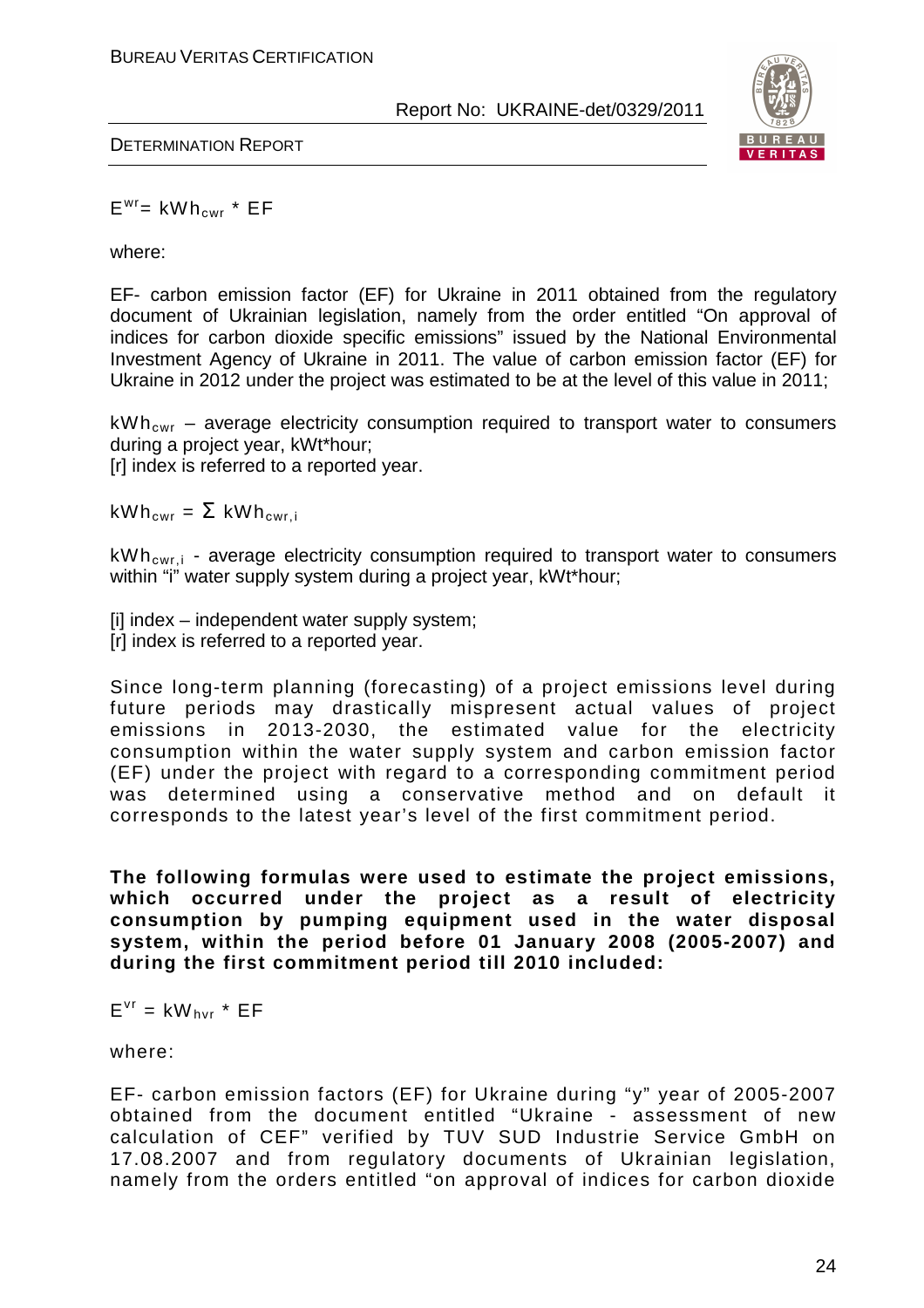



specific emissions" issued by the National Environmental Investment Agency of Ukraine in 2008-2010;

kWhvr – total amount of electricity required to transport wastewater during a project year, kWt\*hour;

[r] index is referred to a reported year.

kWh<sub>νr</sub> = ΣkW<sub>hνr,i</sub>

 $kW_{\text{hvi}}$  - amount of electricity required to transport wastewater within "i" water disposal system during a project year, kWt\*hour; [i] index – independent water disposal system;

[r] index is referred to a reported year.

**The following formulas were used to estimate the project emissions, which occur under the project as a result of electricity consumption by pumping equipment used in the water disposal system within the period of 2011-2012:** 

$$
kWh_{\text{cv}} = \frac{1}{t} \sum_{i=t-n+1}^{t} xi
$$

where:

 $kWh_{\text{cvr}}$  - moving average of electricity required to transport wastewater during a project year, kWt\*hour;

 $t$  - amount of electricity consumption under the water disposal system (value of the latest reported year), kWt\*hour;

n - surveyed interval for time series of the value of electricity consumption within the water disposal system (3 years);

*хі* - indicator of the surveyed value for electricity consumption within the water disposal system during "i" year, m3.

 $E^{vr}$  = kWh<sub>cvr</sub> \*  $EF$ 

where:

EF - carbon emission factor (EF) for Ukraine in 2011 obtained from the regulatory document of Ukrainian legislation, namely from the order entitled "on approval of indices for carbon dioxide specific emissions factor (EF) for Ukraine in 2012 under the project was estimated to be at the level of this value in 2011;

 $kWh_{\text{cyc}}$  - average electricity consumption required to transport wastewater during a project year, kWt\*hour;

[r] index is referred to a reported year.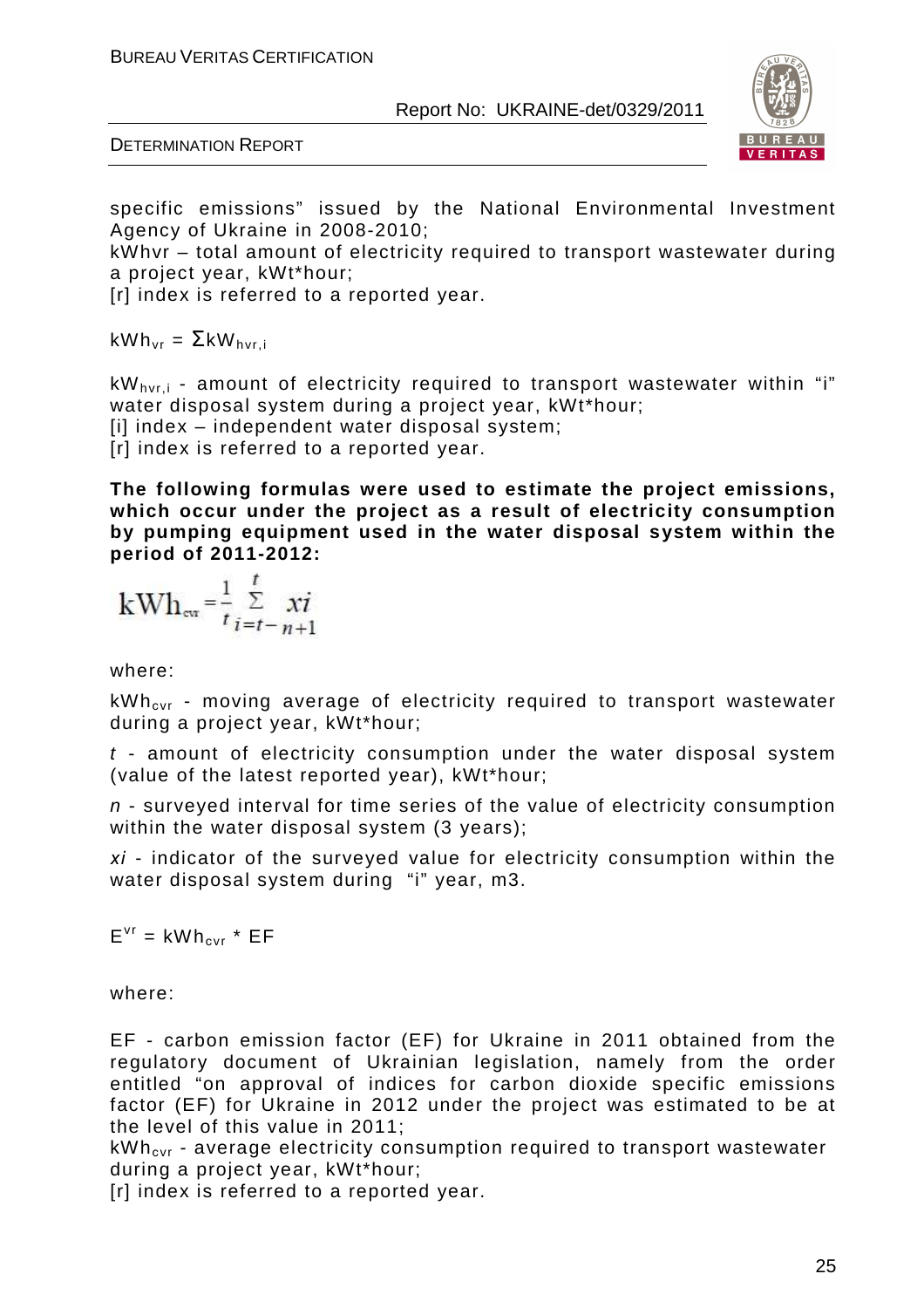

DETERMINATION REPORT

 $kWh_{\text{cvr}} = \Sigma kWh_{\text{cvr}}$ 

 $kWh_{\text{cyl},i}$  - average electricity consumption required to transport wastewater within "i" water disposal system during a project year, kWt\*hour; [i] index – independent water disposal system;

[r] index is referred to a reported year.

Since long-term planning (forecasting) of a project emissions level during future periods may drastically mispresent actual values of project emissions in 2013-2030, the estimated value for the electricity consumption within the water disposal system and carbon emission factor (EF) under the project with regard to a corresponding commitment period was determined using a conservative method and on default it corresponds to the latest year's level of the first commitment period.

The specific formulas stated in Section D were used to perform preliminary estimation of the baseline emissions under the project in the period before 01 January 2008 (2005-2007) and during the first commitment period up to 2010 included (The project monitoring plan). The specific formulas based on extrapolation methodology, wherein conclusions about values of estimated figures in future periods are drawn based on a study of their dynamics during the previous periods, were used to ensure preliminary estimation of the baseline emissions under the project after the first commitment period. The specific formulas for estimation of baseline emissions under the project after the first commitment period are presented in Section E.4.

**The following formulas were used to estimate the baseline emissions, which occurred under the project as a result of electricity consumption by pumping equipment used in the water supply system, within the period before 01 January 2008 (2005-2007) and during the first commitment period till 2010 included:** 

 $E^{wb} = M^3$ <sub>wr</sub>\*PPER\*EF

where:

PPER- pre-project efficiency factor, kWt\*hour/m3;

EF- carbon emission factors (EF) for Ukraine during "y" year of 2005-2007 obtained from the document entitled "Ukraine - assessment of new calculation of CEF" verified by TUV SUD Industrie Service GmbH on 17.08.2007 and from regulatory documents of Ukrainian legislation, namely from the orders entitled "on approval of indices for carbon dioxide specific emissions" issued by the National Environmental Investment Agency of Ukraine in 2008-2010;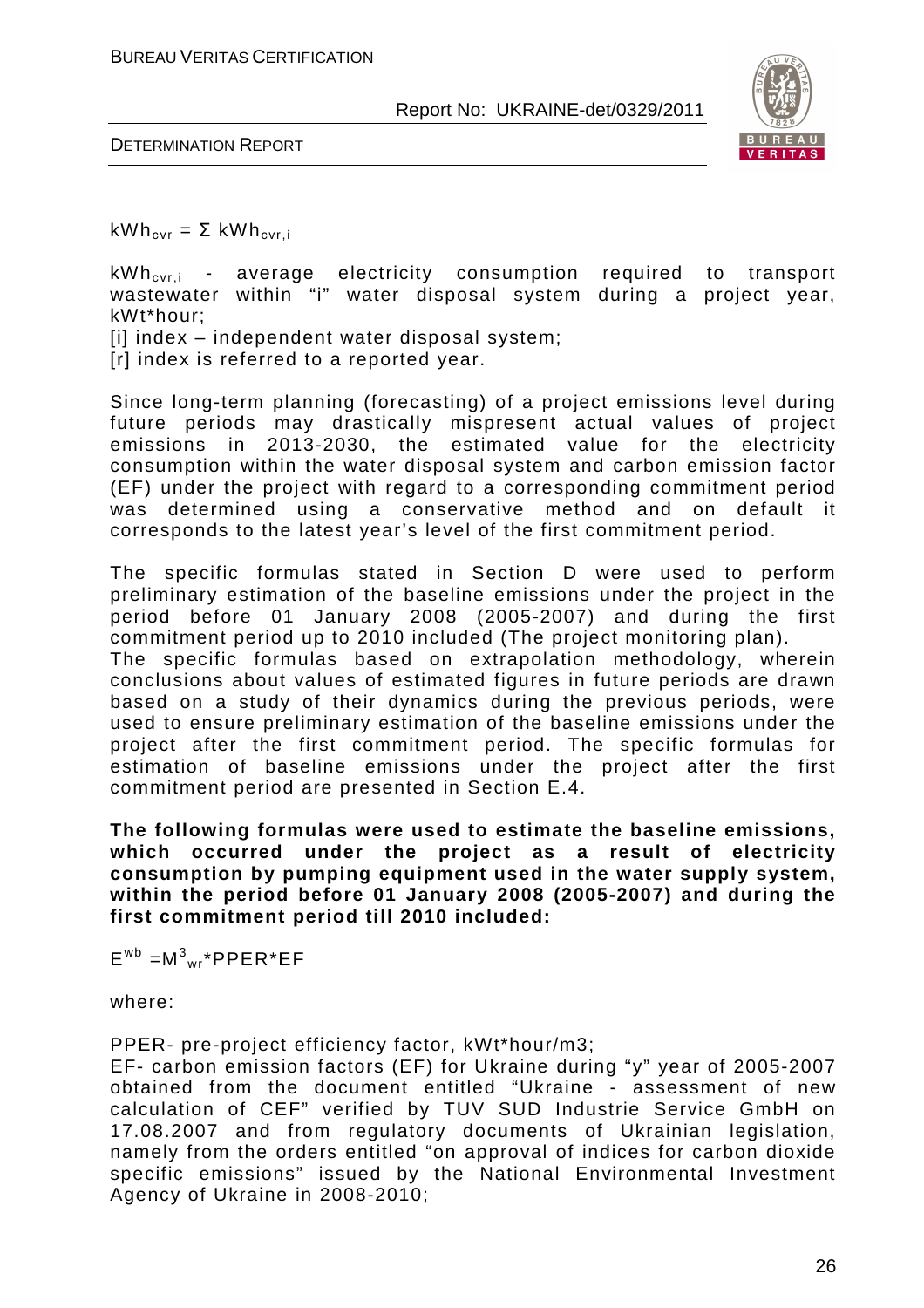



 $\textsf{M}^{3}\textsf{_{wr}}$  - total volume of water supplied to consumers within the water supply system during a project year, m3.

[b] index is referred to the baseline year;

[r] index is referred to a reported year.

 $\mathsf{PPER} = \mathsf{kWh}_{\mathsf{wb}} / \mathsf{M}^3_{\mathsf{wb}}$ 

 $kWh_{wb}$  – total amount of electricity required to transport water to consumers within the water supply system during the baseline year, kWt\*hour;

 $\textsf{M}^{3}\textsf{_{wb}}$  – total volume of water supplied to consumers within the water supply system during the baseline year, m3;

[b] index is referred to the baseline year;

 $M^3$ <sub>wr</sub> =  $\sum M^3$ <sub>i, wr</sub>

 $\textsf{M}^{3}{}_{\mathsf{i},\mathsf{wr}}$  - volume of water supplied to consumers within "i" water supply system during a project year, m3;

[i] index – independent water supply system;

[r] index is referred to a reported year.

**The following formulas were used to estimate the baseline emissions, which occur under the project as a result of electricity consumption by pumping equipment used in the water supply system within the period of 2011-2012:** 

$$
M^{3}_{\text{ewr}} = \frac{1}{t} \sum_{i=t-n+1}^{t} x i
$$

where:

 $\textsf{M}^{3} _{\textsf{cwr}}$  - moving average of water volume supplied to consumers within the water supply system during a project year, m3;

 $t$  - transported water volume (value of the latest reported year), m3:

 $n$  - surveyed interval for time series of the value for transported water volume (3 years);

*хі* - indicator of the surveyed value for transported water volume during "i" year, m3.

 $E^{wb} = M^3_{cwr} * PPER * EF$ 

where:

PPER- pre-project efficiency factor, kWt\*hour/m3;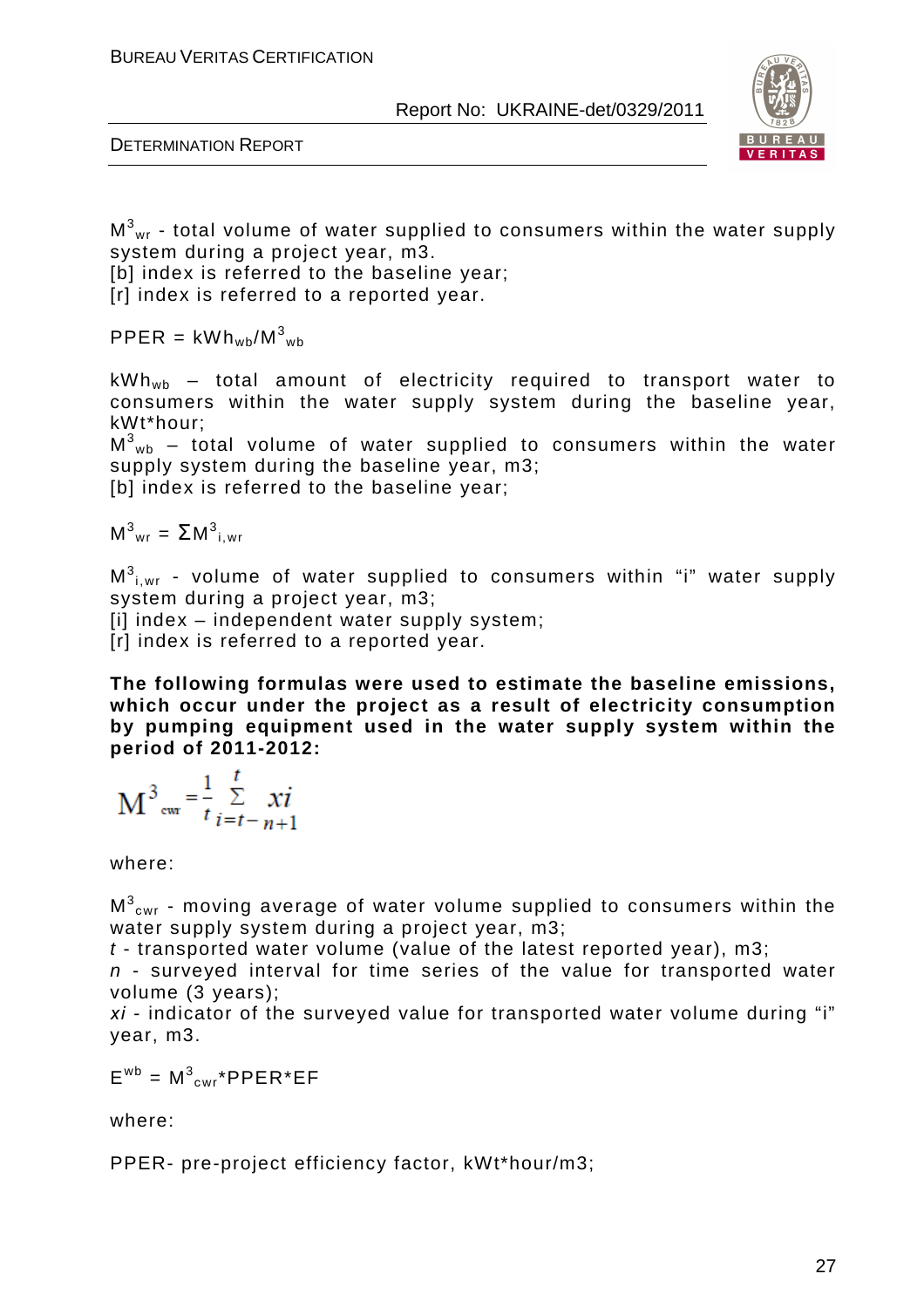

DETERMINATION REPORT

EF- carbon emission factor (EF) for Ukraine in 2011 obtained from the regulatory document of Ukrainian legislation, namely from the order entitled "on approval of indices for carbon dioxide specific emissions" issued by the National Environmental Investment Agency of Ukraine in 2011.

The value of carbon emission factor (EF) for Ukraine in 2012 under the project was estimated to be at the level of this value in 2011.  $\mathsf{M}^3_{\mathrm{cwr}}$  – average volume of water supplied to consumers within the water supply system during a project year, m3.

[b] index is referred to the baseline year;

[r] index is referred to a reported year.

 $\mathsf{PPER} = \mathsf{kWh}_{\mathsf{wb}} / \mathsf{M}^3{}_{\mathsf{wb}}$ 

 $kWh_{wb}$  – total amount of electricity required to transport water to consumers within the water disposal

system during the baseline year, kWt\*hour;

 $M3_{\nu b}$  – total volume of water supplied to consumers within the water supply system during the baseline year, m3;

[b] index is referred to the baseline year;

 $M^3_{\text{cwr}} = \Sigma M^3_{i,\text{cwr}}$ 

 $\textsf{M}^{3}{}_{\mathsf{i, \text{cwr}}}$  - average transported water volume within "i" water supply system during a project year, m3;

[i] index – independent water supply system;

[r] index is referred to a reported vear.

Since long-term planning (forecasting) of the baseline emissions level during future periods may drastically mispresent actual values of baseline emissions in 2013-2030, the estimated value for the volume of water supplied to consumers and carbon emission factor (EF) under the project with regard to a corresponding commitment period was determined using a conservative method and on default it corresponds to the latest year's level of the first commitment period.

**The following formulas were used to estimate the baseline emissions, which occur under the project as a result of electricity consumption by pumping equipment used in the water disposal system, within the period before 01 January 2008 (2005-2007) and during the first commitment period till 2010 included:** 

 $E^{\text{vb}} = M^3{}_{\text{vr}}$ \*PPER\*EF

where:

PPER – pre-project efficiency factor, kWt\*hour/m3;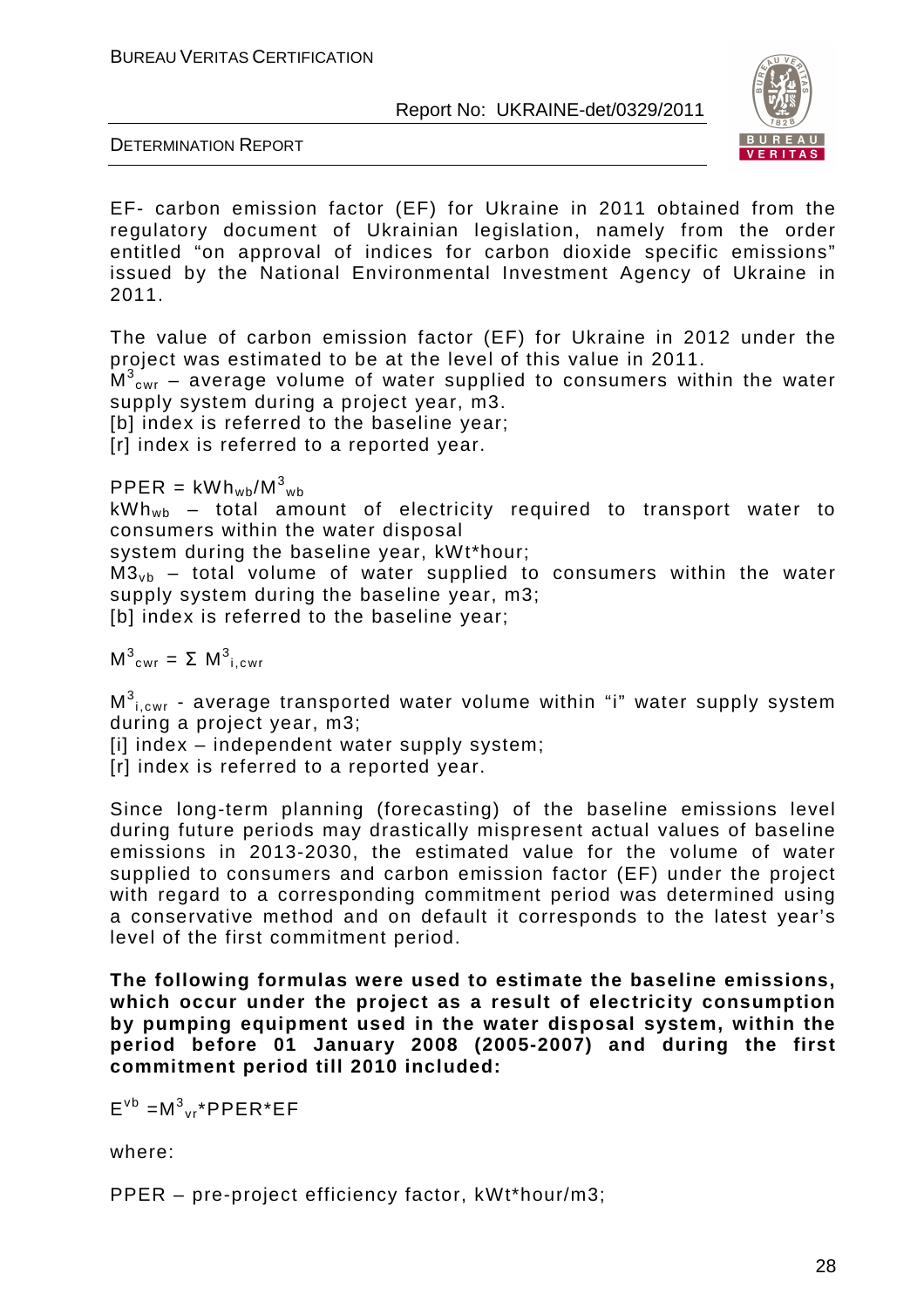

DETERMINATION REPORT

EF- carbon emission factors (EF) for Ukraine during "y" year of 2005-2007 obtained from the document entitled "Ukraine - assessment of new calculation of CEF" verified by TUV SUD Industrie Service GmbH on 17.08.2007 and from regulatory documents of Ukrainian legislation, namely from the orders entitled "on approval of indices for carbon dioxide specific emissions" issued by the National Environmental Investment Agency of Ukraine in 2008-2010;

 $M_{\nu b}^3$  – total volume of wastewater transported by the water disposal system during a project year, m3;

[b] index is referred to the baseline year; [r] index is referred to a reported year.

 $\mathsf{PPER} = \mathsf{kWhv}_\mathsf{bb} / \mathsf{M}^3\mathsf{v}_\mathsf{bb}$ 

 $kWh_{vb}$  – total amount of electricity required to transport wastewater within the water disposal system during the baseline year, kWt\*hour;  $M_{\nu b}^3$  - total volume of wastewater transported by the water disposal system during the baseline year, m3;

[b] index is referred to the baseline year;

 $M^3$ <sub>vr</sub> =  $\Sigma$   $M^3$ <sub>i, vr</sub>

 $\textsf{M}^{3}{}_{\mathsf{i},\mathsf{vr}}$  - volume of wastewater transported by "i" water disposal system during a project year, m3;

[i] index – independent water disposal system;

[r] index is referred to a reported year.

**The following formulas were used to estimate the baseline emissions, which occur under the project as a result of electricity consumption by pumping equipment used in the water disposal system within the period of 2011-2012:** 

$$
M^{3} = \frac{1}{t} \sum_{i=t-n+1}^{t} x i
$$

where:

 $\textsf{M}^{3}{}_{\mathsf{cvr}}$  - moving average of wastewater volume transported by the water disposal system during a project year, m3;

 $t$  - wastewater volume (value of the latest reported year), m3;

 $n$  - surveyed interval for time series of the value for wastewater volume (3) years);

*хі* - indicator of the surveyed value for wastewater volume during "i" year, m3.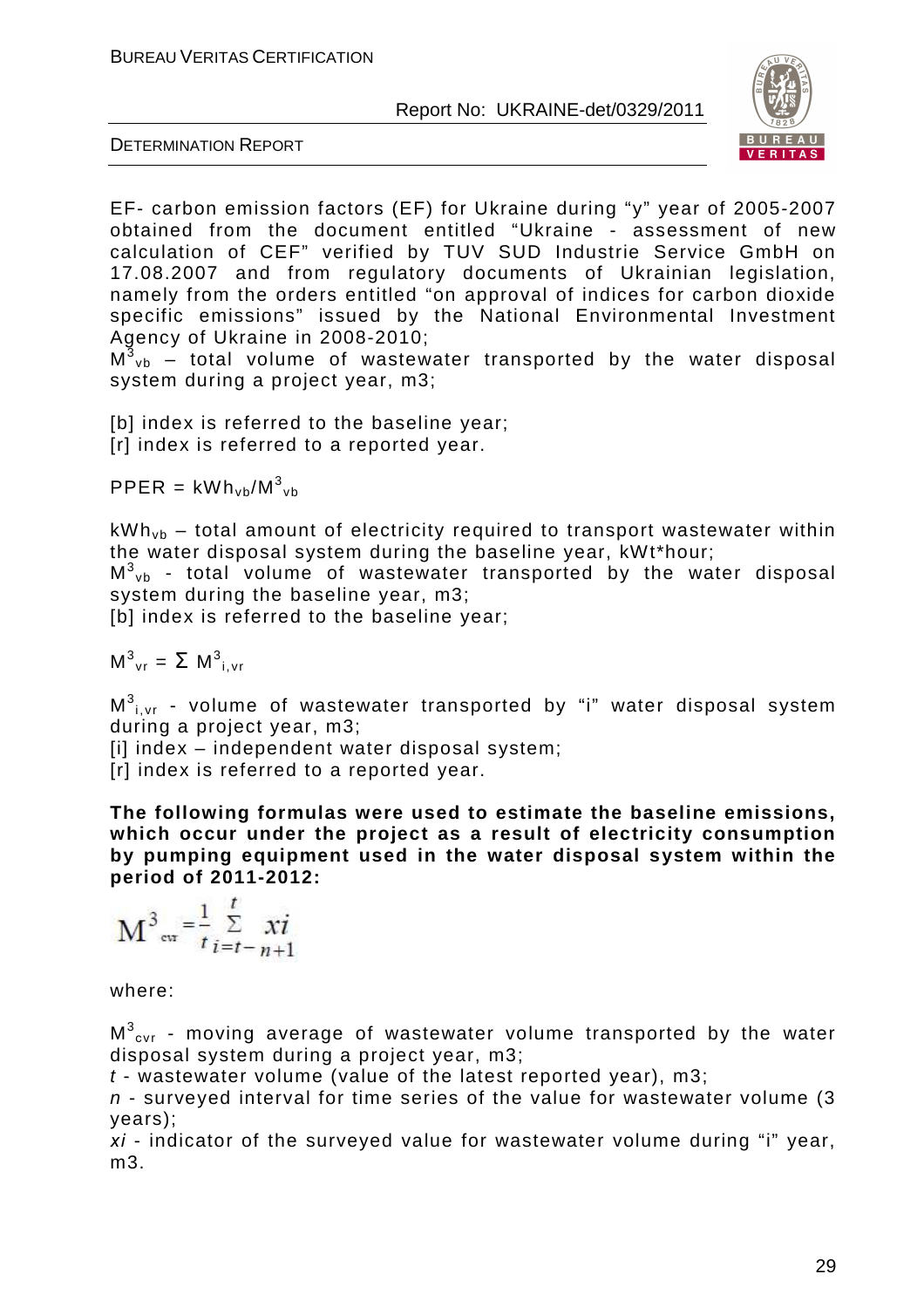

DETERMINATION REPORT

 $E^{\nu b} = M^{3}{}_{cvr}$ \*PPER\*EF

where:

PPER- pre-project efficiency factor, kWt\*hour/m3;

EF- carbon emission factor (EF) for Ukraine in 2011 obtained from the regulatory document of Ukrainian legislation, namely from the order entitled "on approval of indices for carbon dioxide specific emissions" issued by the National Environmental Investment Agency of Ukraine in 2011.The value of carbon emission factor (EF) for Ukraine in 2012 under the project was estimated to be at the level of this value in 2011.

 $M^3_{\text{cvr}}$  – average wastewater volume transported by the water disposal system during a project year, m3;

[b] index is referred to the baseline year;

[r] index is referred to a reported year.

 $\mathsf{PPER} = \mathsf{kWhv}_\mathsf{bb} / \mathsf{M}^3\mathsf{v}_\mathsf{bb}$ 

 $kWh_{vb}$  – total amount of electricity required to transport wastewater within the water disposal system during the baseline year, kWt\*hour;

 $M_{\nu b}^3$  - total volume of wastewater transported by the water disposal system during the baseline year, m3;

[b] index is referred to the baseline year;

 $M^3_{\text{cvr}} = \Sigma M^3_{i,\text{cvr}}$ 

 $\textsf{M}^{3}{}_{\mathsf{i},\mathsf{c}\mathsf{vr}}$  - average wastewater volume transported by "i" water disposal system during a project year, m3;

[i] index – independent water disposal system;

[r] index is referred to a reported year.

Since long-term planning (forecasting) of the baseline emissions level during future periods may drastically mispresent actual values of baseline emissions in 2013-2030, the estimated value for the volume of transported wastewater and carbon emission factor (EF) under the project with regard to a corresponding commitment period was determined using a conservative method and on default it corresponds to the latest year's level of the first commitment period.

After a complete implementation of the project, 87.9 thousand MWt\*hour of electricity shall be saved annually. Due to a reduced consumption of electricity used by pumping stations and consumed from the Ukrainian power grid, combustion of the fossil fuel required to generate electricity for the power grid shall decrease, hence reducing emission of greenhouse gasses.

The estimates referred to above are consistent throughout the PDD.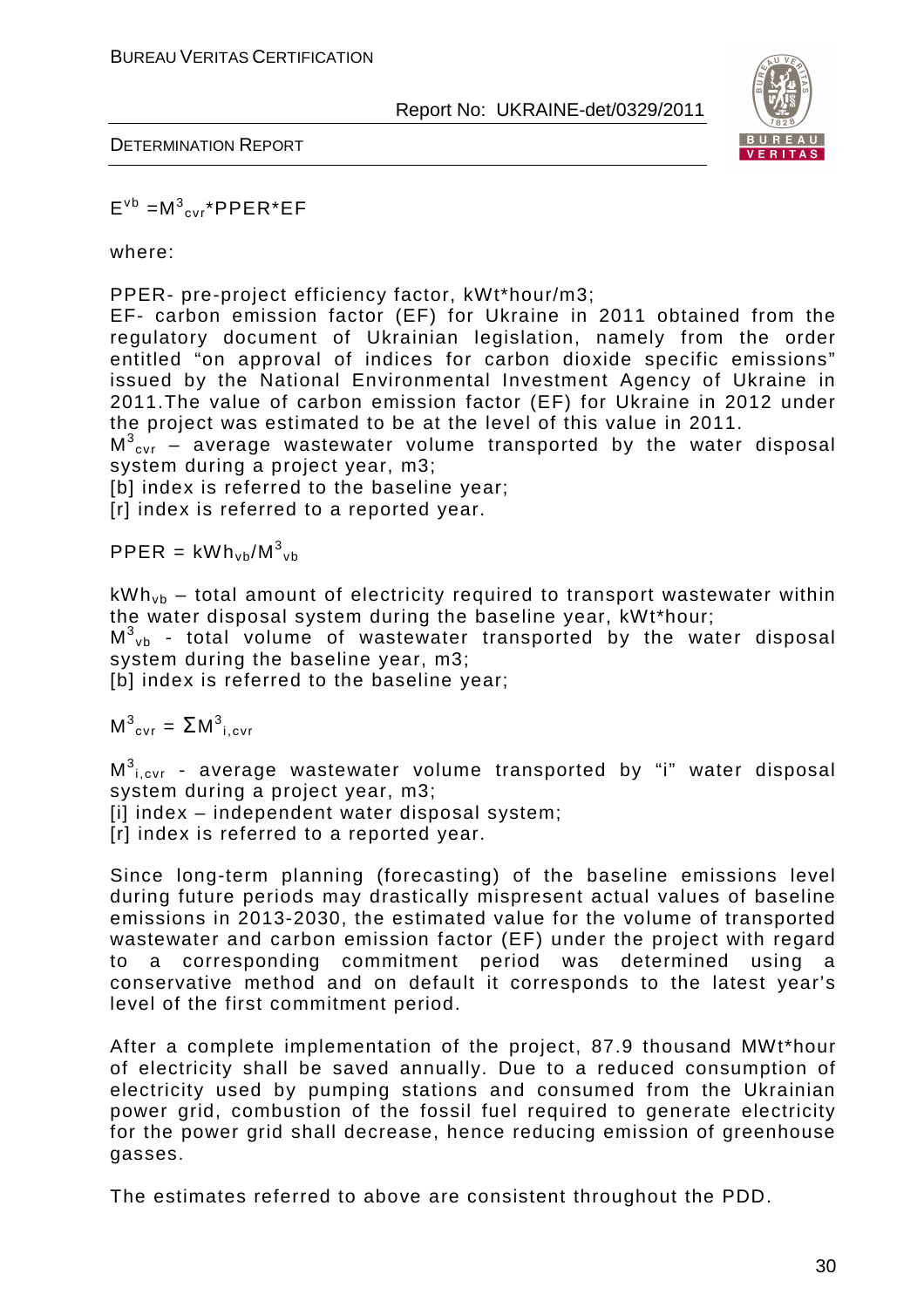

DETERMINATION REPORT

The identified areas of concern as to Estimation of emission reductions, project participants response and BV Certification's conclusion are described in Appendix A (refer to CAR24).

#### **4.10 Environmental impacts (48)**

Pursuant to the Ukrainian legislative framework "On natural environment protection"13 and "STRUCTURE AND CONTENT OF THE MATERIALS ON ENVIRONMENTAL IMPACTS ASSESSMENT DURING DESIGN AND CONSTRUCTION OF ENTERPRISES, BUILDINGS AND STRUCTURES", "Vodokanal" MU is not obliged to develop Environmental Impacts Assessment for this project type. The only environmental impact is the dismantled equipment, which shall further be used as recyclable materials.

Implementation of this project will facilitate improvements in servicing the water consumers. Experience of "Vodokanal" MU personnel and adherence to the standard "On drinking water and drinking water supply"5 provide for minimization of emergencies' occurrence probability during the project progress.

Pursuant to the definition in the text of "Convention on Long-range Transboundary Air Pollution" that has been ratified by Ukraine, there shall be no transboundary impacts produced by the project activity.

Implementation of the Project does not provide any detrimental effects on the environment. "Vodokanal" MU has authorizations for "Special use of water".

The identified areas of concern as to Environmental impacts, project participants response and BV Certification's conclusion are described in Appendix A.

## **4.11 Stakeholder consultation (49)**

Since the project activities do not imply any negative environmental impacts and negative social effects, special public discussions were not necessary. Consultations with Stakeholders were conducted during the meetings of local authorities.

Stakeholders provided no comments.

The identified areas of concern as to Stakeholder consultation, project participants response and BV Certification's conclusion are described in Appendix A.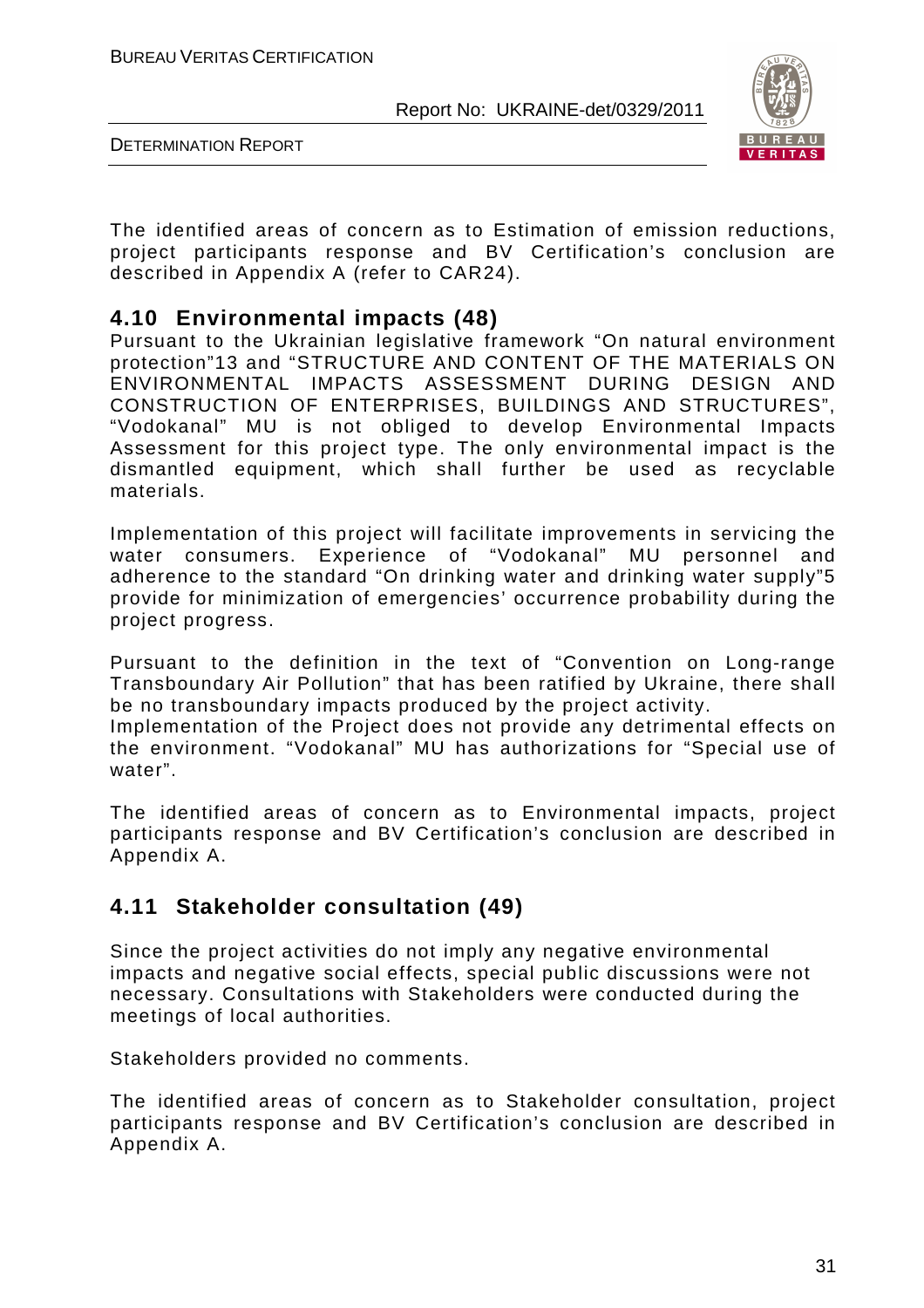

# $VFR$

#### **5 SUMMARY AND REPORT OF HOW DUE ACCOUNT WAS TAKEN OF COMMENTS RECEIVED PURSUANT TO PARAGRAPH 32 OF THE JI GUIDELINES**

No comments, pursuant to paragraph 32 of the JI Guidelines, were received.

#### **6 DETERMINATION OPINION**

Bureau Veritas Certification has performed a determination of "Development and upgrade of district water supply and disposal system in Zaporizhzhia city" project in Ukraine. The determination was performed on the basis of UNFCCC criteria and host country criteria and also on the criteria given to provide for consistent project operations, monitoring and reporting.

The determination consisted of the following three phases: i) a desk review of the project design and the baseline and monitoring plan; ii) follow-up interviews with project stakeholders; iii) the resolution of outstanding issues and the issuance of the final determination report and opinion.

Project participant/s used the "Tool for the demonstration and assessment of additionality", revision 05.2 for demonstration of the additionality. In line with this tool, the relevant section of PDD meets the requirements of this tool and defines that the implementation of the simple cost analysis is sufficient.

Emission reductions attributable to the project are hence additional to any that would occur in the absence of the project activity. Given that the project is implemented and maintained as designed, the project is likely to achieve the estimated amount of emission reductions.

The determination revealed the pending issue related to the current determination stage of the project (the issue of the written approval of the project and the authorization of the project participant by the host Party). If the written approval and the authorization by the host Party are awarded, it is our opinion that the project as described in the Project Design Document, Version 02 meets all the relevant UNFCCC requirements for the determination stage and the relevant host Party criteria.

The review of the project design documentation (version 02) and the subsequent follow-up interviews have provided Bureau Veritas Certification with sufficient evidence to determine the fulfillment of stated criteria. In our opinion, the project correctly applies and meets the relevant UNFCCC requirements for the JI and the relevant host country criteria.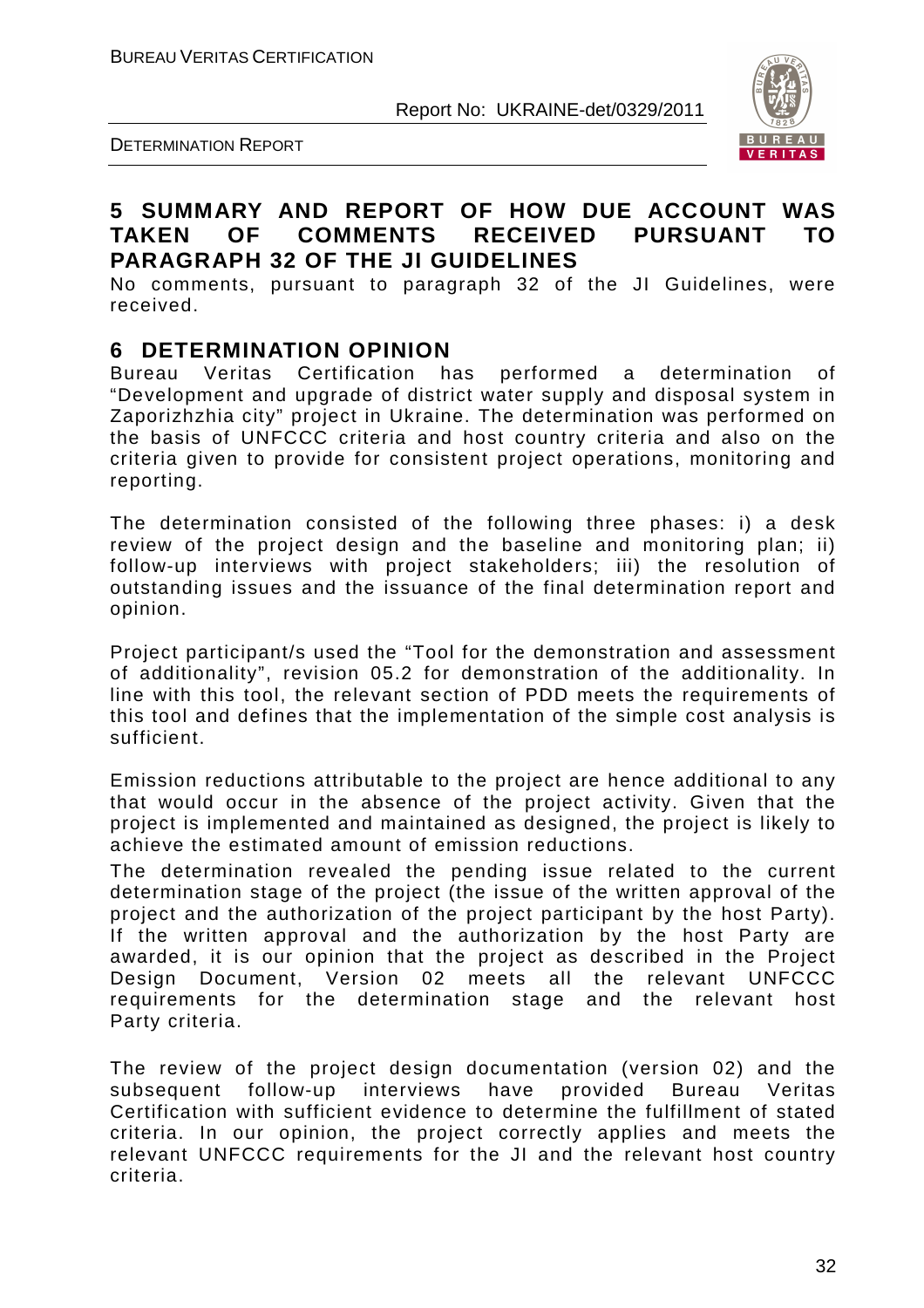

DETERMINATION REPORT

The determination is based on the information made available to us and the engagement conditions detailed in this report.

## **7 REFERENCES**

#### **Category 1 Documents:**

Documents provided by the Institute of Engineering Ecology that relate directly to the GHG components of the project.

- /1/ PDD "Development and upgrade of district water supply and disposal system in Zaporizhzhia city", version 01 of 10.08.2011.
- /2/ PDD "Development and upgrade of district water supply and disposal system in Zaporizhzhia city", version 02 of 05.09.2011.
- /3/ Additional document "Vodokanal" MU 1
- /4/ Additional document "Vodokanal" MU 2
- /5/ Additional document "Vodokanal" MU 3
- /6/ Letter of endorsement #2203/23/7 dated 17/08/2011 of "Development and upgrade of district water supply and disposal system in Zaporizhzhia city" JI project

#### **Category 2 Documents:**

Background documents related to the design and/or methodologies employed in the design or other reference documents.

- /1/ Water pipes layout of Public Utility Company "Vodokanal", Zaporizhzhia
- /2/ Collecting pipe layout of Public Utility Company "Vodokanal", Zaporizhzhia
- /3/ Contract № 49/08 dated 12.12.2008 «For annual monitoring of the composition and volume of pollutant emissions into the atmospheric air from the boilers DVS – 1.2 and CVS – 1.2».
- /4/ Report on atmospheric air protection for 2008, 23 Vuzlova Str.
- /5/ Report on atmospheric air protection for 2008, 156 Naberezhna Str.
- /6/ Report on atmospheric air protection for 2008, 223 Kulturna Str.
- /7/ Report on atmospheric air protection for 2008, Nyzhnia Khortytsia village, 21 Kooperatyvna Str.
- /8/ Report on atmospheric air protection for 2009, 23 Vuzlova Str.
- /9/ Report on atmospheric air protection for 2009, 156 Naberezhna Str.
- /10/ Report on atmospheric air protection for 2009, 223 Kulturna Str.
- /11/ Report on atmospheric air protection for 2009, Nyzhnia Khortytsia village, 21 Kooperatyvna Str.
- /12/ Permission №2310136300-46 for pollutant emission into the atmospheric air by stationary sources
- /13/ Permission №2310136700-55 for pollutant emission into the atmospheric air by stationary sources
- /14/ Permission №2310136600-57 for pollutant emission into the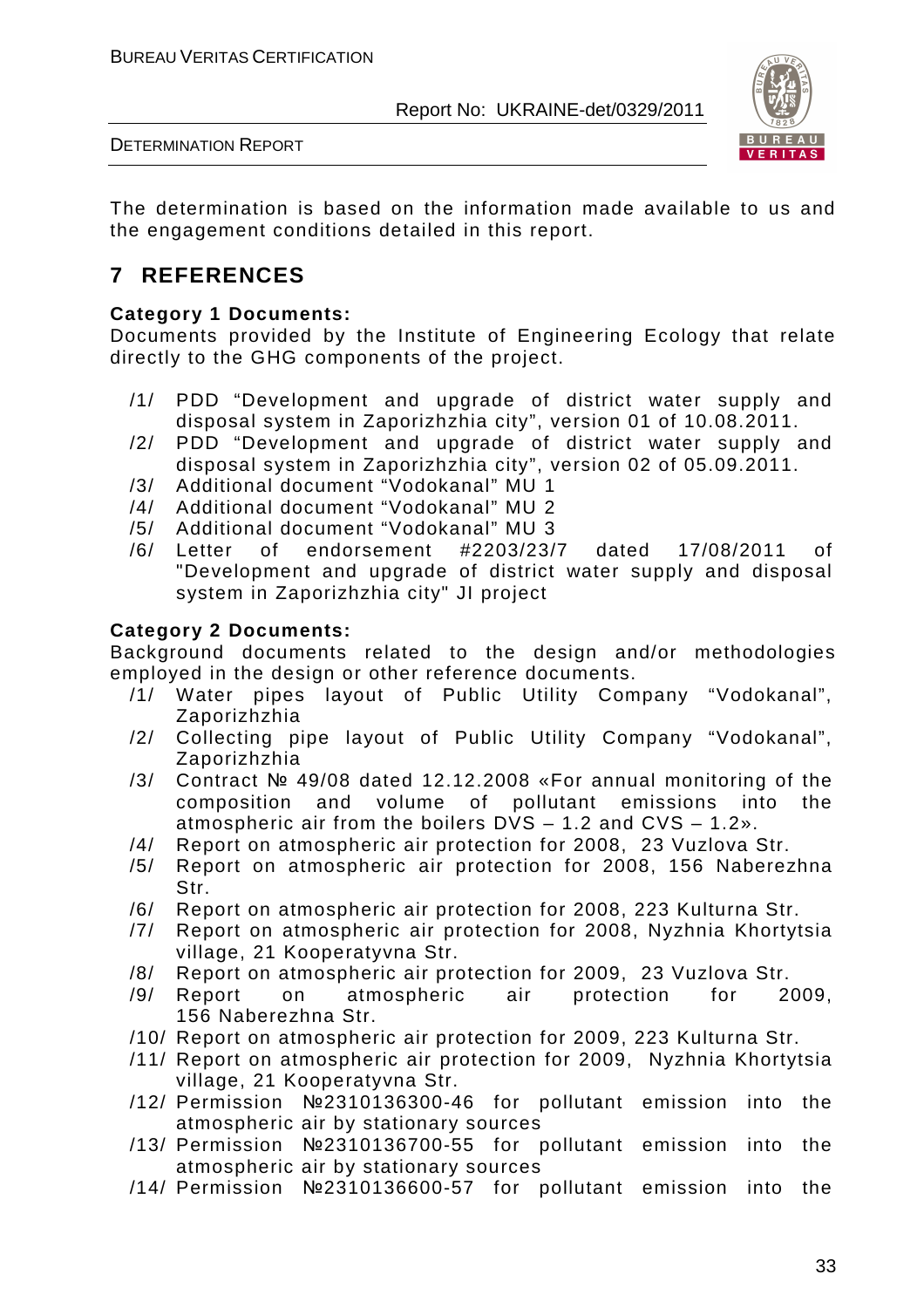

DETERMINATION REPORT

atmospheric air by stationary sources

- /15/ License № 342873, Series АВ.
- /16/ Certificate of Attestation №23
- /17/ Certificate of Attestation №24
- /18/ Certificate of Attestation №44
- /19/ Certificate of Attestation №45
- /20/ Certificate of Attestation №37
- /21/ Certificate of Attestation №38
- /22/ Public Utility Company "Vodokanal" journal ARCHIVE «Completed facility acceptance certificate approved by the State Acceptance Commission».
- /23/ Water pipe functioning report (separate water supply network) for 2010, 61 Artema Str.
- /24/ Water pipe functioning report (separate water supply network) for 2009, 61 Artema Str.
- /25/ Water pipe functioning report (separate water supply network) for 2008, 61 Artema Str.
- /26/ Water pipe functioning report (separate water supply network) for 2007, 61 Artema Str.
- /27/ Water pipe functioning report (separate water supply network) for 2006, 61 Artema Str.
- /28/ Water pipe functioning report (separate water supply network) for 2005, 61 Artema Str.
- /29/ Sewer system functioning report (separate water supply network) for 2010, 61 Artema Str.
- /30/ Sewer system functioning report (separate water supply network) for 2009, 61 Artema Str.
- /31/ Sewer system functioning report (separate water supply network) for 2008, 61 Artema Str.
- /32/ Sewer system functioning report (separate water supply network) for 2007, 61 Artema Str.
- /33/ Sewer system functioning report (separate water supply network) for 2006, 61 Artema Str.
- /34/ Sewer system functioning report (separate water supply network) for 2005, 61 Artema Str.
- /35/ Public Utility Company "Vodokanal" journal ARCHIVE «State Acceptance Commission certificate».
- /36/ Delivery contract №530/05 dated 24.10.2005
- /37/ Delivery contract №354/08 dated 04.06.2008
- /38/ Organizational structure of Public Utility Company "Vodokanal" administration
- /39/ Public Utility Company "Vodokanal", the financial report with the report of independent auditors
- /40/ Permit for special water use dated 01.01.2004
- /41/ Permit for special water use dated 01.01.2005
- /42/ Permit for special water use dated 01.01.2006
- /43/ Permit for special water use dated 01.01.2007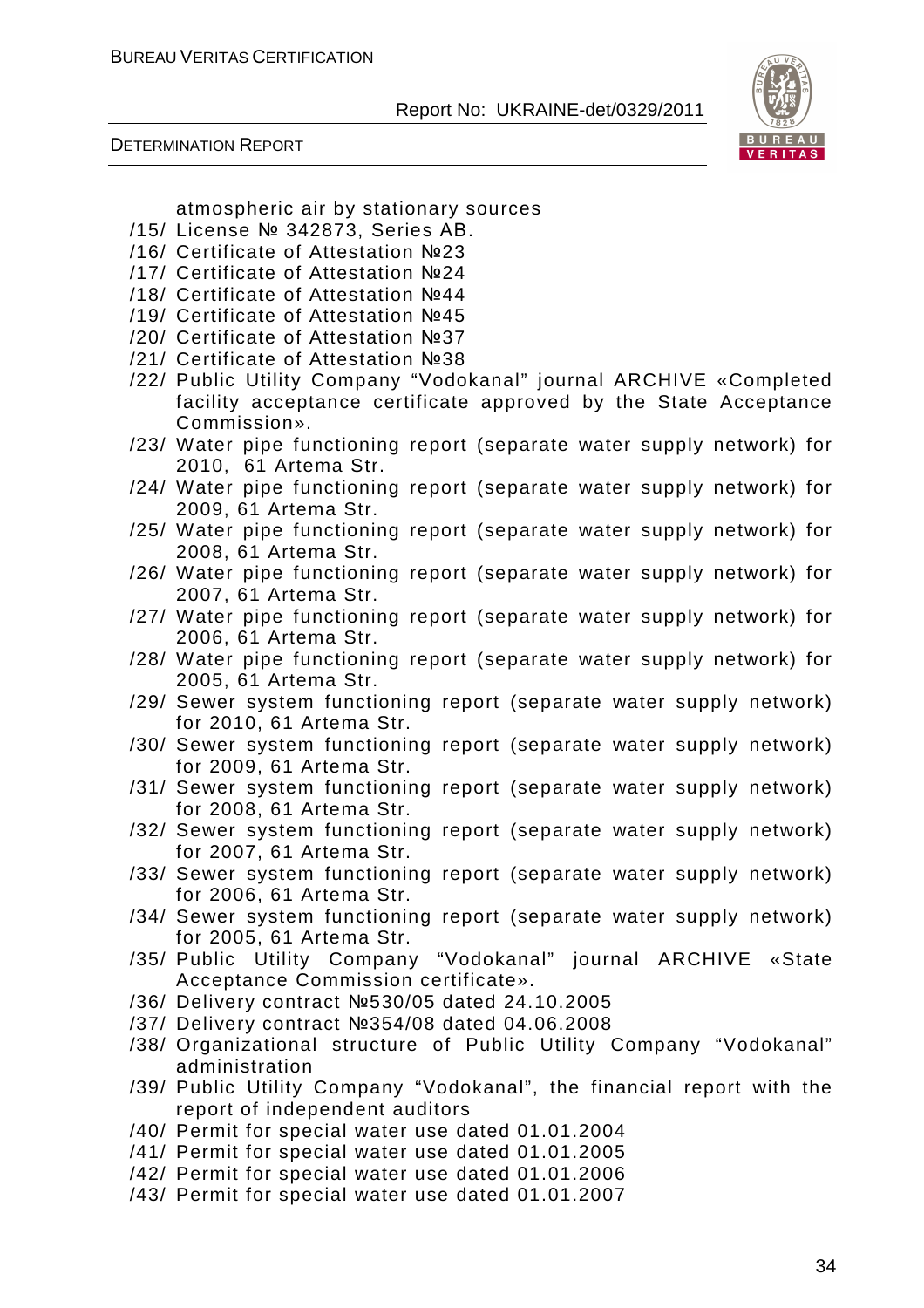

- /44/ Permit for special water use dated 01.01.2008
- /45/ Permit for special water use dated 01.01.2009
- /46/ Permit for special water use dated 01.01.2010
- /47/ Decision №554 «On setting the rate of drinking water consumption in Zaporizhzhia».
- /48/ Contractual arrangement №191 dated 17.05.2001
- /49/ Statement №000142 dated April 28th, 2011
- /50/ Register of "stationery sources of pollution and their specifications" form №POD – 1.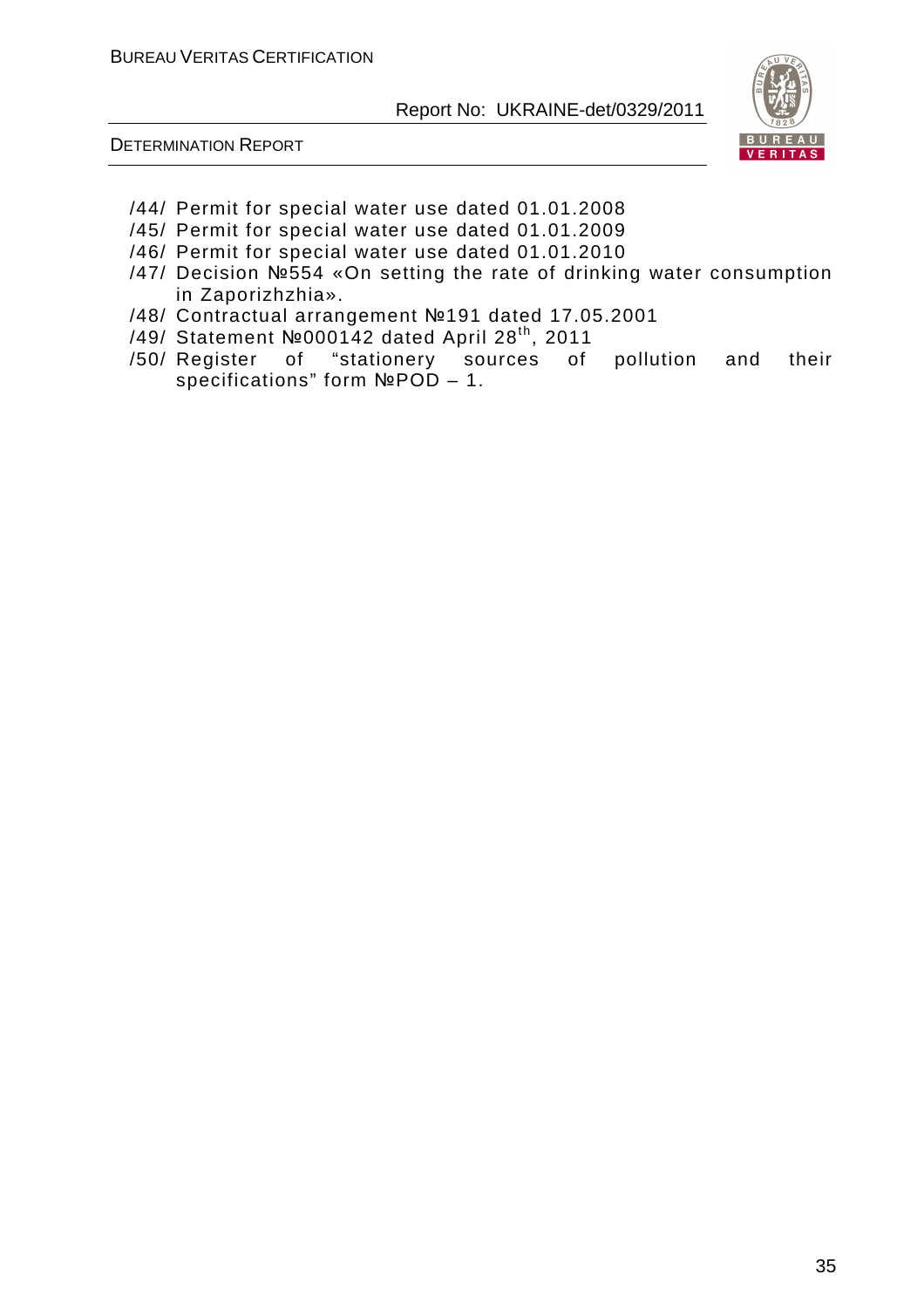DETERMINATION REPORT



#### **Persons interviewed:**

List persons interviewed during the determination or persons that contributed with other information that are not included in the documents listed above.

- /1/ V. Bychykhin director general of "Vodokanal" MU
- /2/ S. Bondarenko deputy chief of safety service of "Vodokanal" MU
- /3/ A. Loik technical director, first deputy director of "Vodokanal" MU
- /4/ M. Kliuiev chief engineer of "Vodokanal" MU
- /5/ Zh. Samoilenko engineer of the chief engineer department "Vodokanal" MU
- /6/ V. Tkachuk deputy director of the technical department "Vodokanal" MU
- /7/ Iu. Bryn chief of the planning economical department "Vodokanal" MU
- /8/ P. Repitun chief of the investment projects realization group of "Vodokanal" MU
- /9/ Iu. Perevoznyi chief of the human resources department of "Vodokanal" MU
- /10/ V. Hulbasov chief of the central automatics and measuring laboratory of "Vodokanal" MU
- /11/ O. Boiko chief of the technological processes automatization and communication department of "Vodokanal" MU
- /12/ L. Baskina chief engineer on personnel training of "Vodokanal" MU
- /13/ O. Hrivtsov chief of the production department "Vodokanal" MU
- /14/ O. Bardina chief of the economical activity legal support department of OJSC "Oblteplocomunenergo"
- /15/ Ia. Bechko economist of the business activity legal support department of OJSC "Oblteplocomunenergo"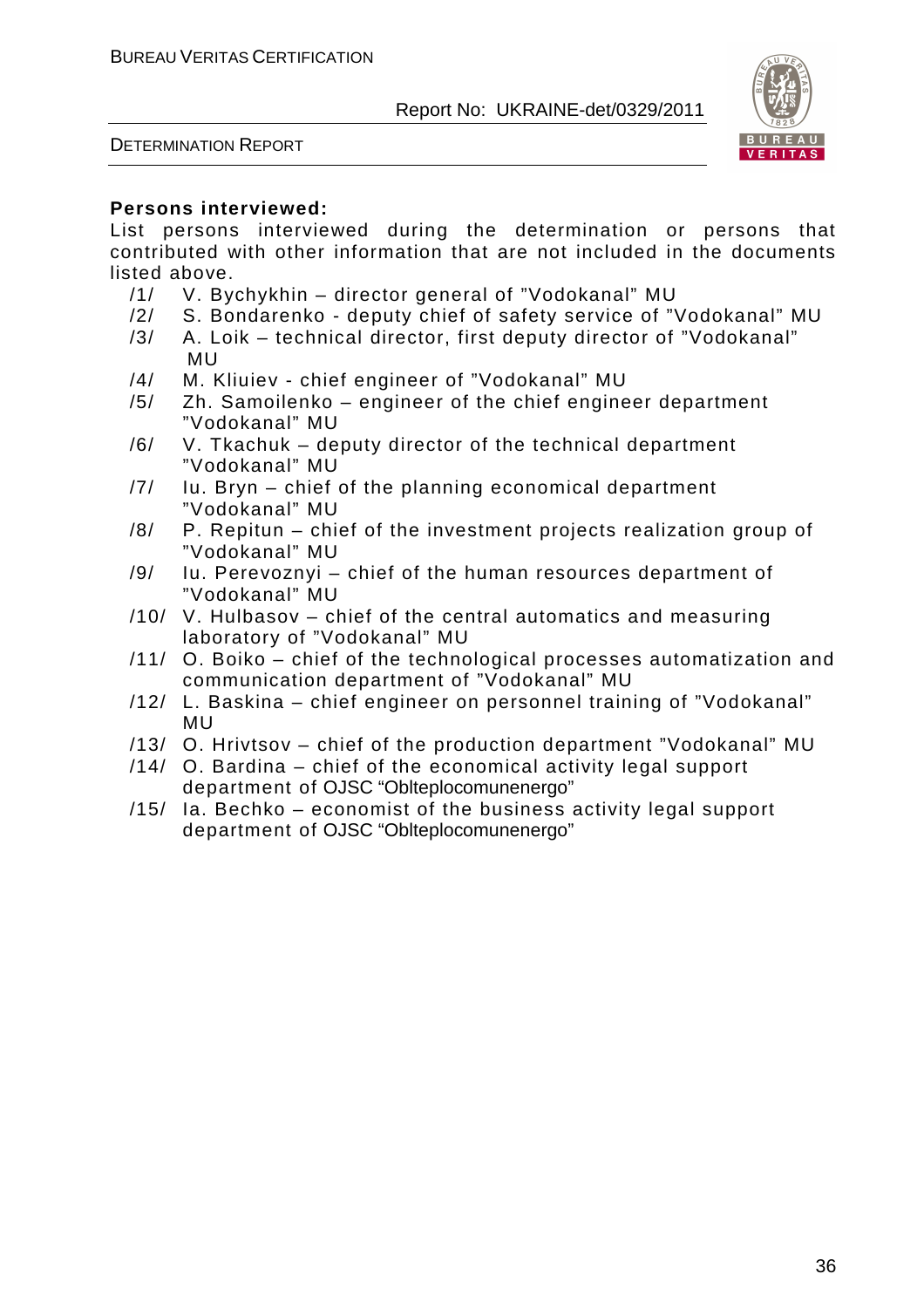

#### DETERMINATION REPORT

#### **BUREAU VERITAS CERTIFICATION HOLDING SAS**

#### **DETERMINATION PROTOCOL**

#### **Check list for determination, according JOINT IMPLEMENTATION DETERMINATION AND VERIFICATION MANUAL (Version 01)**

| <b>DVM</b>                  | <b>Check Item</b>                                                                                                                                                                       | <b>Initial finding</b>                                                                                                                                      | <b>Draft</b>      | <b>Final</b>      |
|-----------------------------|-----------------------------------------------------------------------------------------------------------------------------------------------------------------------------------------|-------------------------------------------------------------------------------------------------------------------------------------------------------------|-------------------|-------------------|
| Paragraph                   |                                                                                                                                                                                         |                                                                                                                                                             | <b>Conclusion</b> | <b>Conclusion</b> |
|                             | <b>General description of the project</b>                                                                                                                                               |                                                                                                                                                             |                   |                   |
| Title of the project        |                                                                                                                                                                                         |                                                                                                                                                             |                   |                   |
|                             | Is the title of the project presented?                                                                                                                                                  | The title of the project "Development and upgrade of district<br>water supply and disposal system in Zaporizhzhia city" is<br>presented.                    | OK.               | <b>OK</b>         |
| $\blacksquare$              | Is the sectoral scope to which the project<br>pertains presented?                                                                                                                       | Yes. Sectoral scope 3: Energy demand                                                                                                                        | OK.               | <b>OK</b>         |
| $\sim$                      | Is the current version number of the document<br>presented?                                                                                                                             | The current version number of the document is presented.                                                                                                    | <b>OK</b>         | OK.               |
| $\sim$                      | Is the date when the document was completed<br>presented?                                                                                                                               | 10/08/2011 is the date of the document completion.                                                                                                          | OK                | OK                |
|                             | <b>Description of the project</b>                                                                                                                                                       |                                                                                                                                                             |                   |                   |
|                             | Is the purpose of the project included with a<br>concise, summarizing explanation (max. 1-2<br>pages) of the:                                                                           | <b>CAR 01.</b> There is no information concerning the situation<br>existing prior to the starting date of the project. Please<br>provide such information.  | <b>CAR 01</b>     | OK                |
|                             | a) Situation existing prior to the starting date of<br>the project;<br>b) Baseline scenario; and<br>Project scenario (expected<br>outcome,<br>C)<br>including a technical description)? | CAR 02. There is no information concerning the project<br>scenario, namely, its expected results and technical<br>summary. Please provide such information. | <b>CAR 02</b>     | <b>OK</b>         |
|                             | Is the history of the project (incl. its JI<br>component) briefly summarized?                                                                                                           | <b>CAR 03.</b> Please, describe brief history of JI component of<br>the project.                                                                            | <b>CAR 03</b>     | <b>OK</b>         |
| <b>Project participants</b> |                                                                                                                                                                                         |                                                                                                                                                             |                   |                   |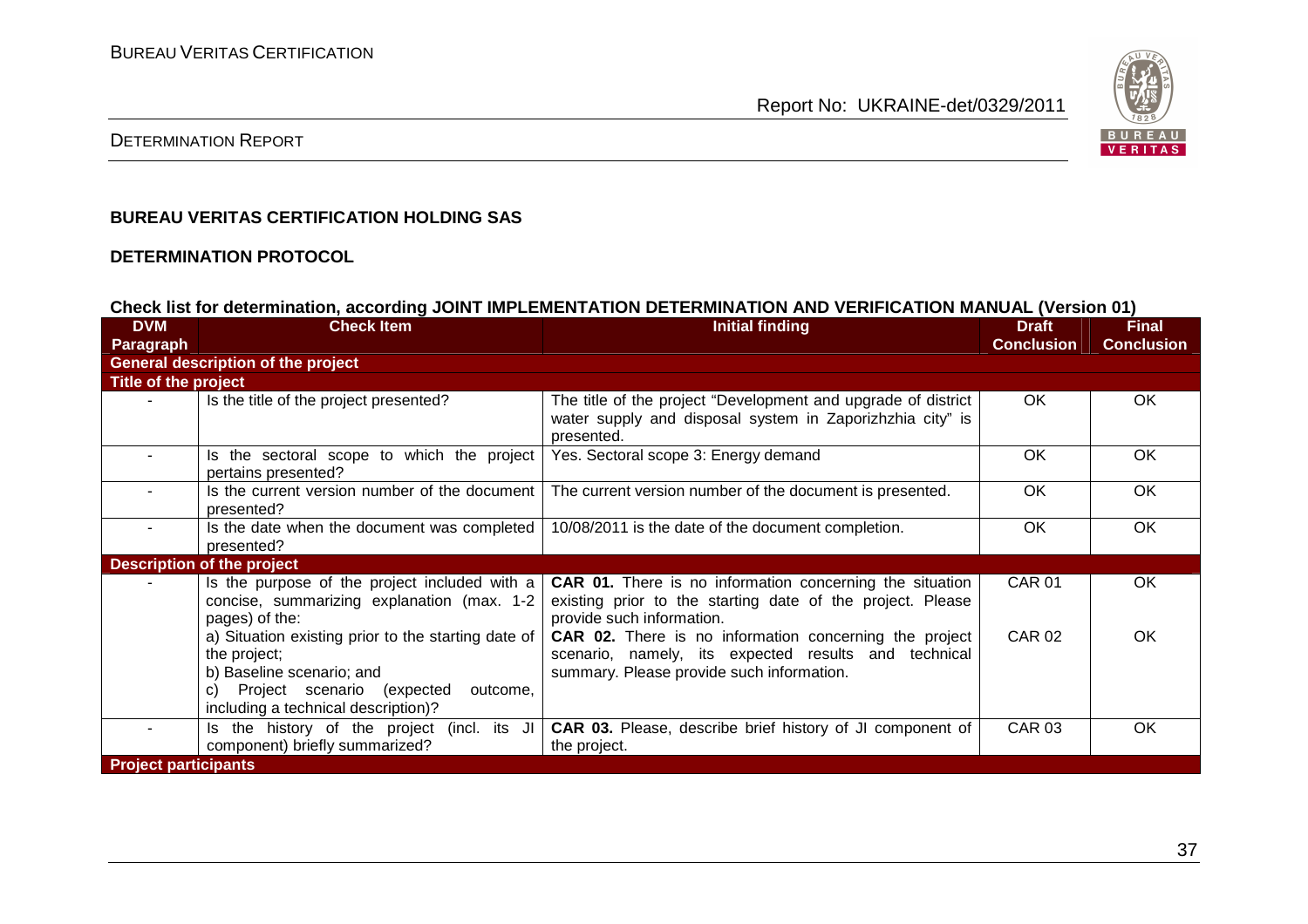

|                                |                                                                                                                                                               |                                                                                                                                                                                            |                                   | VERITAS                           |
|--------------------------------|---------------------------------------------------------------------------------------------------------------------------------------------------------------|--------------------------------------------------------------------------------------------------------------------------------------------------------------------------------------------|-----------------------------------|-----------------------------------|
| <b>DVM</b><br><b>Paragraph</b> | <b>Check Item</b>                                                                                                                                             | <b>Initial finding</b>                                                                                                                                                                     | <b>Draft</b><br><b>Conclusion</b> | <b>Final</b><br><b>Conclusion</b> |
|                                | Are project participants and Party(ies) involved<br>in the project listed?                                                                                    | Parties involved are listed in the section A.3 of the PDD.<br><b>CAR 04.</b> Please, make the format of the A.3 table correct.                                                             | <b>CAR 04</b>                     | OK                                |
| $\sim$                         | Is the data of the project participants presented<br>in tabular format?                                                                                       | The data of the project participants is presented in the<br>tabular format.                                                                                                                | OK                                | OK                                |
|                                | Is contact information provided in Annex 1 of<br>the PDD?                                                                                                     | Contact information is provided in Annex 1 of the PDD.                                                                                                                                     | OK                                | OK                                |
| $\blacksquare$                 | Is it indicated, if it is the case, if the Party<br>involved is a host Party?                                                                                 | Party involved Ukraine is a host Party.                                                                                                                                                    | OK                                | OK                                |
|                                | <b>Technical description of the project</b>                                                                                                                   |                                                                                                                                                                                            |                                   |                                   |
| <b>Location of the project</b> |                                                                                                                                                               |                                                                                                                                                                                            |                                   |                                   |
| $\sim$                         | Host Party(ies)                                                                                                                                               | Ukraine is a host Party.                                                                                                                                                                   | OK                                | OK                                |
|                                | Region/State/Province etc.                                                                                                                                    | Zaporizhzhia Region.                                                                                                                                                                       | $\overline{OK}$                   | OK                                |
| $\sim$                         | City/Town/Community etc.                                                                                                                                      | Zaporizhzhia city                                                                                                                                                                          | OK                                | OK                                |
| $\sim$                         | Detail of the physical location, including<br>information allowing the unique identification of<br>the project. (This section should not exceed<br>one page). | Detail of the physical location of the project is indicated in the<br>section A.4.1.4 of the PDD.                                                                                          | OK                                | OK                                |
|                                | Technologies to be employed, or measures, operations or actions to be implemented by the project                                                              |                                                                                                                                                                                            |                                   |                                   |
|                                | Are the technology(ies) to be employed, or<br>measures, operations or actions to be                                                                           | The technologies to be employed and measures to be<br>implemented are described in the implementation schedule                                                                             | <b>CAR 05</b>                     | OK                                |
|                                | implemented by the project, including all<br>relevant technical data and the implementation                                                                   | of the PDD section A.4.2.                                                                                                                                                                  | <b>CAR 06</b>                     | OK                                |
|                                | schedule described?                                                                                                                                           | <b>CAR 05.</b> The table 2 in the section A.4.2 is not totally filled.<br>Please make the corresponding corrections.                                                                       | <b>CAR 07</b>                     | OK                                |
|                                |                                                                                                                                                               | <b>CAR 06.</b> The table 3 in the section A.4.2 «Instrument gages'<br>characteristics» (p. 20) does not correspond to the content.<br>Please provide the instrument gages' characteristic. |                                   |                                   |
|                                |                                                                                                                                                               | <b>CAR 07.</b> The table 4 in the section A.4.2 «Frequency<br>controllers characteristics» (p. 20) does not correspond to                                                                  |                                   |                                   |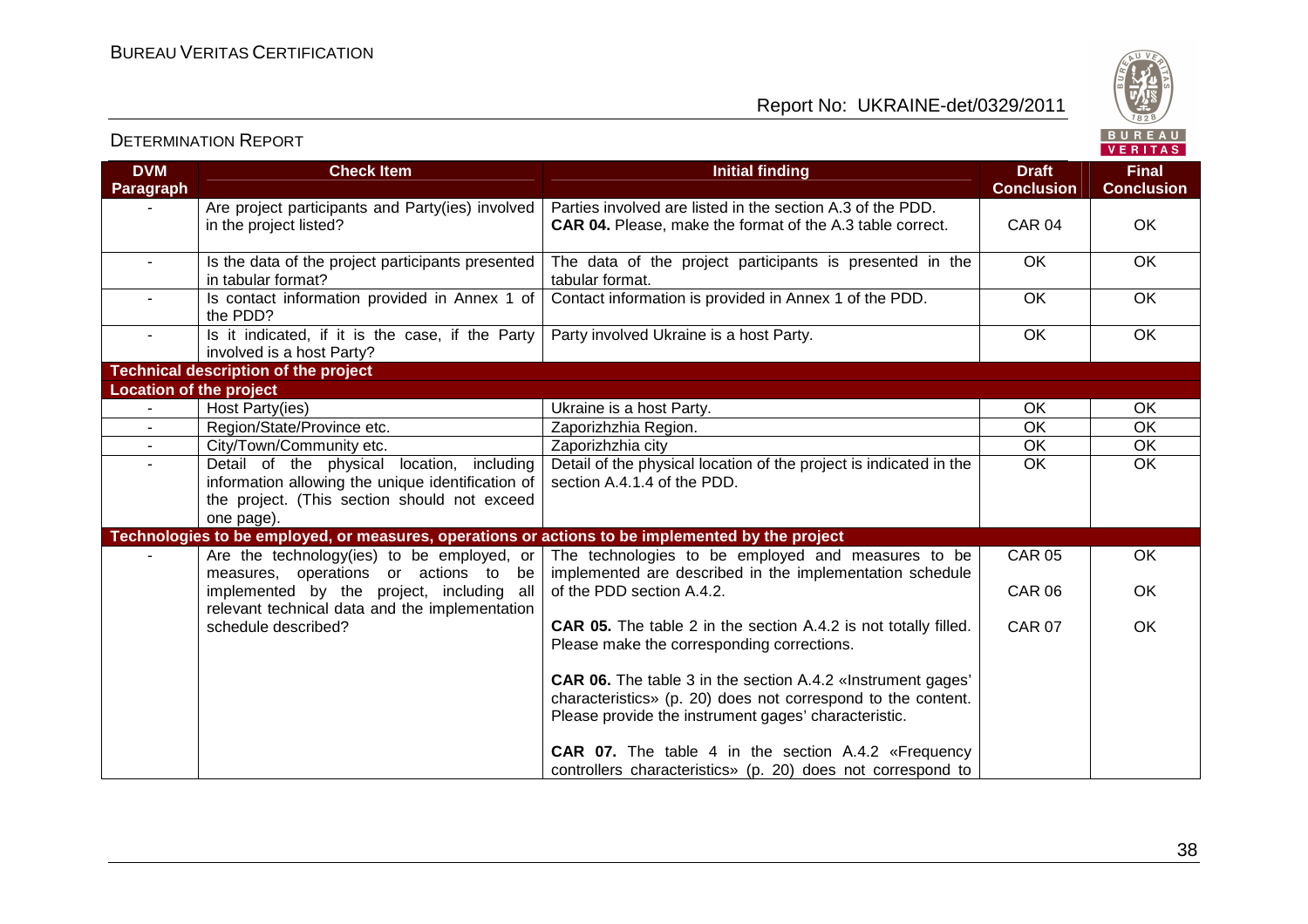DETERMINATION REPORT

Report No: UKRAINE-det/0329/2011



| <b>DVM</b><br><b>Paragraph</b> | <b>Check Item</b>                                                                                                             | <b>Initial finding</b>                                                                                                                                                                                                                                                                                        | <b>Draft</b><br><b>Conclusion</b> | <b>Final</b><br><b>Conclusion</b> |
|--------------------------------|-------------------------------------------------------------------------------------------------------------------------------|---------------------------------------------------------------------------------------------------------------------------------------------------------------------------------------------------------------------------------------------------------------------------------------------------------------|-----------------------------------|-----------------------------------|
|                                |                                                                                                                               | the content. Please provide the Frequency controllers<br>characteristics.                                                                                                                                                                                                                                     |                                   |                                   |
| circumstances                  |                                                                                                                               | Brief explanation of how the anthropogenic emissions of greenhouse gases by sources are to be reduced by the proposed JI project, including<br>why the emission reductions would not occur in the absence of the proposed project, taking into account national and/or sectoral policies and                  |                                   |                                   |
|                                | Is it stated how anthropogenic GHG emission  <br>reductions are to be achieved? (This section<br>should not exceed one page)  | In the section A.4.3, it is stated how anthropogenic GHG<br>emission reductions are to be achieved.                                                                                                                                                                                                           | <b>OK</b>                         | <b>OK</b>                         |
|                                | Is it provided the estimation of emission<br>reductions over the crediting period?                                            | <b>CAR 08.</b> Please provide the estimation of emission<br>reductions over the crediting period in the section A.4.3.                                                                                                                                                                                        | <b>CAR 08</b>                     | OK                                |
| $\sim$                         | Is it provided the estimated annual reduction for<br>the chosen credit period in tCO <sub>2</sub> e?                          | The estimated annual reduction for the chosen credit period<br>in tCO <sub>2</sub> e is provided in the section A.4.3.1.                                                                                                                                                                                      | <b>OK</b>                         | OK                                |
| $\sim$                         | Are the data from questions above presented in<br>tabular format?                                                             | The data from questions above are presented in tabular<br>format.                                                                                                                                                                                                                                             | OK                                | OK                                |
|                                | Estimated amount of emission reductions over the crediting period                                                             |                                                                                                                                                                                                                                                                                                               |                                   |                                   |
|                                | Is the length of the crediting period indicated?                                                                              | <b>CAR 09.</b> The length of the crediting period is not indicated.<br>Please, indicate in the section A.4.3.1 the length of the<br>crediting period (please, pay attention that duration of the<br>crediting period in the PDD section A.4.3.1 should coincide<br>with the duration in the PDD section C.1). | <b>CAR 09</b>                     | OK                                |
|                                | Are estimates of total as well as annual and<br>average annual emission reductions in tonnes<br>of $CO2$ equivalent provided? | <b>CAR 10.</b> The estimated average annual emission reductions<br>in tonnes of $CO2$ equivalent in the table 6 were calculated<br>incorrectly. Please make the relevant corrections.                                                                                                                         | <b>CAR 10</b>                     | OK                                |
|                                |                                                                                                                               | <b>CAR 11.</b> Please correct the format of the table 6 in the<br>section A.4.3.1. (p. 22)                                                                                                                                                                                                                    | <b>CAR 11</b>                     | OK                                |
|                                |                                                                                                                               | <b>CAR 12.</b> Please correct the format of the table 7 in the<br>section A.4.3.1. (p. 22)                                                                                                                                                                                                                    | <b>CAR 12</b>                     | <b>OK</b>                         |
|                                |                                                                                                                               | <b>CAR 13.</b> Please correct the format of the table 8 in the<br>section A.4.3.1. (p. 22)                                                                                                                                                                                                                    | <b>CAR 13</b>                     | OK                                |

39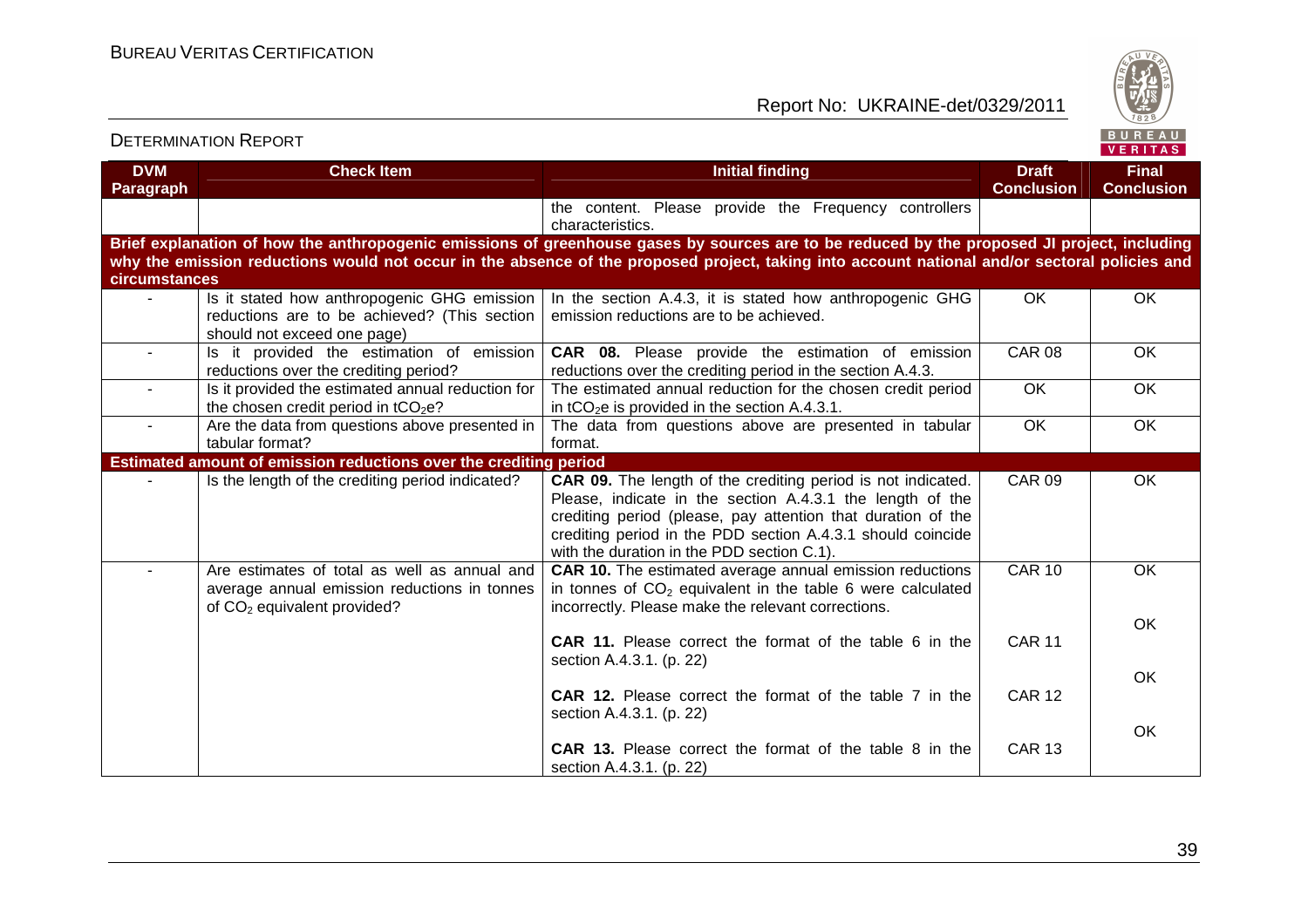DETERMINATION REPORT



| <b>DVM</b><br>Paragraph | <b>Check Item</b>                                                                                                                                                                                                                                                                                                                                                                                         | <b>Initial finding</b>                                                                                                                                                                                                    | <b>Draft</b><br><b>Conclusion</b> | <b>Final</b><br><b>Conclusion</b> |
|-------------------------|-----------------------------------------------------------------------------------------------------------------------------------------------------------------------------------------------------------------------------------------------------------------------------------------------------------------------------------------------------------------------------------------------------------|---------------------------------------------------------------------------------------------------------------------------------------------------------------------------------------------------------------------------|-----------------------------------|-----------------------------------|
|                         | <b>Project approvals by Parties</b>                                                                                                                                                                                                                                                                                                                                                                       |                                                                                                                                                                                                                           |                                   |                                   |
| 19                      | Have the DFPs of all Parties listed as "Parties<br>involved" in the PDD provided written project<br>approvals?                                                                                                                                                                                                                                                                                            | <b>CAR 14.</b> There are no letters of approval from Parties<br>involved.                                                                                                                                                 | <b>CAR 14</b>                     | Pending                           |
| 19                      | Does the PDD identify at least the host Party<br>as a "Party involved"?                                                                                                                                                                                                                                                                                                                                   | The PDD identifies the host Party as a Party involved.                                                                                                                                                                    | OK                                | OK.                               |
| 19                      | Has the DFP of the host Party issued a written<br>project approval?                                                                                                                                                                                                                                                                                                                                       | See CAR 14 of this table.                                                                                                                                                                                                 | See CAR 14                        | Pending                           |
| 20                      | Are all the written project approvals by Parties<br>involved unconditional?                                                                                                                                                                                                                                                                                                                               | See CAR 14 of this table.                                                                                                                                                                                                 | See CAR 14                        | Pending                           |
|                         | Authorization of project participants by Parties involved                                                                                                                                                                                                                                                                                                                                                 |                                                                                                                                                                                                                           |                                   |                                   |
| 21                      | Is each of the legal entities listed as project<br>participants in the PDD authorized by a Party<br>involved, which is also listed in the PDD,<br>through:<br>A written project approval by a Party<br>involved, explicitly indicating the name of the<br>legal entity? or<br>- Any other form of project participant<br>authorization in writing, explicitly indicating the<br>name of the legal entity? | CAR 15. Please indicate if the person/entity is also a project<br>participant listed in Annex 1.                                                                                                                          | <b>CAR 15</b>                     | OK                                |
| <b>Baseline setting</b> |                                                                                                                                                                                                                                                                                                                                                                                                           |                                                                                                                                                                                                                           |                                   |                                   |
| 22                      | Does the PDD explicitly indicate which of the<br>following approaches is used for identifying the<br>baseline?<br>- JI specific approach<br>- Approved CDM methodology approach                                                                                                                                                                                                                           | PDD indicates that JI specific approach based on the<br>approved CDM methodology ACM0020 AM0020 "Baseline<br>methodology for water pumping efficiency improvements"2,<br>Version 02 is used for identifying the baseline. | OK.                               | OK.                               |
|                         | JI specific approach only                                                                                                                                                                                                                                                                                                                                                                                 |                                                                                                                                                                                                                           |                                   |                                   |
| 23                      | Does the PDD provide a detailed theoretical<br>description in a complete and transparent<br>manner?                                                                                                                                                                                                                                                                                                       | The PDD provides a detailed theoretical description in a<br>complete and transparent manner.                                                                                                                              | 0K                                | OK.                               |
| $\overline{23}$         | Does the PDD provide justification that the                                                                                                                                                                                                                                                                                                                                                               | The baseline is established by listing and describing                                                                                                                                                                     | OK                                | OK.                               |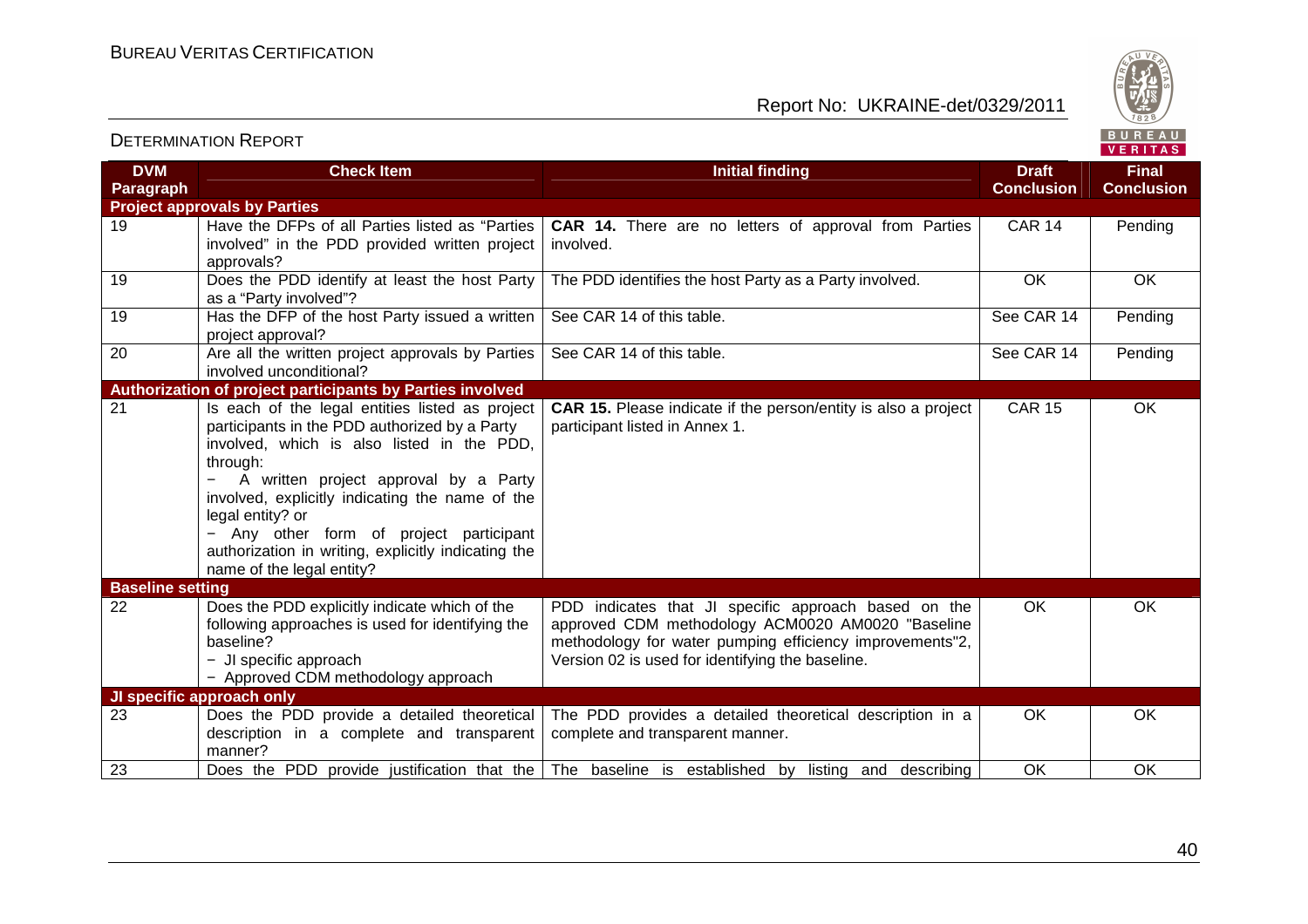

**Final Conclusion** 

**VERITAS** 

#### **DVM Paragraph Check Item Draft Check Item Initial finding Check Item Draft Conclusion**baseline is established: (a) By listing and describing plausible future scenarios on the basis of conservative assumptions and selecting the most plausible one? (b) Taking into account relevant national and/or sectoral policies and circumstance? − Are key factors that affect a baseline taken into account? (c) In a transparent manner with regard to the assumptions. choice of approaches, methodologies, parameters, date sources and key factors? (d) Taking into account of uncertainties and using conservative assumptions? (e) In such a way that ERUs cannot be earned for decreases in activity levels outside the project or due to force majeure? (f) By drawing on the list of standard variables contained in appendix B to "Guidance on criteria for baseline setting and monitoring", as appropriate? 24 If selected elements or combinations of plausible future scenarios on the basis of conservative assumptions and selecting the most plausible one.  $or$ approved CDM methodologies methodological tools for baseline setting are used, are the selected elements or combinations together with the elements supplementary developed by the project participants in line with 23 above? 25 | If a multi-project emission factor is used, does For baseline setting the selected elements or combinations of approved CDM methodology АCМ0020 "Baseline methodology for water pumping efficiency improvements", Version 02 is used, all the selected elements or combinations together with the elements supplementary developed by the project participants are in line with 23 above. Ukraine has a united power grid. Therefore, an average OK OK the PDD provide appropriate justification? value of Carbon Emission Factor (CEF) is applied to electricity generation. The Carbon Emission Factors (CEF) OK OK

for 2005-2007 were obtained from the data table "Emission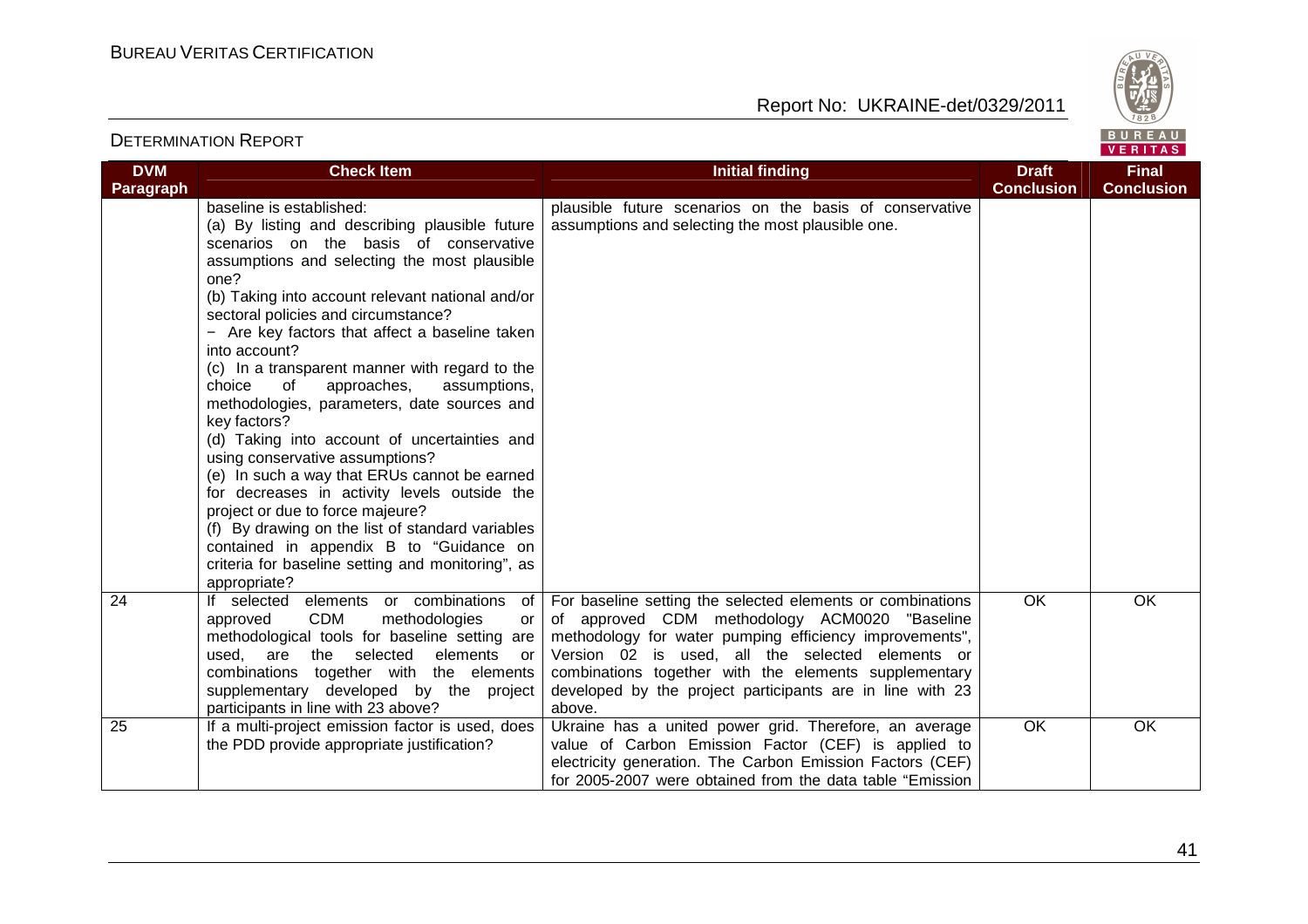

| <b>DVM</b>           | <b>Check Item</b>                                                                                                                                                                                                                                         | <b>Initial finding</b>                                                                                                                                                                                                                                                                                                                                                                                                                                                                                                                                                                                                                                                                        | <b>Draft</b>      | <b>Final</b>      |
|----------------------|-----------------------------------------------------------------------------------------------------------------------------------------------------------------------------------------------------------------------------------------------------------|-----------------------------------------------------------------------------------------------------------------------------------------------------------------------------------------------------------------------------------------------------------------------------------------------------------------------------------------------------------------------------------------------------------------------------------------------------------------------------------------------------------------------------------------------------------------------------------------------------------------------------------------------------------------------------------------------|-------------------|-------------------|
| <b>Paragraph</b>     |                                                                                                                                                                                                                                                           |                                                                                                                                                                                                                                                                                                                                                                                                                                                                                                                                                                                                                                                                                               | <b>Conclusion</b> | <b>Conclusion</b> |
|                      |                                                                                                                                                                                                                                                           | Factors for Ukrainian power grid" in the document entitled<br>"Ukraine - assessment of new calculation of CEF" verified by<br>TUV SUD Industrie Service GmbH on 17.08.2007.<br>The Carbon Emission Factors (CEF) for 2008-2011 were<br>obtained from regulatory documents of Ukrainian legislation,<br>namely from the orders "On approval of indices for carbon<br>dioxide specific emissions" issued by the National<br>Environmental Investment Agency of Ukraine in 2008-2011.<br>In case other carbon emission factors will be approved for<br>Ukrainian national power grids, the baseline shall be re-<br>calculated for any reporting year in accordance with the<br>monitoring plan. |                   |                   |
|                      | Approved CDM methodology approach only                                                                                                                                                                                                                    |                                                                                                                                                                                                                                                                                                                                                                                                                                                                                                                                                                                                                                                                                               |                   |                   |
| 26(a)                | Does the PDD provide the title, reference<br>number and version of the approved CDM<br>methodology used?                                                                                                                                                  | N/A                                                                                                                                                                                                                                                                                                                                                                                                                                                                                                                                                                                                                                                                                           | N/A               | N/A               |
| 26(a)                | Is the approved CDM methodology the most<br>recent valid version when the PDD is submitted<br>for publication? If not, is the methodology still<br>within the grace period (was the methodology<br>revised to a newer version in the past two<br>months)? | N/A                                                                                                                                                                                                                                                                                                                                                                                                                                                                                                                                                                                                                                                                                           | N/A               | N/A               |
| 26(b)                | Does the PDD provide a description of why the<br>approved CDM methodology is applicable to<br>the project?                                                                                                                                                | N/A                                                                                                                                                                                                                                                                                                                                                                                                                                                                                                                                                                                                                                                                                           | N/A               | N/A               |
| 26(c)                | Are all explanations, descriptions and analyses<br>pertaining to the baseline in the PDD made in<br>accordance with the referenced approved CDM<br>methodology?                                                                                           | N/A                                                                                                                                                                                                                                                                                                                                                                                                                                                                                                                                                                                                                                                                                           | N/A               | N/A               |
| $26$ (d)             | Is the baseline identified appropriately as a<br>result?                                                                                                                                                                                                  | The baseline is appropriately identified.                                                                                                                                                                                                                                                                                                                                                                                                                                                                                                                                                                                                                                                     | OK                | OK                |
| <b>Additionality</b> |                                                                                                                                                                                                                                                           |                                                                                                                                                                                                                                                                                                                                                                                                                                                                                                                                                                                                                                                                                               |                   |                   |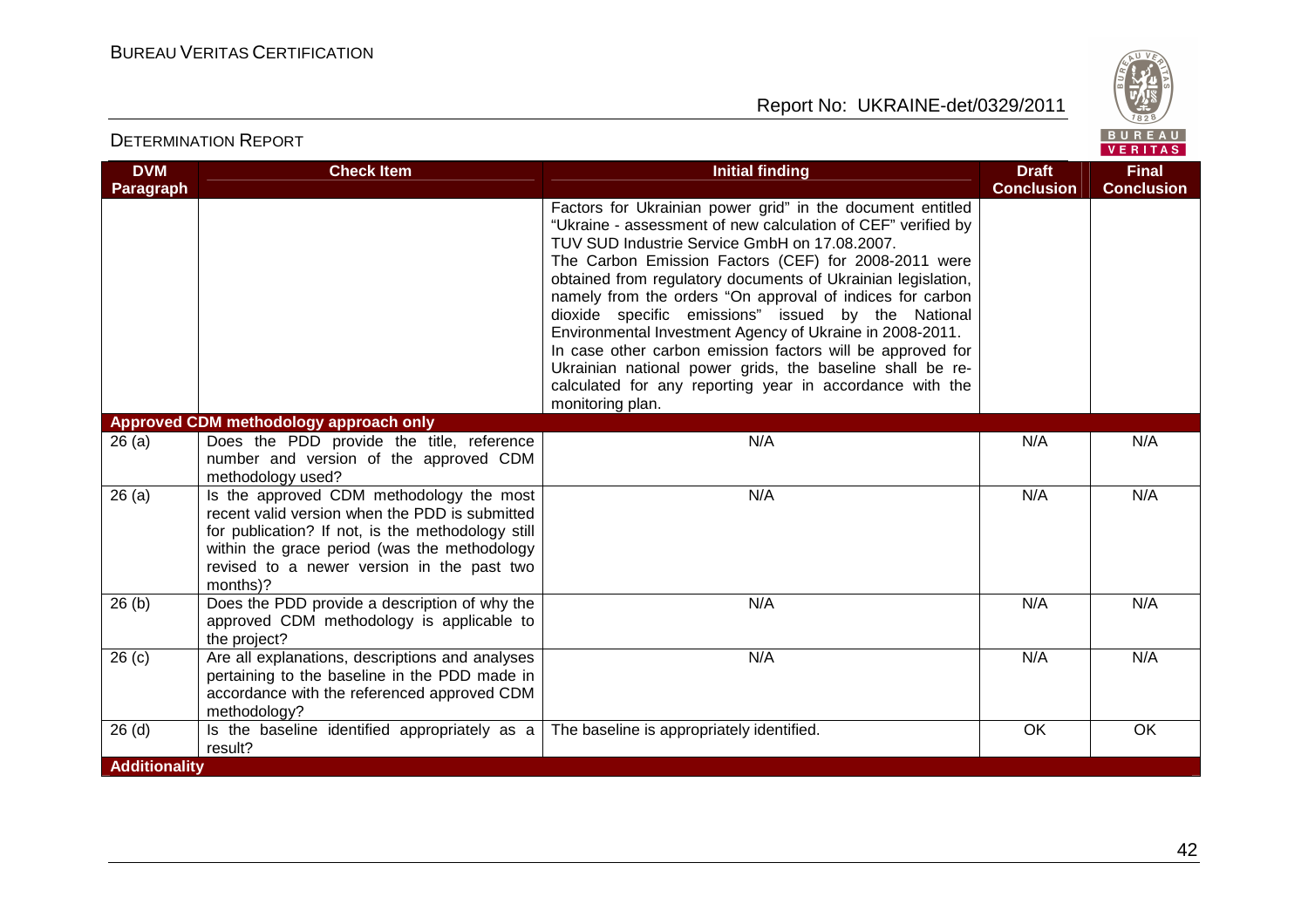

| <b>DVM</b>        | <b>Check Item</b>                                                                                                                                                                                                                                                                                                                                                                                                                                                                                                                                                                                                                                                                                                                                                                                                                                                                                                  | <b>Initial finding</b>                                                                                                                                                                                                                                                                                                                                                                                                                                      | <b>Draft</b>      | <b>Final</b>      |
|-------------------|--------------------------------------------------------------------------------------------------------------------------------------------------------------------------------------------------------------------------------------------------------------------------------------------------------------------------------------------------------------------------------------------------------------------------------------------------------------------------------------------------------------------------------------------------------------------------------------------------------------------------------------------------------------------------------------------------------------------------------------------------------------------------------------------------------------------------------------------------------------------------------------------------------------------|-------------------------------------------------------------------------------------------------------------------------------------------------------------------------------------------------------------------------------------------------------------------------------------------------------------------------------------------------------------------------------------------------------------------------------------------------------------|-------------------|-------------------|
| Paragraph         |                                                                                                                                                                                                                                                                                                                                                                                                                                                                                                                                                                                                                                                                                                                                                                                                                                                                                                                    |                                                                                                                                                                                                                                                                                                                                                                                                                                                             | <b>Conclusion</b> | <b>Conclusion</b> |
|                   | JI specific approach only                                                                                                                                                                                                                                                                                                                                                                                                                                                                                                                                                                                                                                                                                                                                                                                                                                                                                          |                                                                                                                                                                                                                                                                                                                                                                                                                                                             |                   |                   |
| 28                | Does the PDD indicate which of the following<br>approaches for demonstrating additionality is<br>used?<br>Provision of traceable and transparent<br>(a)<br>information showing the baseline was identified<br>on the basis of conservative assumptions, that<br>the project scenario is not part of the identified<br>baseline scenario and that the project will lead<br>to emission reductions or enhancements of<br>removals:<br>(b) Provision of traceable and transparent<br>information that an AIE has already positively<br>determined that a comparable project (to be)<br>implemented under comparable circumstances<br>has additionality;<br>(c) Application of the most recent version of<br>the "Tool for the demonstration and<br>assessment of additionality. (allowing for a two-<br>month grace period) or any other method for<br>proving additionality approved by the CDM<br>Executive Board". | For the demonstration of additionality the project developer<br>uses "Tool for the demonstration and assessment of<br>additionality", revision 05.2. The relevant PDD section totally<br>meets the requirements of the Tool.<br><b>CAR 16.</b> Please delete all the information that goes after the<br>table 1 of Annex 4, because it includes the list of investment<br>costs, which don't correspond to the project additionality<br>analysis data.      | <b>CAR 16</b>     | <b>OK</b>         |
| 29(a)             | Does the PDD provide a justification of the<br>applicability of the approach with a clear and<br>transparent description?                                                                                                                                                                                                                                                                                                                                                                                                                                                                                                                                                                                                                                                                                                                                                                                          | The PDD provides full justification of the applicability of the<br>approach. The justification is unconditional.                                                                                                                                                                                                                                                                                                                                            | OK                | OK                |
| 29(b)             | Are additionality proofs provided?                                                                                                                                                                                                                                                                                                                                                                                                                                                                                                                                                                                                                                                                                                                                                                                                                                                                                 | Additionality proofs are provided.                                                                                                                                                                                                                                                                                                                                                                                                                          | <b>OK</b>         | <b>OK</b>         |
| 29 <sub>(c)</sub> | Is the additionality demonstrated appropriately<br>as a result?                                                                                                                                                                                                                                                                                                                                                                                                                                                                                                                                                                                                                                                                                                                                                                                                                                                    | Among three standard methods of financial analysis offered<br>by the Tool the Developer selected Simple cost analysis.<br>Indeed the Decree of Cabinet of Ministers of Ukraine "On the<br>approval of the calculation of tariffs for the services of district<br>water supply and sewage" issued July 12th 2006 No959 in<br>articles 3 and 5 states that tariffs shall be directly based on<br>the operational and financial expenses of the enterprise. As | $\overline{OK}$   | $\overline{OK}$   |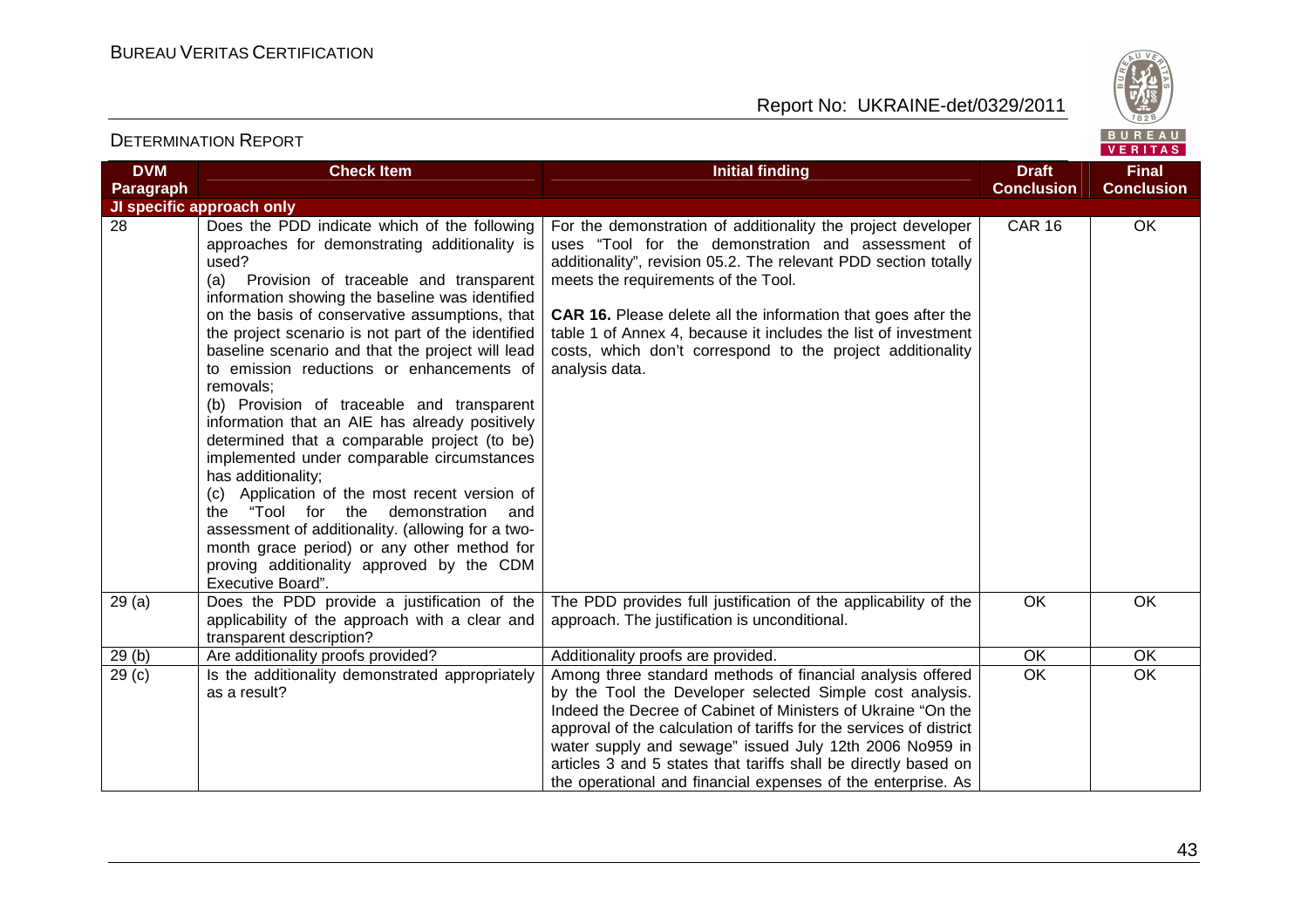



| <b>DVM</b>        | <b>Check Item</b>                                                                                                                                | <b>Initial finding</b>                                                                                                                                                                                                                                                                                                                                                                                                                                                                                                                                                                                                                                                                                                                                                                                                                                | <b>Draft</b>      | <b>Final</b>      |
|-------------------|--------------------------------------------------------------------------------------------------------------------------------------------------|-------------------------------------------------------------------------------------------------------------------------------------------------------------------------------------------------------------------------------------------------------------------------------------------------------------------------------------------------------------------------------------------------------------------------------------------------------------------------------------------------------------------------------------------------------------------------------------------------------------------------------------------------------------------------------------------------------------------------------------------------------------------------------------------------------------------------------------------------------|-------------------|-------------------|
| Paragraph         |                                                                                                                                                  |                                                                                                                                                                                                                                                                                                                                                                                                                                                                                                                                                                                                                                                                                                                                                                                                                                                       | <b>Conclusion</b> | <b>Conclusion</b> |
|                   |                                                                                                                                                  | the result any savings achieved by the municipal operator<br>will not generate any additional profits for the company and<br>will lead to the proportional reduction of the selling tariff<br>imposed by the regulator. The only sort of compensation<br>available through existing procedure is allocation of the<br>depreciation of the project assets using methodology<br>introduced by Ukrainian tax legislation to the costs and in<br>turn to the tariffs for the services of the enterprise. In any<br>case it will not provide any additional profits to the company<br>and even will not compensate the full amount of capital<br>expenses due to the nature of the declining balance<br>depreciation method. Taking into account this fact the use of<br>the simple cost analysis looks reasonable and correct for the<br>present project. |                   |                   |
| 30                | If the approach 28 (c) is chosen, are all<br>explanations, descriptions and analyses made<br>in accordance with the selected tool or<br>method?  | See paragraph 29 (c).                                                                                                                                                                                                                                                                                                                                                                                                                                                                                                                                                                                                                                                                                                                                                                                                                                 | OK                | OK                |
|                   | Approved CDM methodology approach only                                                                                                           |                                                                                                                                                                                                                                                                                                                                                                                                                                                                                                                                                                                                                                                                                                                                                                                                                                                       |                   |                   |
| 31(a)             | Does the PDD provide the title, reference<br>number and version of the approved CDM<br>methodology used?                                         | N/A                                                                                                                                                                                                                                                                                                                                                                                                                                                                                                                                                                                                                                                                                                                                                                                                                                                   | N/A               | N/A               |
| 31 <sub>(b)</sub> | Does the PDD provide a description of why and<br>the<br>referenced<br><b>CDM</b><br>how<br>approved<br>methodology is applicable to the project? | N/A                                                                                                                                                                                                                                                                                                                                                                                                                                                                                                                                                                                                                                                                                                                                                                                                                                                   | N/A               | N/A               |
| 31 <sub>(c)</sub> | Are all explanations, descriptions and analyses<br>with regard to additionality made in accordance<br>with the selected methodology?             | N/A                                                                                                                                                                                                                                                                                                                                                                                                                                                                                                                                                                                                                                                                                                                                                                                                                                                   | N/A               | N/A               |
| 31 <sub>(d)</sub> | Are additionality proofs provided?                                                                                                               | N/A                                                                                                                                                                                                                                                                                                                                                                                                                                                                                                                                                                                                                                                                                                                                                                                                                                                   | N/A               | N/A               |
| 31(e)             | Is the additionality demonstrated appropriately<br>as a result?                                                                                  | N/A                                                                                                                                                                                                                                                                                                                                                                                                                                                                                                                                                                                                                                                                                                                                                                                                                                                   | N/A               | N/A               |
|                   | Project boundary (applicable except for JI LULUCF projects                                                                                       |                                                                                                                                                                                                                                                                                                                                                                                                                                                                                                                                                                                                                                                                                                                                                                                                                                                       |                   |                   |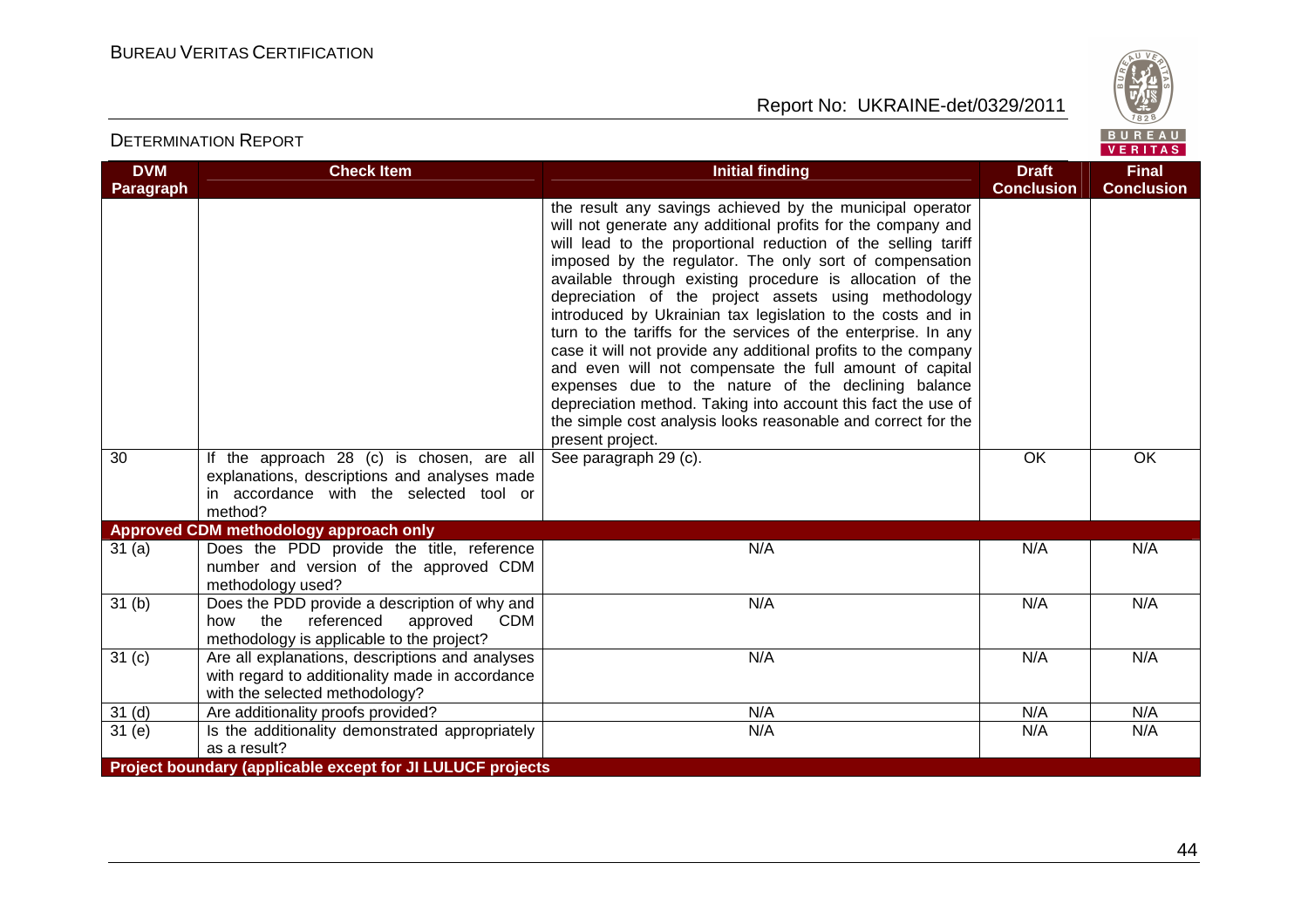DETERMINATION REPORT

Report No: UKRAINE-det/0329/2011



#### **VERITAS DVM Check Item Draft Check Item Initial finding Check Item Draft Final Paragraph Conclusion Conclusion JI specific approach only**  32 (a) Does the project boundary defined in the PDDThe project boundary defined in the PDD encompass all OK OK encompass all anthropogenic emissions anthropogenic emissions of GHGs are defined and under the by sources of GHGs that are: control of the project participants. (i) Under the control of the project participants? (ii) Reasonably attributable to the project? (iii) Significant? See paragraph 32 (a). Contact the contact of the contact of the contact of the contact of the contact of the contact of the contact of the contact of the contact of the contact of the contact of the contact of the contact  $32(b)$  Is the project boundary defined on the basis of a case-by-case assessment with regard to the criteria referred to in 32 (a) above? **CAR 17.** Please justify the project boundary. CAR 17 CAR 17 OK  $32 (c)$  Are the delineation of the project boundary and the gases and sources included appropriately described and justified in the PDD by using a figure or flow chart as appropriate? 32 (d) Are all gases and sources included explicitly All gases and sources included are explicitly stated, and the OK OK stated, and the exclusions of any sources exclusions of any sources related to the baseline or the project are appropriately justified. related to the baseline or the project are appropriately justified? **Approved CDM methodology approach only** 33 **Is the project boundary defined in accordance** N/A N/A N/A N/A with the approved CDM methodology? **Crediting period**  34 (a) Does the PDD state the starting date of the **CL 01.** Please, give documented evidence of the project CL 01 OK project as the date on which the starting date. implementation or construction or real action of the project will begin or began? 34 (a) Is the starting date after the beginning of 2000? The starting date is after the beginning of 2000. Nok CK CK CK OK 34 (b) Does the PDD state the expected operational See section C.2 of the PDD.  $\overline{O}$  OK OK lifetime of the project in years and months? Yes. The PDD states the length of the crediting period in OK OK  $34 (c)$  Does the PDD state the length of the crediting period in years and months? years and months. See section C.3 of the PDD.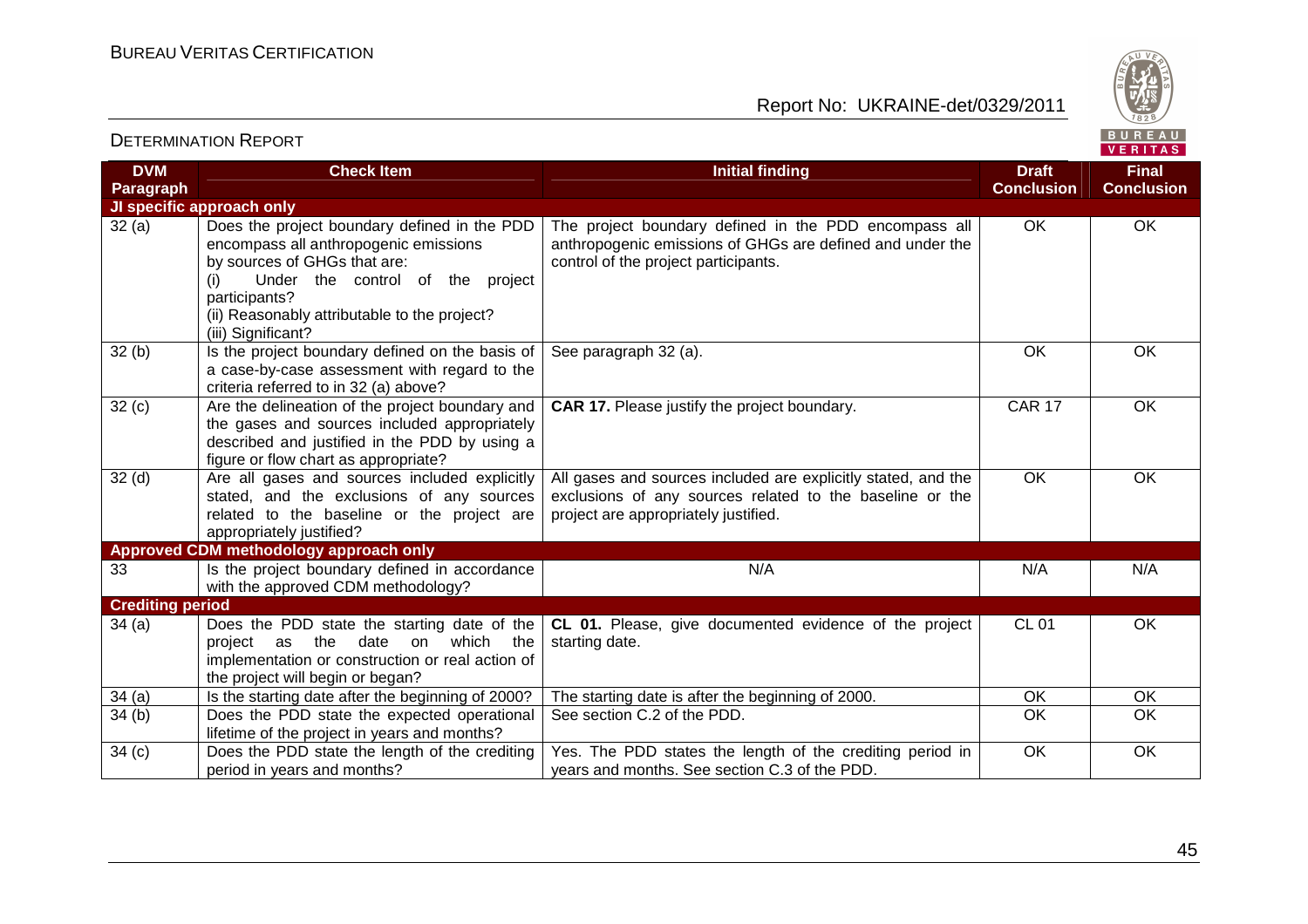

#### VERITAS **DVM Check Item Draft Check Item Initial finding Check Item Draft Final Paragraph Conclusion Conclusion**  $34$  (c) Is the starting date of the crediting period on or The starting date of the crediting period is on the date of the OK OK after the date of the first emission reductions or first emission reductions generated by the project. enhancements of net removals generated by the project? 34 (d) **Does the PDD state that the crediting period for** The PDD states that the crediting period for issuance of OK OK issuance of ERUs starts only after the ERUs starts only after the beginning of 2008 and does not beginning of 2008 and does not extend beyond extend beyond the operational lifetime of the project. the operational lifetime of the project? OK Ok 34 (d) | If the crediting period extends beyond 2012, The estimates of emission reductions are presented does the PDD state that the extension is separately for those until 2012 and those after 2012. subject to the host Party approval? Are the estimates of emission reductions or enhancements of net removals presented separately for those until 2012 and those after 2012? **Monitoring plan**  35 Does the PDD explicitly indicate which of the The PDD explicitly indicates that for baseline setting the JI OK OK following approaches is used? specific approach based on the approved by the UNFCCC − JI specific approach CDM methodology АCМ0020 "Baseline methodology for − Approved CDM methodology approach water pumping efficiency improvements", Version 02 is used. **JI specific approach only**  36 (a) Does the monitoring plan describe: The monitoring plan describes all relevant factors and key CAR 18 OK − All relevant factors and key characteristics characteristics that will be monitored. that will be monitored? − The period in which they will be monitored? **CAR 18.** The period in which the monitoring will be − All decisive factors for the control and conducted is not indicated in the Section D of the PDD. Please make the relevant corrections. reporting of project performance? 36 (b) Does the monitoring plan specify the indicators, The monitoring plan specifies the indicators, constants and OK OK constants and variables used that are reliable, variables used that are reliable, valid and provide valid and provide transparent picture of the transparent picture of the emission reductions or emission reductions or enhancements of net enhancements of net removals to be monitored. removals to be monitored?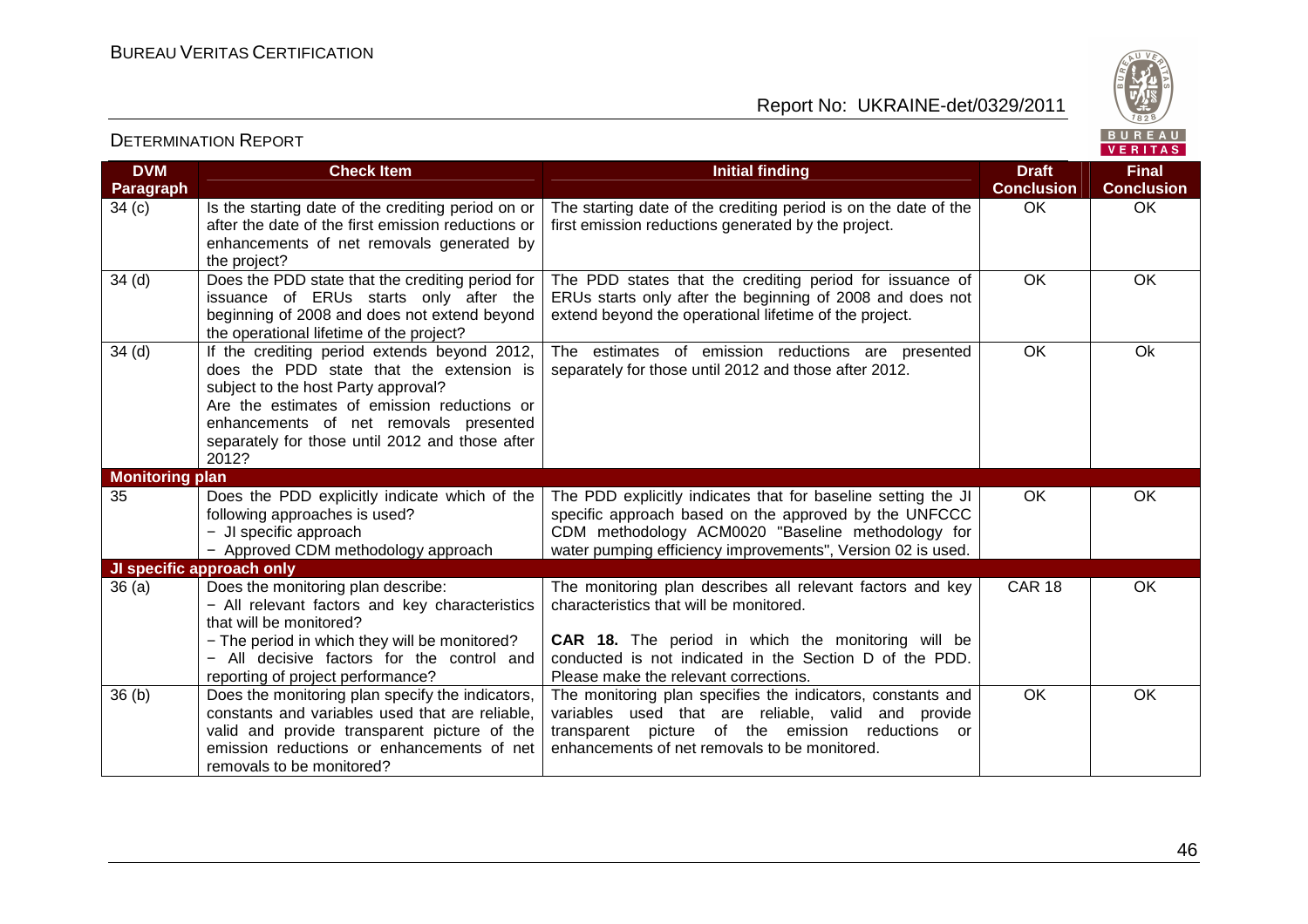

| <b>DVM</b><br>Paragraph          | <b>Check Item</b>                                                                                                                                                                                                                                                                                                                                       | <b>Initial finding</b>                                                                                                                                                                                                                                                                                                                  | <b>Draft</b><br><b>Conclusion</b> | <b>Final</b><br><b>Conclusion</b> |
|----------------------------------|---------------------------------------------------------------------------------------------------------------------------------------------------------------------------------------------------------------------------------------------------------------------------------------------------------------------------------------------------------|-----------------------------------------------------------------------------------------------------------------------------------------------------------------------------------------------------------------------------------------------------------------------------------------------------------------------------------------|-----------------------------------|-----------------------------------|
| 36 <sub>(b)</sub>                | If default values are used:<br>- Are accuracy and reasonableness carefully<br>balanced in their selection?<br>Do the default values originate from<br>recognized sources?<br>- Are the default values supported by statistical<br>analyses providing reasonable confidence<br>levels?<br>- Are the default values presented in a<br>transparent manner? | The default values used are presented in a transparent<br>manner and are unconditional.                                                                                                                                                                                                                                                 | OK                                | OK                                |
| 36 <sub>(b)</sub> <sub>(i)</sub> | For those values that are to be provided by the<br>project participants, does the monitoring plan<br>clearly indicate how the values are to be<br>selected and justified?                                                                                                                                                                               | The information was provided.                                                                                                                                                                                                                                                                                                           | OK                                | OK                                |
| 36 (b) (ii)                      | For other values,<br>- Does the monitoring plan clearly indicate the<br>precise references from which these values are<br>taken?<br>- Is the conservativeness of the values<br>provided justified?                                                                                                                                                      | The Monitoring plan clearly indicates that other values were<br>taken from the AM0020 methodology and from regulatory<br>documents of Ukrainian legislation, namely from the orders<br>entitled "On approval of indices for carbon dioxide specific<br>emissions" issued by the National Environmental Investment<br>Agency of Ukraine. | OK                                | OK                                |
| 36 (b) (iii)                     | For all data sources, does the monitoring plan<br>specify the procedures to be followed if<br>expected data are unavailable?                                                                                                                                                                                                                            | In case metering devices are damaged, they shall be<br>replaced or repaired as soon as possible. Such cases shall<br>be described in the monitoring reports.                                                                                                                                                                            | OK                                | OK                                |
| $36(b)$ (iv)                     | Are International System Unit (SI units) used?                                                                                                                                                                                                                                                                                                          | International System units are not used in the project.                                                                                                                                                                                                                                                                                 | OK                                | $\overline{OK}$                   |
| 36(b)(v)                         | Does the monitoring plan note any parameters,<br>coefficients, variables, etc. that are used to<br>calculate baseline emissions or net removals<br>but are obtained through monitoring?                                                                                                                                                                 | Such data is not used.                                                                                                                                                                                                                                                                                                                  | OK                                | OK                                |
| 36(b)(v)                         | Is the use of parameters, coefficients,<br>variables, etc. consistent between the baseline<br>and monitoring plan?                                                                                                                                                                                                                                      | The parameters, coefficients, variables, etc. used to<br>calculate the baseline and monitoring plan are consistent.                                                                                                                                                                                                                     | OK                                | OK                                |
| 36 <sub>(c)</sub>                |                                                                                                                                                                                                                                                                                                                                                         | Does the monitoring plan draw on the list of   CAR 19. The standard variable indicated in the Section                                                                                                                                                                                                                                   | <b>CAR 19</b>                     | OK                                |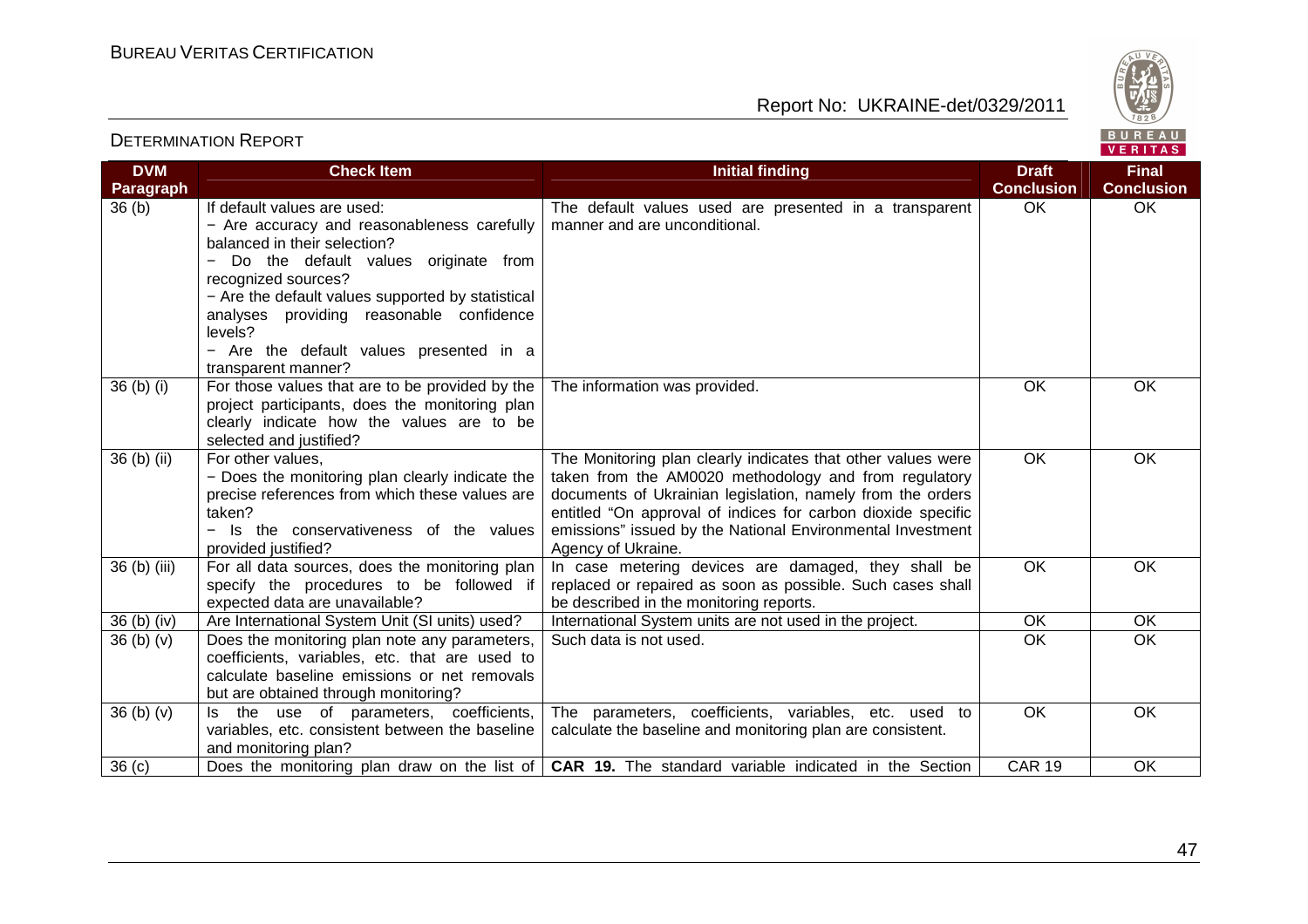



| <b>DVM</b><br>Paragraph | <b>Check Item</b>                                                                                                                                                                                                                                                                                                                                                                                                                                                                                                                                                                                                                                                 | <b>Initial finding</b>                                                                                                                                                                                                                                                                                                                                                                     | <b>Draft</b><br><b>Conclusion</b> | <b>Final</b><br><b>Conclusion</b> |
|-------------------------|-------------------------------------------------------------------------------------------------------------------------------------------------------------------------------------------------------------------------------------------------------------------------------------------------------------------------------------------------------------------------------------------------------------------------------------------------------------------------------------------------------------------------------------------------------------------------------------------------------------------------------------------------------------------|--------------------------------------------------------------------------------------------------------------------------------------------------------------------------------------------------------------------------------------------------------------------------------------------------------------------------------------------------------------------------------------------|-----------------------------------|-----------------------------------|
|                         | standard variables contained in appendix B of<br>"Guidance on criteria for baseline setting and<br>monitoring"?                                                                                                                                                                                                                                                                                                                                                                                                                                                                                                                                                   | D.1.1.1 does not draw on the list of standard variables<br>contained in appendix B of "Guidance on criteria for baseline<br>setting and monitoring". Please make the necessary<br>corrections.                                                                                                                                                                                             | <b>CAR 20</b>                     | <b>OK</b>                         |
|                         |                                                                                                                                                                                                                                                                                                                                                                                                                                                                                                                                                                                                                                                                   | <b>CAR 20.</b> The standard variable indicated in the Section<br>D.1.1.3 does not draw on the list of standard variables<br>contained in appendix B of "Guidance on criteria for baseline<br>setting and monitoring". Please make the necessary<br>corrections.                                                                                                                            |                                   |                                   |
| 36 <sub>(d)</sub>       | Does the monitoring plan explicitly and clearly<br>distinguish:<br>(i) Data and parameters that are not monitored<br>throughout the crediting period, but are<br>determined only once (and thus remain fixed<br>throughout the crediting period), and that are<br>available already at the stage of determination?<br>(ii) Data and parameters that are not monitored<br>throughout the crediting period, but are<br>determined only once (and thus remain fixed<br>throughout the crediting period), but that are<br>not already available at the stage of<br>determination?<br>(iii) Data and parameters that are monitored<br>throughout the crediting period? | The monitoring plan explicitly and clearly distinguishes data<br>and parameters that are not monitored throughout the<br>crediting period, but are determined only once (and thus<br>remain fixed throughout the crediting period), and that are<br>available already at the stage of determination and also data<br>and parameters that are monitored throughout the crediting<br>period. | <b>OK</b>                         | OK                                |
| 36(e)                   | Does the monitoring plan describe the methods<br>employed for data monitoring (including its<br>frequency) and recording?                                                                                                                                                                                                                                                                                                                                                                                                                                                                                                                                         | See CAR 18.                                                                                                                                                                                                                                                                                                                                                                                | OK                                | <b>OK</b>                         |
| 36(f)                   | Does the monitoring plan elaborate all<br>algorithms and formulae used<br>for the<br>estimation/calculation<br>baseline<br>of<br>emissions/removals<br>and<br>project<br>emissions/removals or direct monitoring of                                                                                                                                                                                                                                                                                                                                                                                                                                               | The monitoring plan elaborates all algorithms and formulae<br>used for the estimation/calculation of baseline and project<br>emissions/removals.                                                                                                                                                                                                                                           | $\overline{OK}$                   | OK                                |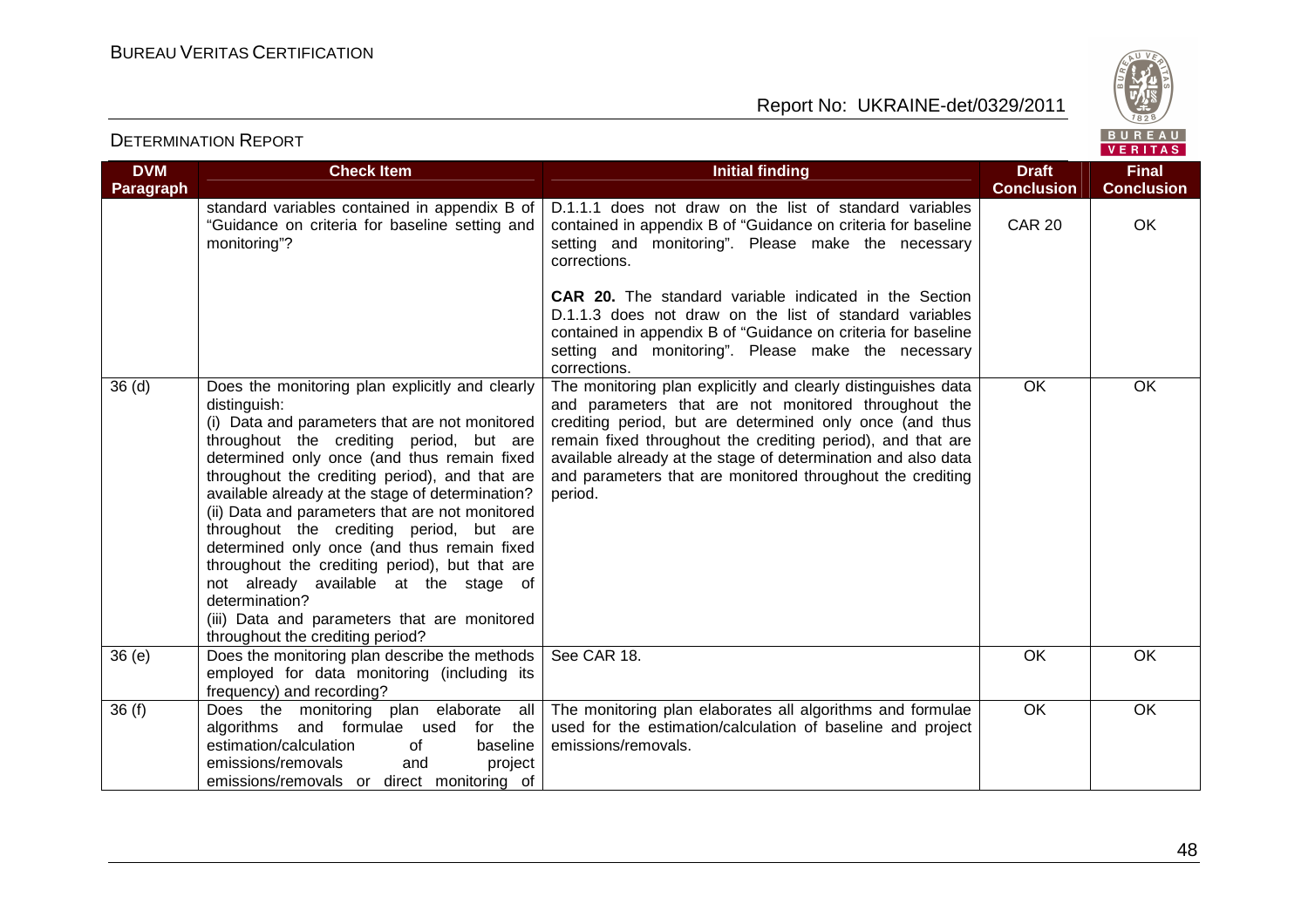



| <b>DVM</b><br><b>Paragraph</b> | <b>Check Item</b>                                                                                                                                                             | <b>Initial finding</b>                                                                                                                                                 | <b>Draft</b><br><b>Conclusion</b> | <b>Final</b><br><b>Conclusion</b> |
|--------------------------------|-------------------------------------------------------------------------------------------------------------------------------------------------------------------------------|------------------------------------------------------------------------------------------------------------------------------------------------------------------------|-----------------------------------|-----------------------------------|
|                                | emission reductions from the project, leakage,<br>as appropriate?                                                                                                             |                                                                                                                                                                        |                                   |                                   |
| 36 (f) (i)                     | rationale<br>the<br>underlying<br>for<br>ls<br>the<br>algorithms/formulae explained?                                                                                          | The underlying rationale for the algorithms/formulae is clear<br>and transparent.                                                                                      | OK                                | OK                                |
| 36 (f) (ii)                    | Are consistent variables, equation formats,<br>subscripts etc. used?                                                                                                          | The consistent variables, equation formats, subscripts etc.<br>are used.                                                                                               | $\overline{OK}$                   | OK                                |
| 36 (f) (iii)                   | Are all equations numbered?                                                                                                                                                   | All equations are numbered.                                                                                                                                            | OK                                | OK                                |
| 36 (f) (iv)                    | Are all variables, with units indicated defined?                                                                                                                              | All variables, with units indicated are defined.                                                                                                                       | OK                                | OK                                |
| 36 $(f)(v)$                    | the<br>conservativeness<br>of<br>Is<br>the<br>algorithms/procedures justified?                                                                                                | The conservativeness of the algorithms/procedures is<br>justified.                                                                                                     | OK                                | OK                                |
| 36 $(f)(v)$                    | To the extent possible, are methods to<br>quantitatively account for uncertainty in key<br>parameters included?                                                               | N/A                                                                                                                                                                    | N/A                               | N/A                               |
| 36 (f) (vi)                    | Is consistency between the elaboration of the<br>baseline scenario and the procedure for<br>calculating the emissions or net removals of the<br>baseline ensured?             | The consistency between the elaboration of the baseline<br>scenario and the procedure for calculating the emissions or<br>net removals of the baseline is ensured.     | OK                                | <b>OK</b>                         |
| 36(f)(vii)                     | Are any parts of the algorithms or formulae that<br>are not self-evident explained?                                                                                           | All parts of the algorithms or formulae that are not self-<br>evident are explained.                                                                                   | OK                                | OK                                |
| 36 (f) (vii)                   | Is it justified that the procedure is consistent<br>with standard technical procedures in the<br>relevant sector?                                                             | CAR 21. Please provide the justification that the procedure<br>is consistent with standard technical procedures in the<br>relevant sector.                             | <b>CAR 21</b>                     | <b>OK</b>                         |
| 36 (f) (vii)                   | Are references provided as necessary?                                                                                                                                         | References are provided as necessary.                                                                                                                                  | OK                                | <b>OK</b>                         |
| 36 (f) (vii)                   | Are implicit and explicit key assumptions<br>explained in a transparent manner?                                                                                               | The implicit and explicit key assumptions are explained in a<br>transparent manner.                                                                                    | OK                                | $\overline{OK}$                   |
| 36 (f) (vii)                   | Is it clearly stated which assumptions and<br>significant<br>uncertainty<br>procedures<br>have<br>associated<br>with them, and<br>how such<br>uncertainty is to be addressed? | It is clearly stated in the PDD which assumptions and<br>procedures have significant uncertainty associated with<br>them, and how such uncertainty is to be addressed. | OK                                | OK                                |
| 36 (f) (vii)                   | Is the uncertainty of key parameters described<br>and, where possible, is an uncertainty range at<br>95% confidence level for key parameters for                              | N/A                                                                                                                                                                    | N/A                               | N/A                               |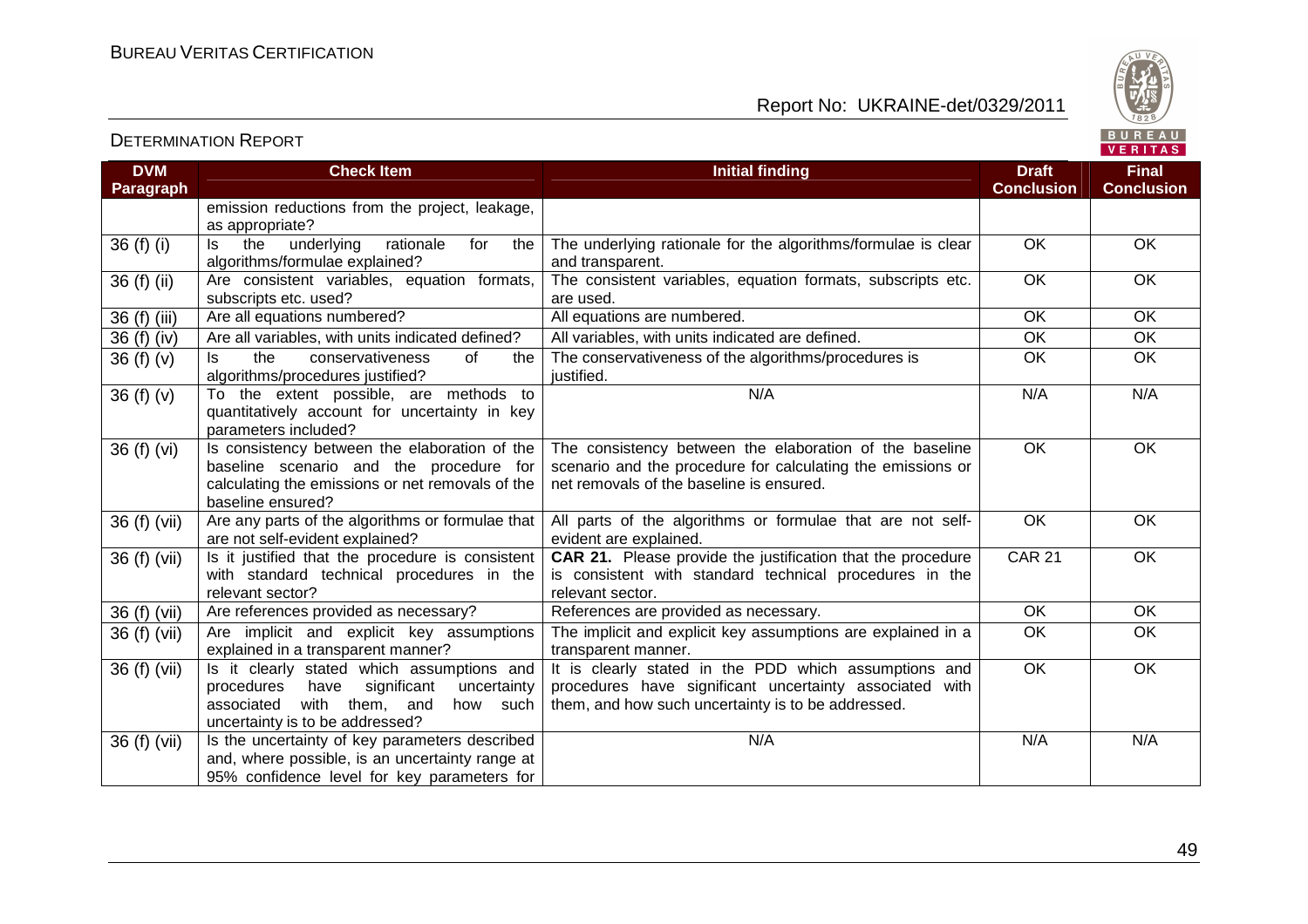

#### **VERITAS DVM Check Item Draft Check Item Initial finding Check Item Draft Final Paragraph Conclusion Conclusion** the calculation of emission reductions or enhancements of net removals provided?  $36 (g)$  Does the monitoring plan identify a national or N/A N/A N/A N/A international monitoring standard if such standard has to be and/or is applied to certain aspects of the project? Does the monitoring plan provide a reference as to where a detailed description of the standard can be found? 36 (h) Does the monitoring plan document statistical N/A N/A N/A N/A techniques, if used for monitoring, and that they are used in a conservative manner? The Annex 3 of the PDD presents the quality assurance and OK OK 36 (i) Does the monitoring plan present the quality control procedures for the monitoring process, information on assurance and control procedures for the monitoring process, including, as appropriate, calibration and on how records on data and/or method information on calibration and on how records validity and accuracy are kept . on data and/or method validity and accuracy are kept and made available upon request? 36 (j) Does the monitoring plan clearly identify the OK OK The section D.3 of the PDD identifies the responsibilities and responsibilities and the authority regarding the the authority regarding the monitoring activities. More monitoring activities? detailed information is presented in the Annex 3 to the PDD.  $36 (k)$  Does the monitoring plan, on the whole, reflect The monitoring plan, on the whole, reflects good monitoring OK OK practices appropriate to the project type. good monitoring practices appropriate to the project type? If it is a JI LULUCF project, is the good practice guidance developed by IPCC applied? 36 (l) Does the monitoring plan provide, in tabularThe monitoring plan provides, in tabular form, a complete OK OK compilation of the data that need to be collected for its form, a complete compilation of the data that need to be collected for its application, application. including data that are measured or sampled and data that are collected from other sources but not including data that are calculated with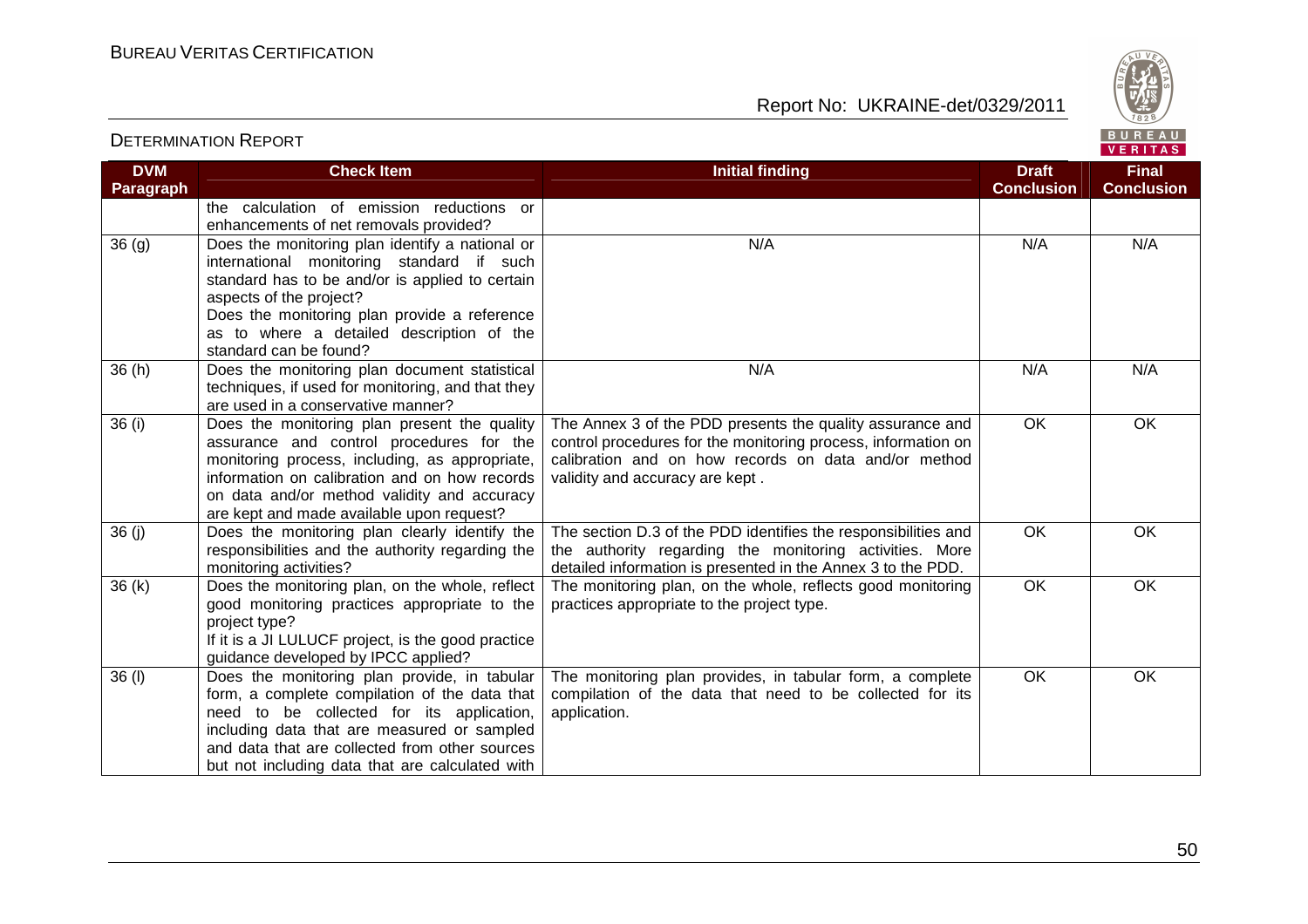

| <b>DVM</b>        | <b>Check Item</b>                                                                                                                                                                                                                                                                                                          | <b>Initial finding</b>                                                                                                                                                                                                                                               | <b>Draft</b>      | <b>Final</b>      |
|-------------------|----------------------------------------------------------------------------------------------------------------------------------------------------------------------------------------------------------------------------------------------------------------------------------------------------------------------------|----------------------------------------------------------------------------------------------------------------------------------------------------------------------------------------------------------------------------------------------------------------------|-------------------|-------------------|
| Paragraph         |                                                                                                                                                                                                                                                                                                                            |                                                                                                                                                                                                                                                                      | <b>Conclusion</b> | <b>Conclusion</b> |
|                   | equations?                                                                                                                                                                                                                                                                                                                 |                                                                                                                                                                                                                                                                      |                   |                   |
| 36(m)             | Does the monitoring plan indicate that the data<br>monitored and required for verification are to be<br>kept for two years after the last transfer of<br>ERUs for the project?                                                                                                                                             | <b>CAR 22.</b> Please indicate in the PDD that the data monitored<br>and required for determination/verification are to be kept for<br>two years after the last transfer of ERUs for the project.                                                                    | <b>CAR 22</b>     | OK                |
| 37                | If selected elements or combinations<br>of<br><b>CDM</b><br>approved<br>methodologies<br>or<br>methodological tools are used for establishing<br>the monitoring plan, are the selected elements<br>or combination, together with elements<br>supplementary developed by the project<br>participants in line with 36 above? | The proposes project implements the JI specific approach<br>based on approved by the UNFCCC CDM methodology<br>ACM0020 "Baseline methodology for water pumping<br>efficiency improvements", Version 02. Thus, the project is in<br>line with the paragraph 36 above. | <b>OK</b>         | OK                |
|                   | Approved CDM methodology approach only                                                                                                                                                                                                                                                                                     |                                                                                                                                                                                                                                                                      |                   |                   |
| 38(a)             | Does the PDD provide the title, reference<br>number and version of the approved CDM<br>methodology used?                                                                                                                                                                                                                   | N/A                                                                                                                                                                                                                                                                  | N/A               | N/A               |
| 38 <sub>(a)</sub> | Is the approved CDM methodology the most<br>recent valid version when the PDD is submitted<br>for publication? If not, is the methodology still<br>within the grace period (was the methodology<br>revised to a newer version in the past two<br>months)?                                                                  | N/A                                                                                                                                                                                                                                                                  | N/A               | N/A               |
| 38 (b)            | Does the PDD provide a description of why the<br>approved CDM methodology is applicable to<br>the project?                                                                                                                                                                                                                 | N/A                                                                                                                                                                                                                                                                  | N/A               | N/A               |
| 38 <sub>(c)</sub> | Are all explanations, descriptions and analyses<br>pertaining to monitoring in the PDD made in<br>accordance with the referenced approved CDM<br>methodology?                                                                                                                                                              | N/A                                                                                                                                                                                                                                                                  | N/A               | N/A               |
| 38 <sub>(d)</sub> | Is the monitoring plan established appropriately<br>as a result?                                                                                                                                                                                                                                                           | N/A                                                                                                                                                                                                                                                                  | N/A               | N/A               |
|                   | Applicable to both JI specific approach and approved CDM methodology approach                                                                                                                                                                                                                                              |                                                                                                                                                                                                                                                                      |                   |                   |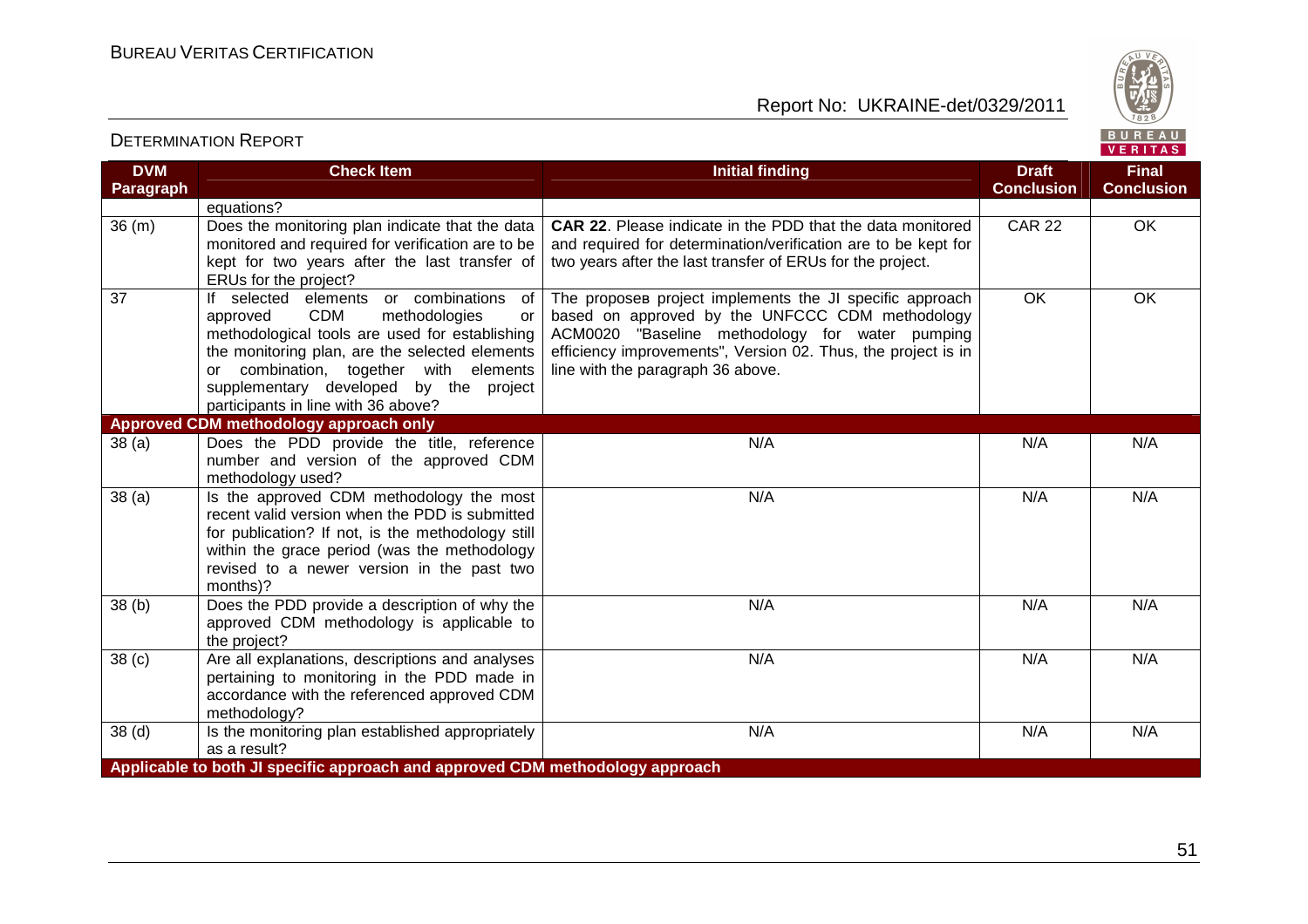

| <b>DVM</b> | <b>Check Item</b>                                                                                                                                                                                                                                                                                                                                                                                                                                                                                                                                                                                                                                                                                                                                                                                                                                                                                                                                                                    | <b>Initial finding</b>                                                                                                                                                                                                                                                                                                                                                    | <b>Draft</b>      | <b>Final</b>      |
|------------|--------------------------------------------------------------------------------------------------------------------------------------------------------------------------------------------------------------------------------------------------------------------------------------------------------------------------------------------------------------------------------------------------------------------------------------------------------------------------------------------------------------------------------------------------------------------------------------------------------------------------------------------------------------------------------------------------------------------------------------------------------------------------------------------------------------------------------------------------------------------------------------------------------------------------------------------------------------------------------------|---------------------------------------------------------------------------------------------------------------------------------------------------------------------------------------------------------------------------------------------------------------------------------------------------------------------------------------------------------------------------|-------------------|-------------------|
| Paragraph  |                                                                                                                                                                                                                                                                                                                                                                                                                                                                                                                                                                                                                                                                                                                                                                                                                                                                                                                                                                                      |                                                                                                                                                                                                                                                                                                                                                                           | <b>Conclusion</b> | <b>Conclusion</b> |
| 39         | If the monitoring plan indicates overlapping<br>monitoring periods during the crediting period:<br>Is the underlying project composed of<br>(a)<br>clearly identifiable components for which<br>emission reductions or enhancements of<br>removals can be calculated independently?<br>(b) Can monitoring be performed independently<br>for each of these components (i.e. the<br>data/parameters monitored for one component<br>are not dependent on/effect data/parameters to<br>be monitored for another component)?<br>Does the monitoring plan ensure that<br>(c)<br>monitoring is performed for all components and<br>that in these cases all the requirements of the<br>JI guidelines and further guidance by the JISC<br>regarding monitoring are met?<br>(d) Does the monitoring plan explicitly provide<br>for overlapping monitoring periods of clearly<br>defined project components, justify its need<br>and state how the conditions mentioned in (a)-<br>(c) are met? | The monitoring plan does not indicate<br>overlapping<br>monitoring periods during the crediting period.<br>See CAR 18.                                                                                                                                                                                                                                                    | See CAR 18        | OK                |
| Leakage    |                                                                                                                                                                                                                                                                                                                                                                                                                                                                                                                                                                                                                                                                                                                                                                                                                                                                                                                                                                                      |                                                                                                                                                                                                                                                                                                                                                                           |                   |                   |
| 40(a)      | JI specific approach only<br>Does the PDD appropriately describe an<br>assessment of the potential leakage of the<br>project and appropriately explain which sources<br>of leakage are to be calculated and which can<br>be neglected?                                                                                                                                                                                                                                                                                                                                                                                                                                                                                                                                                                                                                                                                                                                                               | The PDD appropriately describes an assessment of the<br>potential leakage of the project and appropriately explains<br>which sources of leakage are to be calculated and which can<br>be neglected.<br><b>CAR 23.</b> The estimated emissions reduction in tones $CO2$<br>equivalent was calculated incorrectly in the table 17. Please<br>make the relevant corrections. | <b>CAR 23</b>     | OK                |
| 40(b)      | Does the PDD provide a procedure for an ex<br>ante estimate of leakage?                                                                                                                                                                                                                                                                                                                                                                                                                                                                                                                                                                                                                                                                                                                                                                                                                                                                                                              | See paragraph 40 (a).                                                                                                                                                                                                                                                                                                                                                     | OK                | OK                |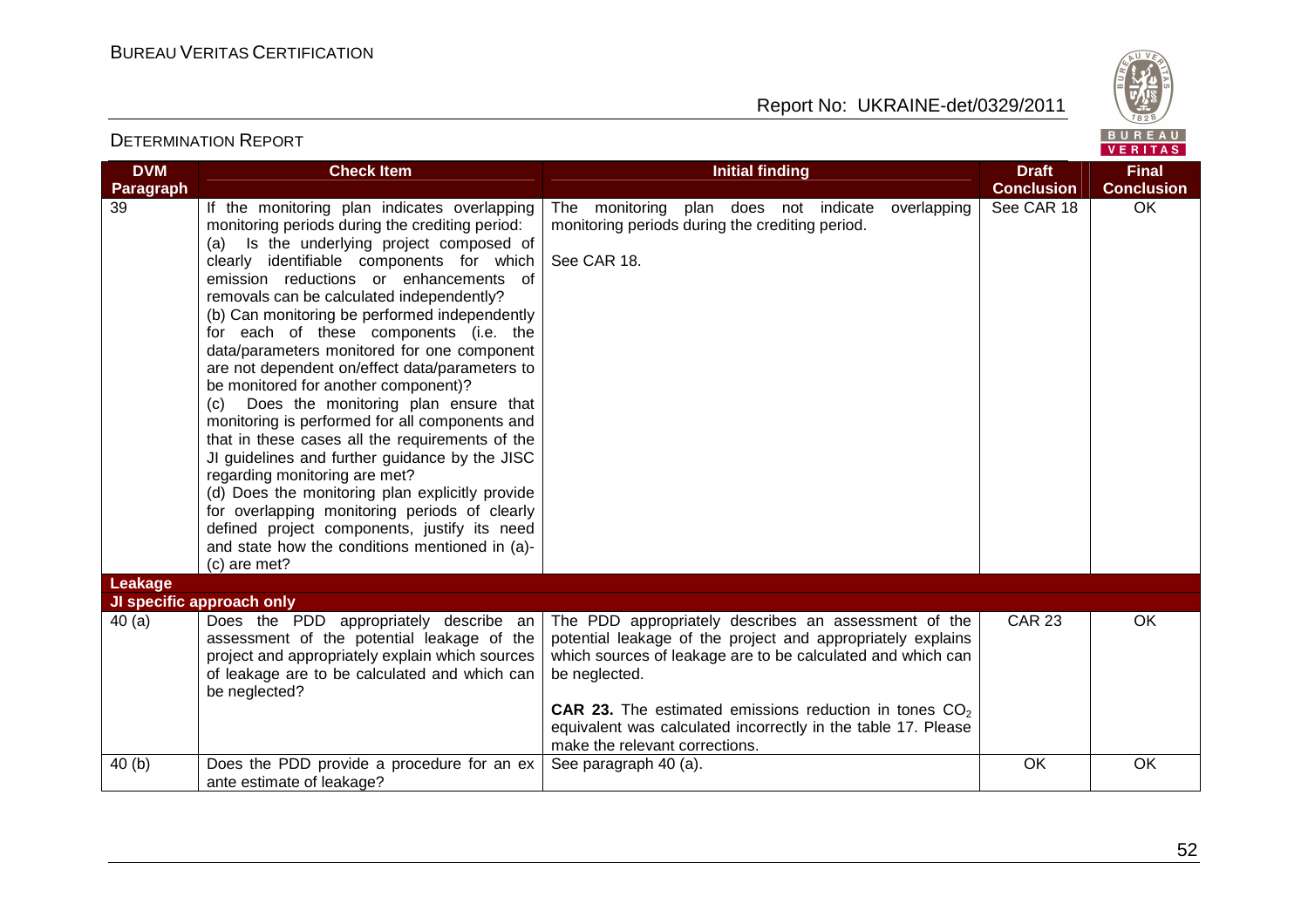

| <b>DVM</b><br>Paragraph | <b>Check Item</b>                                                                                                                                                                                                                                                                                                                                                                             | <b>Initial finding</b>                                                                                                                                                                           | <b>Draft</b><br><b>Conclusion</b> | <b>Final</b><br><b>Conclusion</b> |
|-------------------------|-----------------------------------------------------------------------------------------------------------------------------------------------------------------------------------------------------------------------------------------------------------------------------------------------------------------------------------------------------------------------------------------------|--------------------------------------------------------------------------------------------------------------------------------------------------------------------------------------------------|-----------------------------------|-----------------------------------|
|                         | Approved CDM methodology approach only                                                                                                                                                                                                                                                                                                                                                        |                                                                                                                                                                                                  |                                   |                                   |
| 41                      | Are the leakage and the procedure for its<br>estimation defined in accordance with the<br>approved CDM methodology?                                                                                                                                                                                                                                                                           | N/A                                                                                                                                                                                              | N/A                               | N/A                               |
|                         | Estimation of emission reductions or enhancements of net removals                                                                                                                                                                                                                                                                                                                             |                                                                                                                                                                                                  |                                   |                                   |
| 42                      | Does the PDD indicate which of the following<br>approaches it chooses?<br>(a) Assessment of emissions or net removals in<br>the baseline scenario and in the project<br>scenario<br>(b) Direct assessment of emission reductions                                                                                                                                                              | The PDD indicates that direct assessment of emission<br>reductions is the approach chosen.                                                                                                       | <b>OK</b>                         | OK                                |
| 43                      | If the approach (a) in 42 is chosen, does the<br>PDD provide ex ante estimates of:<br>(a) Emissions or net removals for the project<br>scenario (within the project boundary)?<br>(b) Leakage, as applicable?<br>(c) Emissions or net removals for the baseline<br>scenario (within the project boundary)?<br>(d) Emission reductions or enhancements of<br>net removals adjusted by leakage? | N/A                                                                                                                                                                                              | N/A                               | N/A                               |
| 44                      | If the approach (b) in 42 is chosen, does the<br>PDD provide ex ante estimates of:<br>(a) Emission reductions or enhancements of<br>net removals (within the project boundary)?<br>(b) Leakage, as applicable?<br>(c) Emission reductions or enhancements of<br>net removals adjusted by leakage?                                                                                             | PDD provides ex ante estimates of emission reductions.<br>Leakage is not estimated because it is not expected for the<br>project.                                                                | OK                                | <b>OK</b>                         |
| 45                      | For both approaches in 42<br>(a) Are the estimates in 43 or 44 given:<br>(i) On a periodic basis?<br>(ii) At least from the beginning until the end of<br>the crediting period?                                                                                                                                                                                                               | The estimates of emission reductions are given on a periodic<br>basis; from the beginning until the end of the crediting<br>period.<br>The formulas used for calculating emission reductions are | <b>CAR 24</b>                     | OK                                |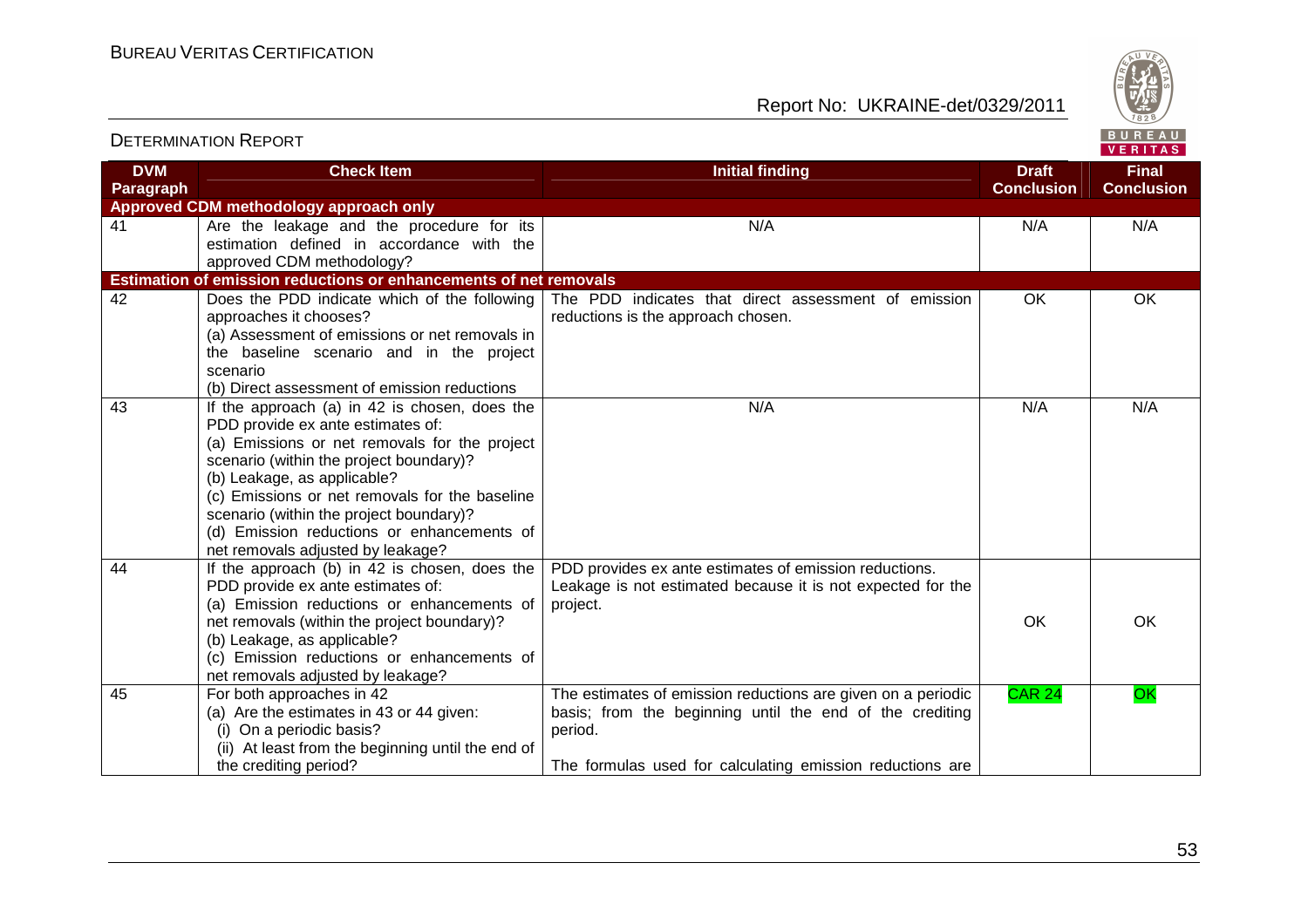

|                         |                                                                                                                                                                                                                                                                                                                                                                                                                                                                                                                                         |                                                                                                                                                                                                                                 |                                   | <u>, , , , , , , , ,</u>          |
|-------------------------|-----------------------------------------------------------------------------------------------------------------------------------------------------------------------------------------------------------------------------------------------------------------------------------------------------------------------------------------------------------------------------------------------------------------------------------------------------------------------------------------------------------------------------------------|---------------------------------------------------------------------------------------------------------------------------------------------------------------------------------------------------------------------------------|-----------------------------------|-----------------------------------|
| <b>DVM</b><br>Paragraph | <b>Check Item</b>                                                                                                                                                                                                                                                                                                                                                                                                                                                                                                                       | <b>Initial finding</b>                                                                                                                                                                                                          | <b>Draft</b><br><b>Conclusion</b> | <b>Final</b><br><b>Conclusion</b> |
|                         | (iii) On a source-by-source/sink-by-sink<br>basis?<br>(iv) For each GHG?<br>(v) In tones of $CO2$ equivalent, using global<br>warming potentials defined by decision<br>2/CP.3 or as subsequently revised in<br>accordance with Article 5 of the Kyoto<br>Protocol?<br>(b) Are the formula used for calculating the<br>estimates in 43 or 44 consistent throughout the<br>PDD?<br>(c) For calculating estimates in 43 or 44, are<br>key factors influencing the baseline emissions<br>or removals and the activity level of the project | consistent throughout the PDD.                                                                                                                                                                                                  |                                   |                                   |
|                         | and the emissions or net removals as well as<br>risks associated with the project taken into<br>account, as appropriate?<br>(d) Are data sources used for calculating the<br>estimates in 43 or 44 clearly identified, reliable<br>and transparent?                                                                                                                                                                                                                                                                                     | Emission factors used for calculating emission reductions<br>are selected by carefully balancing accuracy and<br>reasonableness.                                                                                                |                                   |                                   |
|                         | (e) Are emission factors (including default<br>emission factors) if used for calculating the<br>estimates in 43 or 44 selected by carefully<br>balancing accuracy and reasonableness, and<br>appropriately justified of the choice?                                                                                                                                                                                                                                                                                                     | The estimations of emission reductions are based on<br>conservative assumptions.                                                                                                                                                |                                   |                                   |
|                         | (f) Is the estimation in 43 or 44 based on<br>conservative assumptions and the most<br>plausible scenarios in a transparent manner?<br>$(g)$ Are the estimates in 43 or 44 consistent<br>throughout the PDD?<br>(h) Is the annual average of estimated                                                                                                                                                                                                                                                                                  | The annual average of estimated emission reductions is<br>calculated by dividing the total estimated emission<br>reductions over the crediting period by the total months of<br>the crediting period and multiplying by twelve. |                                   |                                   |
|                         | emission reductions or enhancements of net<br>removals calculated by dividing the total                                                                                                                                                                                                                                                                                                                                                                                                                                                 | <b>CAR 24.</b> The estimated emissions reduction was calculated<br>incorrectly in the table 20 of Section E.6. Please make the                                                                                                  |                                   |                                   |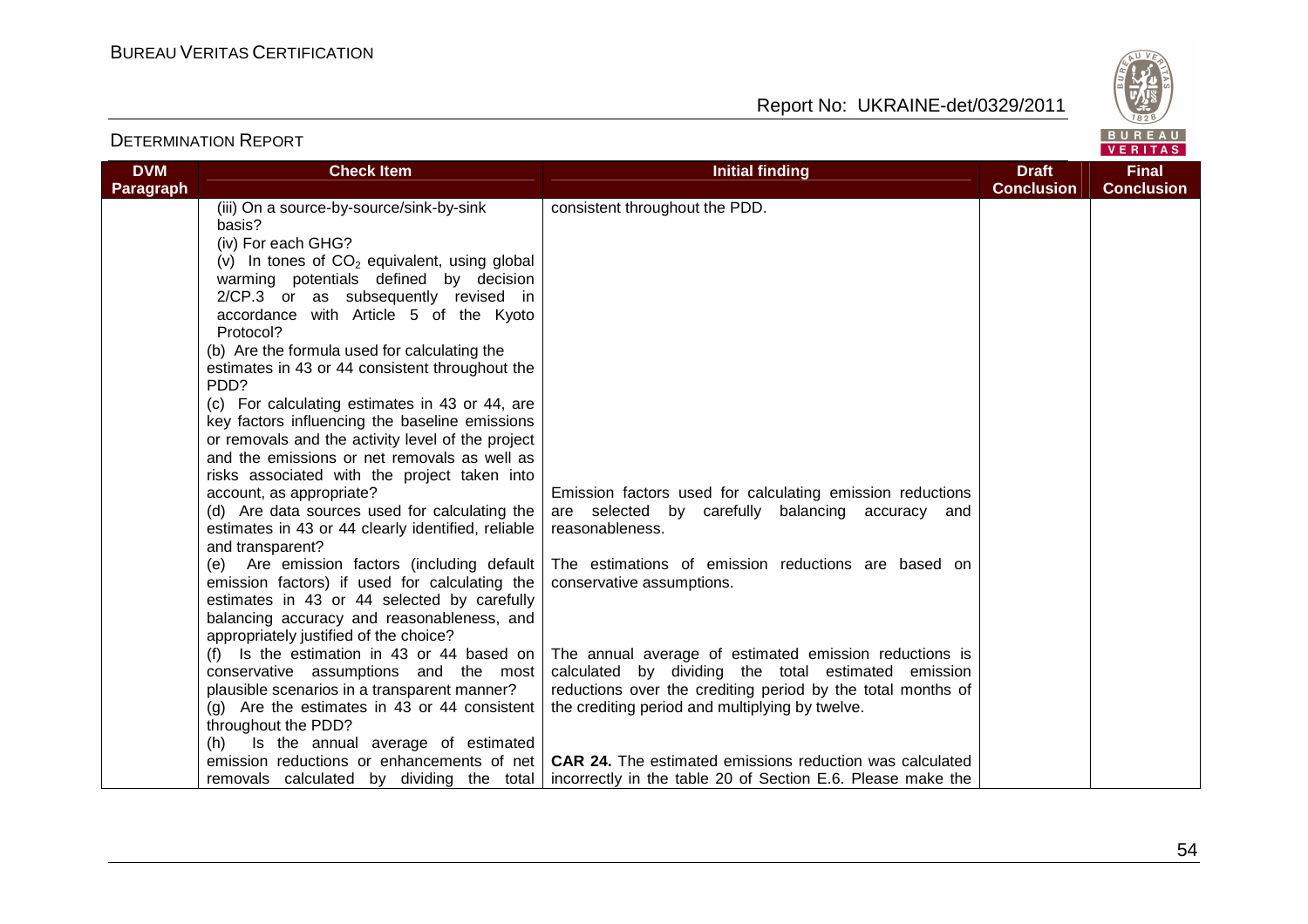

**VERITAS** 

#### **DVM Paragraph Check Item Draft Check Item Initial finding Check Item Draft ConclusionFinal Conclusion** estimated emission reductions or enhancements of net removals over the crediting period by the total months of the crediting period and multiplying by twelve? 46 If the calculation of the baseline emissions or relevant corrections. net removals is to be performed ex post, does the PDD include an illustrative ex ante emissions or net removals calculation? PDD includes an illustrative ex ante emissions calculation. OK OK **Approved CDM methodology approach only**  $47$  (a)  $\vert$  Is the estimation of emission reductions or enhancements of net removals made in accordance with the approved CDM methodology?  $47$  (b)  $\vert$  Is the estimation of emission reductions or N/A N/A N/A N/A enhancements of net removals presented in the PDD: − On a periodic basis? − At least from the beginning until the end of the crediting period? − On a source-by-source/sink-by-sink basis? − For each GHG? − In tones of CO2 equivalent, using global warming potentials defined by decision 2/CP.3 or as subsequently revised in accordance with Article 5 of the Kyoto Protocol? − Are the formula used for calculating the estimates consistent throughout the PDD? − Are the estimates consistent throughout the PD<sub>D?</sub> − Is the annual average of estimated emission reductions or enhancements of net removals calculated by dividing the total estimated emission reductions or enhancements of net N/A N/A N/A N/A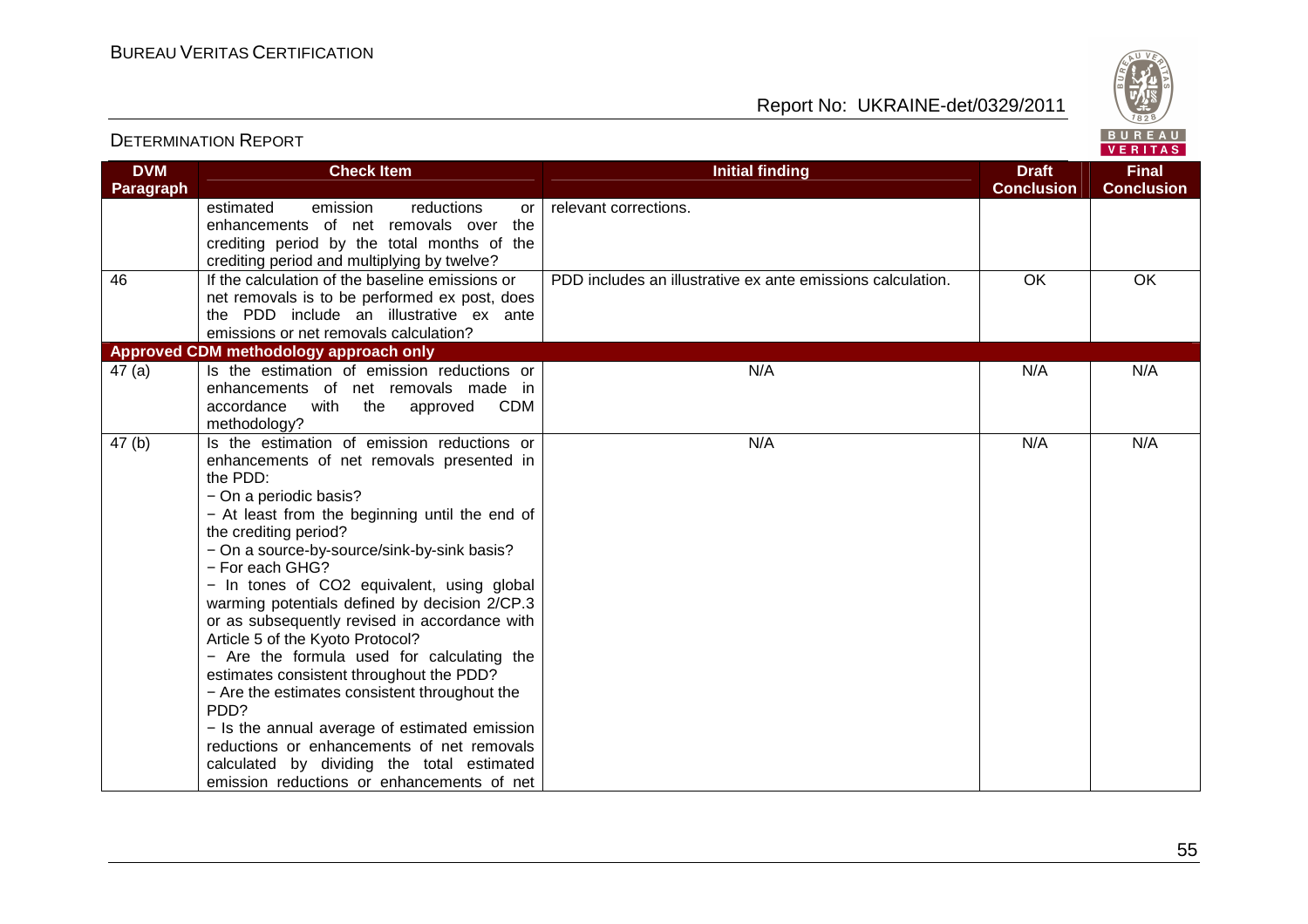

| <b>DETERMINATION REPORT</b>  |                                                                                                                                                                                                                                                                                                                                                                             |                                                                                                                                                                                                                                                                                                                                                                                                                                       | BUREAU<br>VERITAS                 |                                   |
|------------------------------|-----------------------------------------------------------------------------------------------------------------------------------------------------------------------------------------------------------------------------------------------------------------------------------------------------------------------------------------------------------------------------|---------------------------------------------------------------------------------------------------------------------------------------------------------------------------------------------------------------------------------------------------------------------------------------------------------------------------------------------------------------------------------------------------------------------------------------|-----------------------------------|-----------------------------------|
| <b>DVM</b><br>Paragraph      | <b>Check Item</b>                                                                                                                                                                                                                                                                                                                                                           | <b>Initial finding</b>                                                                                                                                                                                                                                                                                                                                                                                                                | <b>Draft</b><br><b>Conclusion</b> | <b>Final</b><br><b>Conclusion</b> |
|                              | removals over the crediting period by the total<br>months of the crediting period and multiplying<br>by twelve?                                                                                                                                                                                                                                                             |                                                                                                                                                                                                                                                                                                                                                                                                                                       |                                   |                                   |
| <b>Environmental impacts</b> |                                                                                                                                                                                                                                                                                                                                                                             |                                                                                                                                                                                                                                                                                                                                                                                                                                       |                                   |                                   |
| 48(a)                        | Does the PDD list and attach documentation on<br>the analysis of the environmental impacts of<br>the project, including transboundary impacts, in<br>accordance with procedures as determined by<br>the host Party?                                                                                                                                                         | Pursuant to the Ukrainian legislative framework "On natural<br>environment protection" and "STRUCTURE AND CONTENT<br>OF THE MATERIALS ON ENVIRONMENTAL IMPACTS<br><b>ASSESSMENT</b><br><b>DURING</b><br><b>DESIGN</b><br><b>AND</b><br>CONSTRUCTION OF<br><b>ENTERPRISES,</b><br><b>BUILDINGS</b><br><b>AND</b><br>STRUCTURES, "Vodokanal" MU is not obliged to<br>develop Environmental Impacts Assessment for this project<br>type. | OK                                | OK                                |
| 48(b)                        | If the analysis in 48 (a) indicates that the<br>environmental<br>impacts<br>considered<br>are<br>significant by the project participants or the<br>host Party, does the PDD provide conclusion<br>and all references to supporting documentation<br>of an environmental impact assessment<br>undertaken in accordance with the procedures<br>as required by the host Party? | See paragraph 48 (a) above.                                                                                                                                                                                                                                                                                                                                                                                                           | OK                                | OK                                |
| <b>Environmental impacts</b> |                                                                                                                                                                                                                                                                                                                                                                             |                                                                                                                                                                                                                                                                                                                                                                                                                                       |                                   |                                   |
| 49                           | If stakeholder consultation was undertaken in<br>accordance with the procedure as required by<br>the host Party, does the PDD provide:<br>A list of stakeholders from whom<br>(a)<br>comments on the projects have been received,<br>if any?<br>(b) The nature of the comments?<br>A description on whether and how the<br>(C)<br>comments have been addressed?             | See section G.1 of the PDD.                                                                                                                                                                                                                                                                                                                                                                                                           | OK                                | OK                                |
|                              | Determination regarding small-scale projects (additional elements for assessment)                                                                                                                                                                                                                                                                                           |                                                                                                                                                                                                                                                                                                                                                                                                                                       |                                   |                                   |
| 50                           | Does the PDD appropriately specify and justify                                                                                                                                                                                                                                                                                                                              | N/A                                                                                                                                                                                                                                                                                                                                                                                                                                   | N/A                               | N/A                               |

56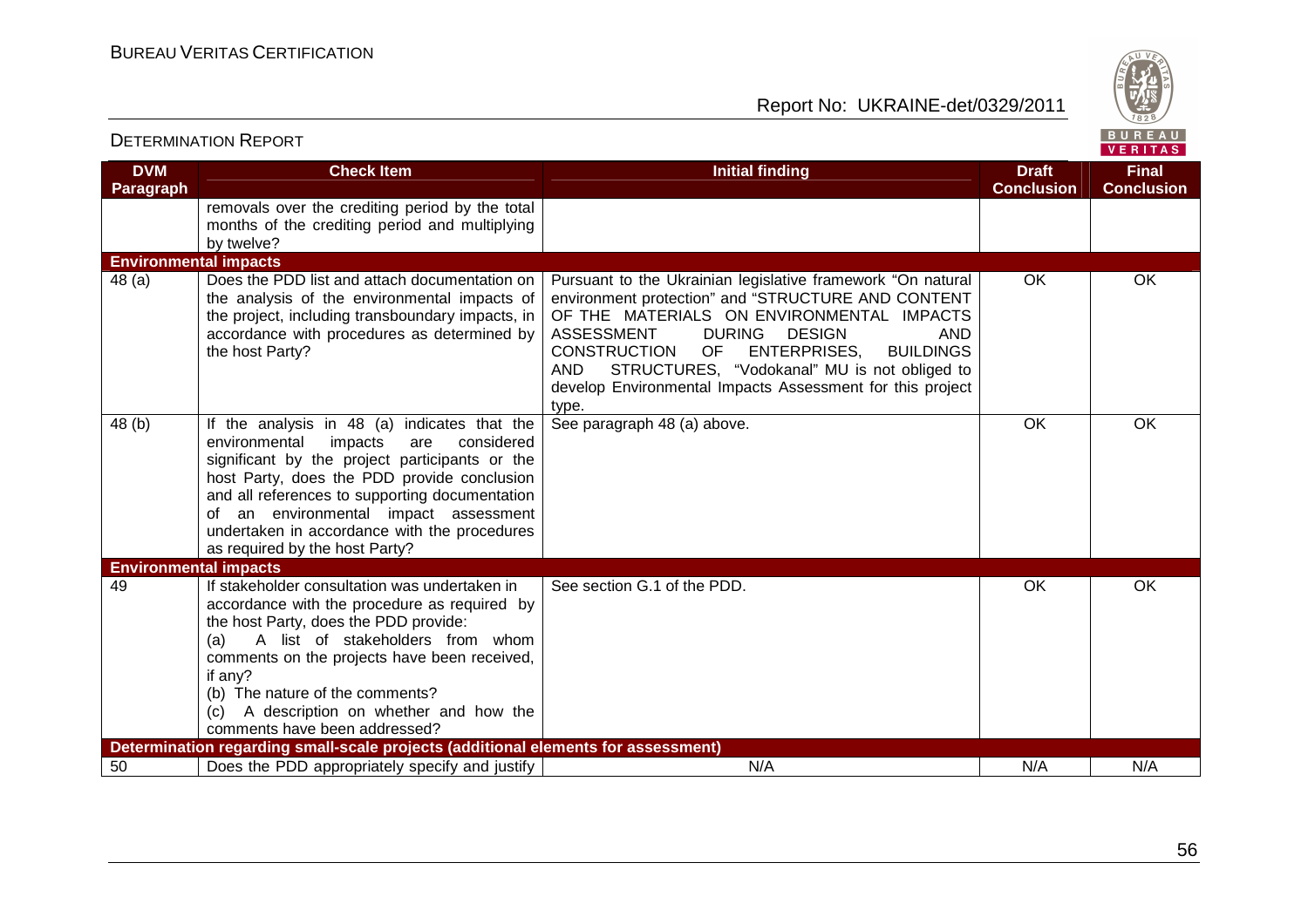



#### DETERMINATION REPORT**VERITAS DVM Check Item Draft Check Item Initial finding Check Item Draft Final Paragraph Conclusion Conclusion** the SSC project type(s) and category(ies) that fall under: (a) One of the types and thresholds of JI SSC projects as defined in Provisions for joint implementation small-scale projects? If the project contains more than one JI SSC project type component, does each component meet the relevant threshold criterion? (b) One of the SSC project categories defined in the most recent version of appendix B of annex II to decision 4/CMP.1, or an additional project category approved by the JISC in accordance with the relevant provision in "Provisions for joint implementation small-scale projects"? 51 Does the SSC PDD confirms and shows that N/A N/A N/A N/A the proposed JI SSC project is not a debundled component of a large project by explaining that there does not exist a JI (SSC) project with a publicly available determination in accordance with paragraph 34 of the JI guidelines: (a) Which has the same project participants; and (b) Which applies the same technology/measure and pertains to the same project category; and (c) Whose determination has been made publicly available in accordance with paragraph 34 of the JI guidelines within the previous 2 years; and (d) Whose project boundary is within 1 km of the project boundary of the proposed JI SSC project at the closest point?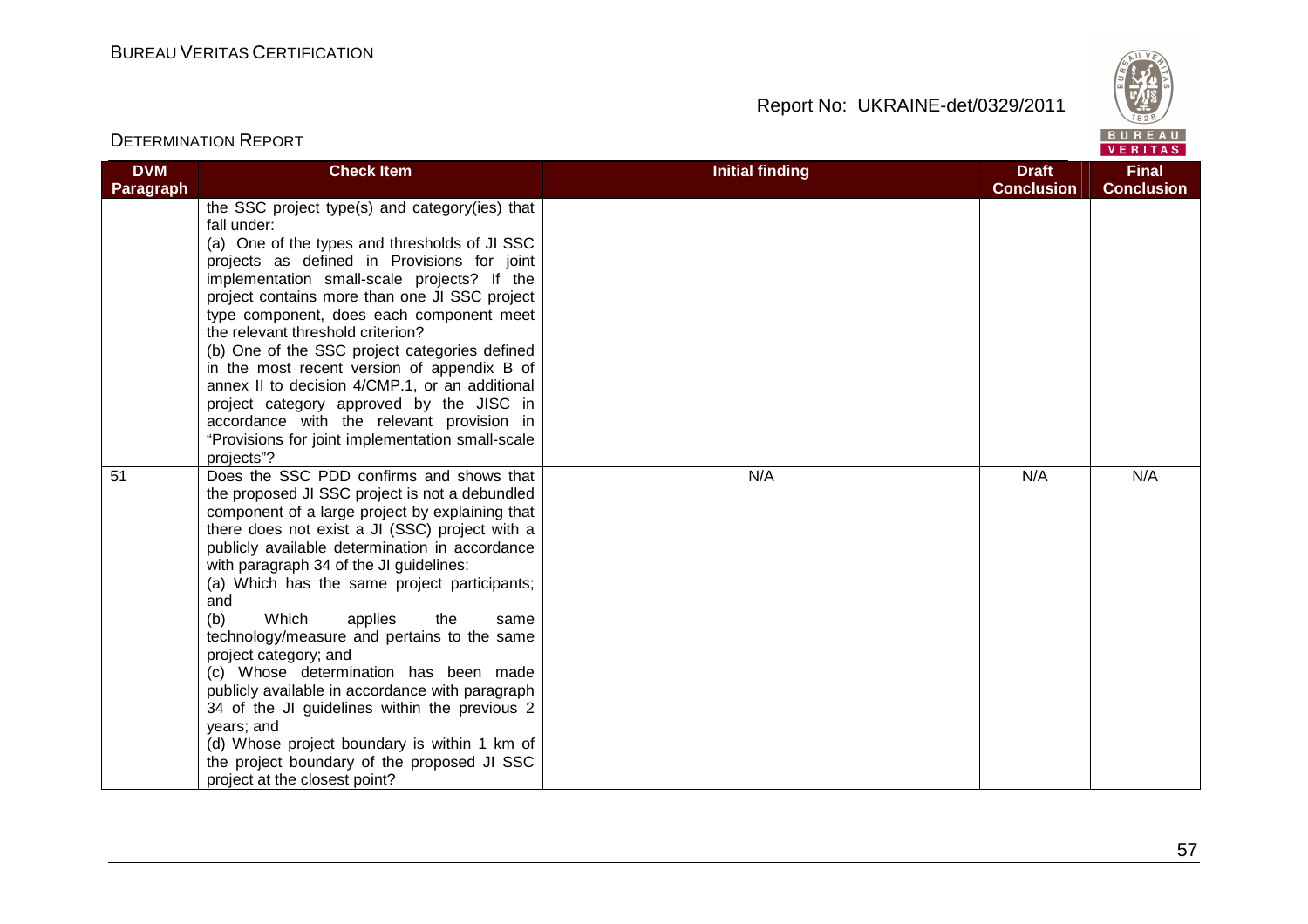

| <b>DVM</b><br>Paragraph | <b>Check Item</b>                                                                                                                                                                                                                                                                                                                                                                                                                                                                                                                                                       | <b>Initial finding</b><br><b>Draft</b><br><b>Conclusion</b> | <b>Final</b><br><b>Conclusion</b> |  |
|-------------------------|-------------------------------------------------------------------------------------------------------------------------------------------------------------------------------------------------------------------------------------------------------------------------------------------------------------------------------------------------------------------------------------------------------------------------------------------------------------------------------------------------------------------------------------------------------------------------|-------------------------------------------------------------|-----------------------------------|--|
|                         | Applicable to bundled JI SSC projects only                                                                                                                                                                                                                                                                                                                                                                                                                                                                                                                              |                                                             |                                   |  |
| 52(a)                   | Do all projects in the bundle:<br>(i) Have the same crediting period?<br>(ii) Comply with the provisions for JI SSC<br>projects defined in "Provisions for joint<br>implementation small-scale projects", in<br>particular the thresholds referred to in 50 (a)<br>above?<br>(iii) Retain their distinctive characteristics (i.e.<br>location, technology/measure etc.)?                                                                                                                                                                                                | N/A<br>N/A                                                  | N/A                               |  |
| $\overline{5}2$ (b)     | Does the composition of the bundle not change<br>over time?                                                                                                                                                                                                                                                                                                                                                                                                                                                                                                             | N/A<br>N/A                                                  | N/A                               |  |
| 52(c)                   | Has the AIE received (from the project<br>participants):<br>(i) Information on the bundle using the form<br>developed by the JISC (F-JI-SSCBUNDLE)?<br>(ii) A written statement signed by all project<br>participants indicating that they agree that their<br>individual projects are part of the bundle and<br>nominating one project participant to represent<br>all project participants in communicating with<br>the JISC?<br>(iii) Indication by the Parties involved that they<br>are aware of the bundle in their project<br>approvals referred to in 19 above? | N/A<br>N/A                                                  | N/A                               |  |
| 53                      | If the project participants prepared a single<br>SSC PDD for the bundled JI SSC projects,<br>do(are) all the projects:<br>(a) Pertain to the same JI SSC project<br>category?<br>(b) Apply the same technology or measure?<br>(c) Located in the territory of the same host<br>Party?                                                                                                                                                                                                                                                                                   | N/A<br>N/A                                                  | N/A                               |  |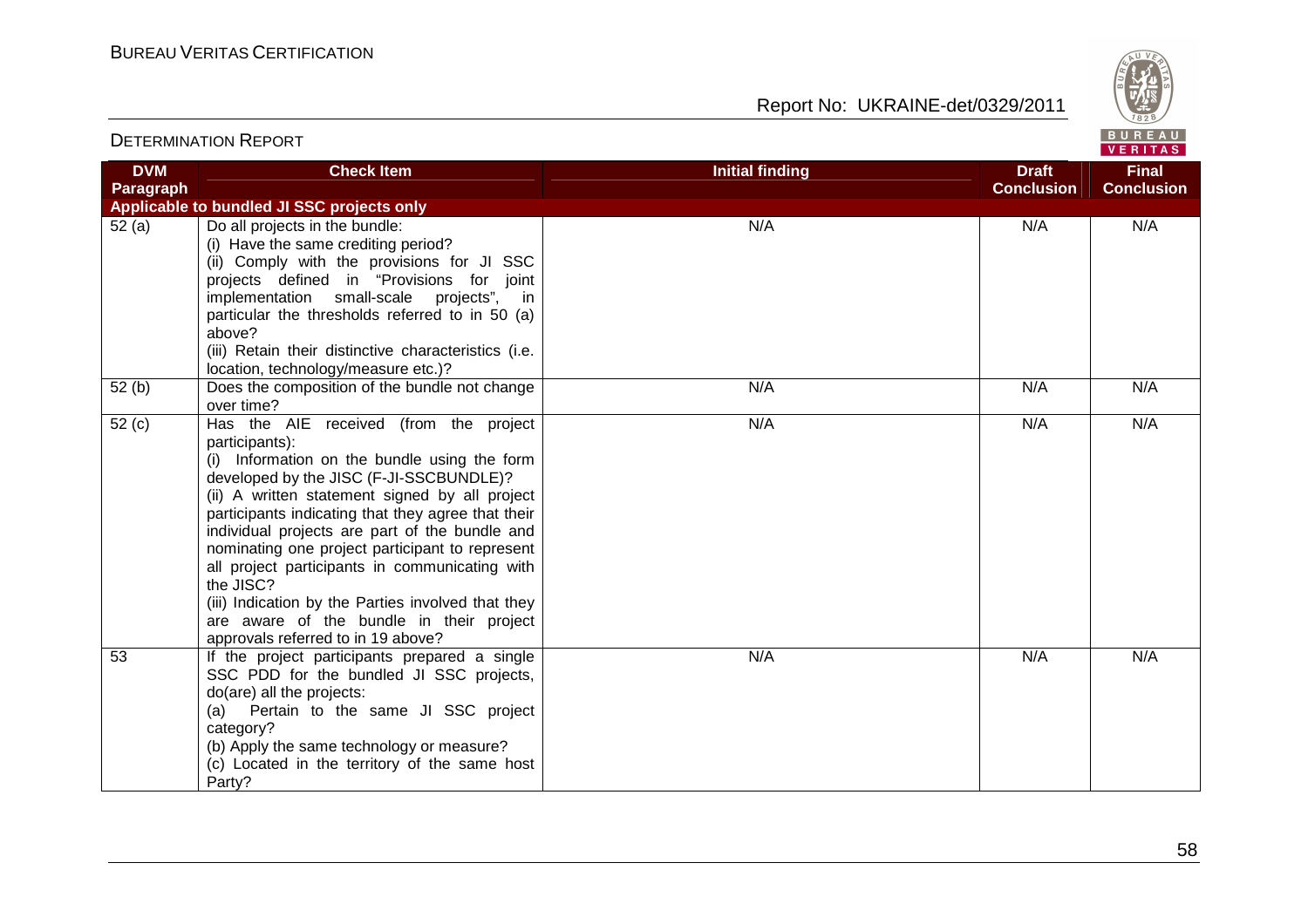

#### VERITAS **DVM Check Item Draft Check Item Initial finding Check Item Draft Final Paragraph Conclusion Conclusion** 54 If the project participants prepared separate N/A N/A N/A N/A SSC PDDs for the bundled JI SSC projects, do(are) all the projects: (a) Have SSC PDDs been prepared for all JI SSC projects in the bundle? (b) Does each SSC PDD contain a single JI SCC project in the bundle? 55 | If the projects in the bundle use the same N/A N/A N/A N/A baseline, does the F-JI-SSC-BUNDLE provide an appropriate justification for the use of the same baseline considering the particular situation of each project in the bundle? 56 Does the PDD indicate which of the following N/A N/A N/A N/A approaches is used for establishing a monitoring plan? (a) By preparing a separate monitoring plan for each of the constituent projects; (b) By preparing an overall monitoring plan including a proposal of monitoring of performance of the constituent projects on a sample basis, as appropriate. 56 (b)  $\vert$  If the approach 57 (b) above is used, N/A N/A N/A N/A (i) Are all the JI SSC projects located in the territory of the same host Party? (ii) Do all the JI SSC projects pertain to the same project category? (iii) Do all the JI SSC projects apply the same technology or measure? (iv) Does the overall monitoring plan reflect good monitoring practice appropriate to the bundled JI SSC projects and provide for collection and archiving of the data needed to calculate the emission reductions achieved by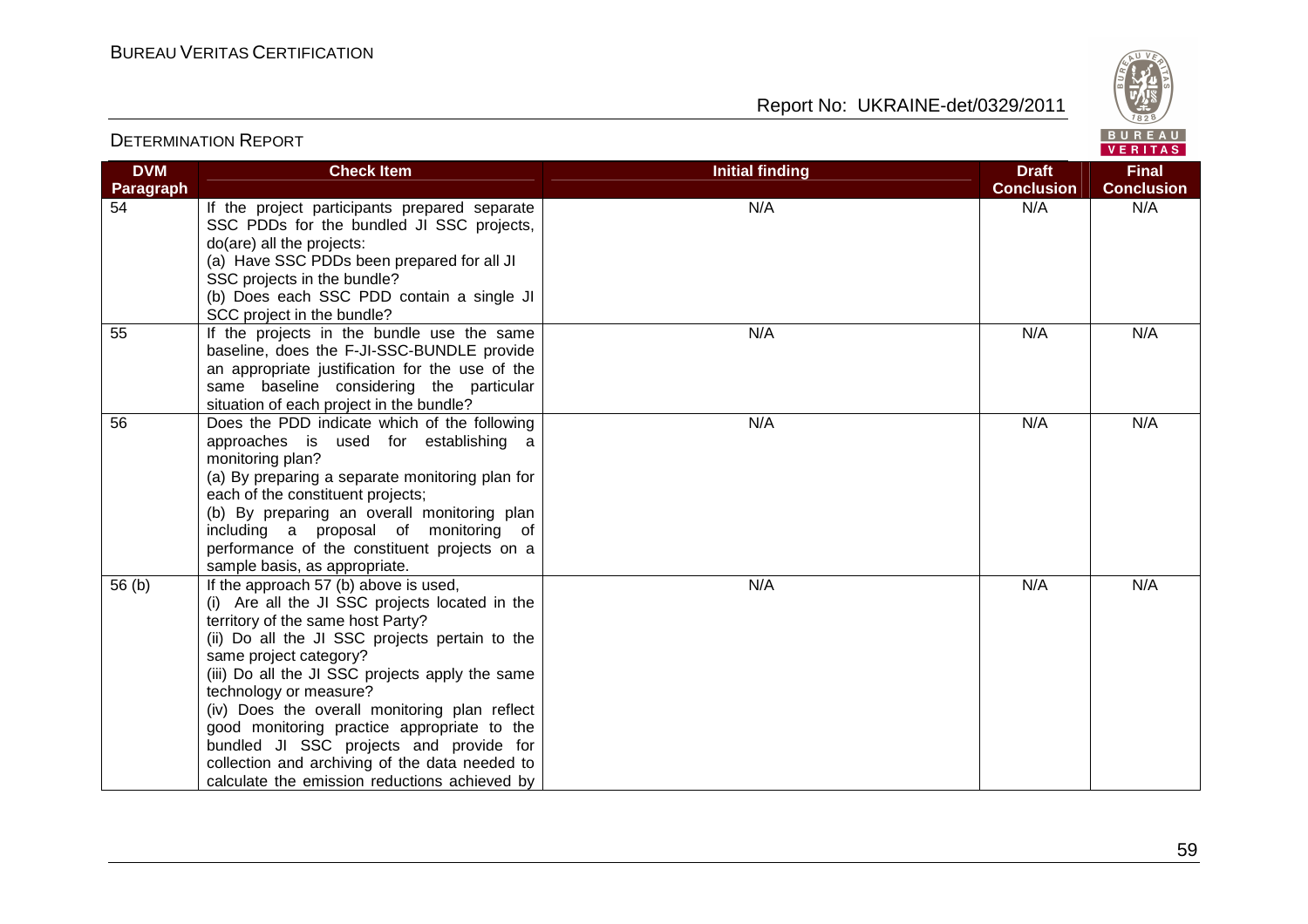

| <b>DVM</b> | <b>Check Item</b>                                                      | <b>Initial finding</b>                                                                                                   | <b>Draft</b>      | <b>Final</b>      |
|------------|------------------------------------------------------------------------|--------------------------------------------------------------------------------------------------------------------------|-------------------|-------------------|
| Paragraph  |                                                                        |                                                                                                                          | <b>Conclusion</b> | <b>Conclusion</b> |
|            | the bundled projects?                                                  |                                                                                                                          |                   |                   |
|            | Applicable to all JI SSC projects                                      |                                                                                                                          |                   |                   |
| 57         | Is the leakage only within the boundaries of                           | N/A                                                                                                                      | N/A               | N/A               |
|            | non-Annex I Parties considered?                                        |                                                                                                                          |                   |                   |
|            |                                                                        | Determination regarding land use, land-use change and forestry projects (additional/alternative elements for assessment) |                   |                   |
| 58         | Does the PDD appropriately specify how the                             | N/A                                                                                                                      | N/A               | N/A               |
|            | LULUCF project conforms to:                                            |                                                                                                                          |                   |                   |
|            | (a) The definitions of LULUCF activities                               |                                                                                                                          |                   |                   |
|            | included in paragraph 1 of the annex to                                |                                                                                                                          |                   |                   |
|            | decision 16/CMP.1, applying good practice                              |                                                                                                                          |                   |                   |
|            | guidance for LULUCF as decided by the CMP,                             |                                                                                                                          |                   |                   |
|            | as appropriate?                                                        |                                                                                                                          |                   |                   |
|            | (b) In the case of afforestation, reforestation                        |                                                                                                                          |                   |                   |
|            | and/or forest management projects, the                                 |                                                                                                                          |                   |                   |
|            | definition of "forest" selected by the host Party,<br>which specifies: |                                                                                                                          |                   |                   |
|            | (i) A single minimum tree crown cover value                            |                                                                                                                          |                   |                   |
|            | (between 10 and 30 per cent)? and                                      |                                                                                                                          |                   |                   |
|            | (ii) A single minimum land area value (between                         |                                                                                                                          |                   |                   |
|            | 0.05 and 1 hectare)? and                                               |                                                                                                                          |                   |                   |
|            | (iii) A single minimum tree height value                               |                                                                                                                          |                   |                   |
|            | (between 2 and 5 metres)?                                              |                                                                                                                          |                   |                   |
|            | JI specific approach only                                              |                                                                                                                          |                   |                   |
| 59         | Baseline setting - in addition to 22-26 above                          | N/A                                                                                                                      | N/A               | N/A               |
|            | Does the PDD provide an explanation how the                            |                                                                                                                          |                   |                   |
|            | baseline chosen:                                                       |                                                                                                                          |                   |                   |
|            | - Takes into account the good practice                                 |                                                                                                                          |                   |                   |
|            | guidance for LULUCF, developed by the IPCC?                            |                                                                                                                          |                   |                   |
|            | - Ensures conformity with the definitions,                             |                                                                                                                          |                   |                   |
|            | accounting rules, modalities and guidelines                            |                                                                                                                          |                   |                   |
|            | under Article 3, paragraphs 3 and 4, of the                            |                                                                                                                          |                   |                   |
|            | Kyoto Protocol?                                                        |                                                                                                                          |                   |                   |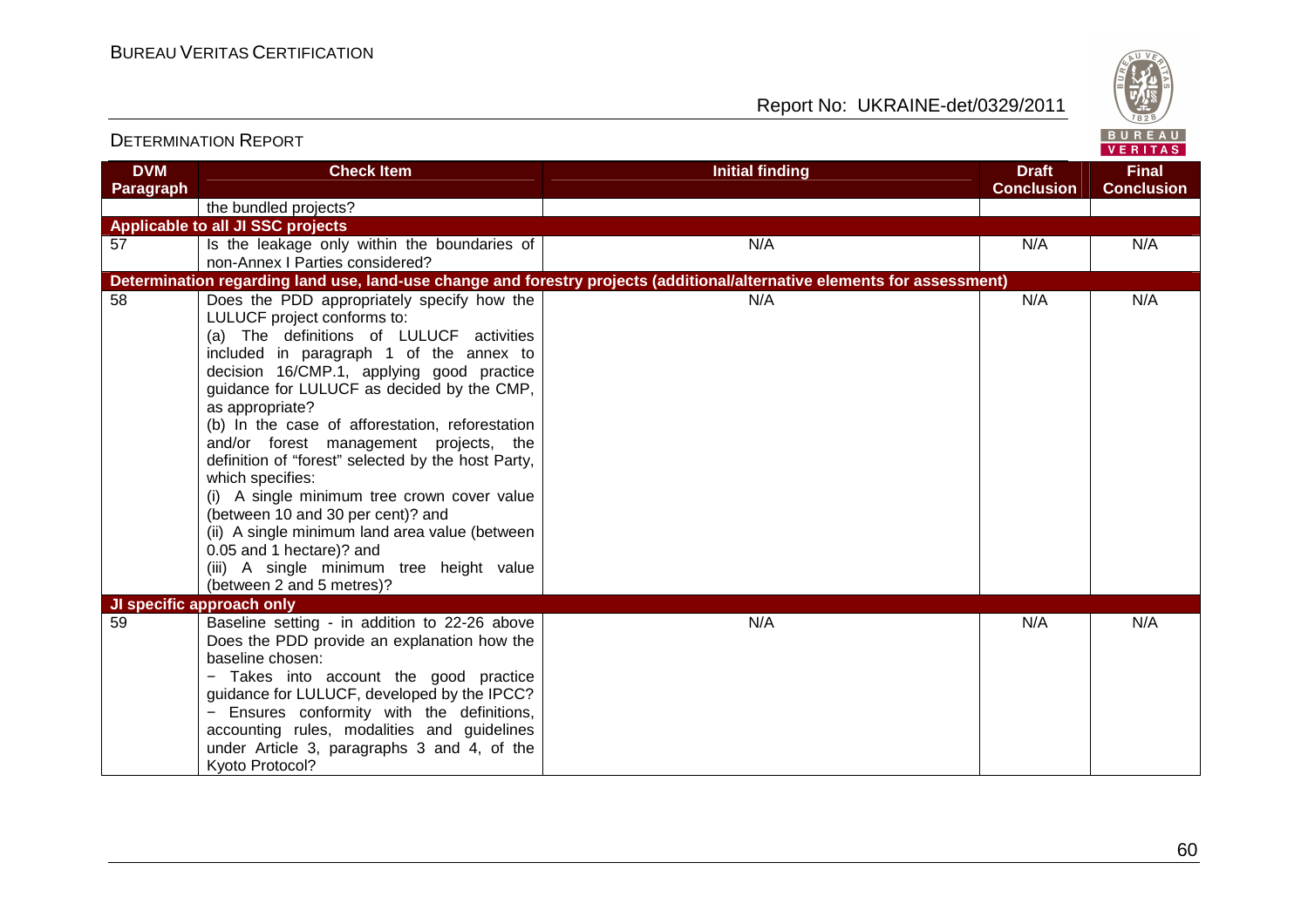

| <b>DVM</b> | <b>Check Item</b>                                                                                                                                                                                                                                                                                                                                                                                                                                                                                                                                                                                                                                                                                                                                                                                                                                                                                                                                                                                                                                                      | <b>Initial finding</b> | <b>Draft</b>             | <b>Final</b>      |
|------------|------------------------------------------------------------------------------------------------------------------------------------------------------------------------------------------------------------------------------------------------------------------------------------------------------------------------------------------------------------------------------------------------------------------------------------------------------------------------------------------------------------------------------------------------------------------------------------------------------------------------------------------------------------------------------------------------------------------------------------------------------------------------------------------------------------------------------------------------------------------------------------------------------------------------------------------------------------------------------------------------------------------------------------------------------------------------|------------------------|--------------------------|-------------------|
| Paragraph  |                                                                                                                                                                                                                                                                                                                                                                                                                                                                                                                                                                                                                                                                                                                                                                                                                                                                                                                                                                                                                                                                        |                        |                          | <b>Conclusion</b> |
| 60         | Project boundary - alternative to 32-33<br>(a) Does the project boundary geographically<br>delineate the JI LULUCF project under the<br>control of the project participants?<br>(a) If the JI LULUCF project contains more<br>than one discrete area of land,<br>(i) Does each discrete area of land have a<br>unique geographical identification?<br>(ii) Is the boundary defined for each discrete<br>area?<br>(ii) Does the boundary not include the areas in<br>between these discrete areas of land?<br>(b) Does the project boundary encompass all<br>anthropogenic emissions by sources and<br>removals by sinks of GHGs which are:<br>(i) Under the control of the project participants;<br>(ii) Reasonably attributable to the project; and<br>(iii) Significant?<br>(c) Does the project boundary account for all<br>changes in the following carbon pools:<br>- Above-ground biomass;<br>- Below-ground biomass;<br>$-$ Litter;<br>- Dead wood; and<br>- Soil organic carbon?<br>(c) Does the PDD provide:<br>(i) The information of which carbon pools are | N/A                    | <b>Conclusion</b><br>N/A | N/A               |
|            | selected?                                                                                                                                                                                                                                                                                                                                                                                                                                                                                                                                                                                                                                                                                                                                                                                                                                                                                                                                                                                                                                                              |                        |                          |                   |
|            | (ii) If one or more carbon pools are not                                                                                                                                                                                                                                                                                                                                                                                                                                                                                                                                                                                                                                                                                                                                                                                                                                                                                                                                                                                                                               |                        |                          |                   |
|            | selected, transparent and verifiable information<br>that indicates,<br>based on conservative                                                                                                                                                                                                                                                                                                                                                                                                                                                                                                                                                                                                                                                                                                                                                                                                                                                                                                                                                                           |                        |                          |                   |
|            | assumptions, that the pool is not a source?                                                                                                                                                                                                                                                                                                                                                                                                                                                                                                                                                                                                                                                                                                                                                                                                                                                                                                                                                                                                                            |                        |                          |                   |
|            |                                                                                                                                                                                                                                                                                                                                                                                                                                                                                                                                                                                                                                                                                                                                                                                                                                                                                                                                                                                                                                                                        |                        |                          |                   |
|            | (d) Is the project boundary defined on the basis                                                                                                                                                                                                                                                                                                                                                                                                                                                                                                                                                                                                                                                                                                                                                                                                                                                                                                                                                                                                                       |                        |                          |                   |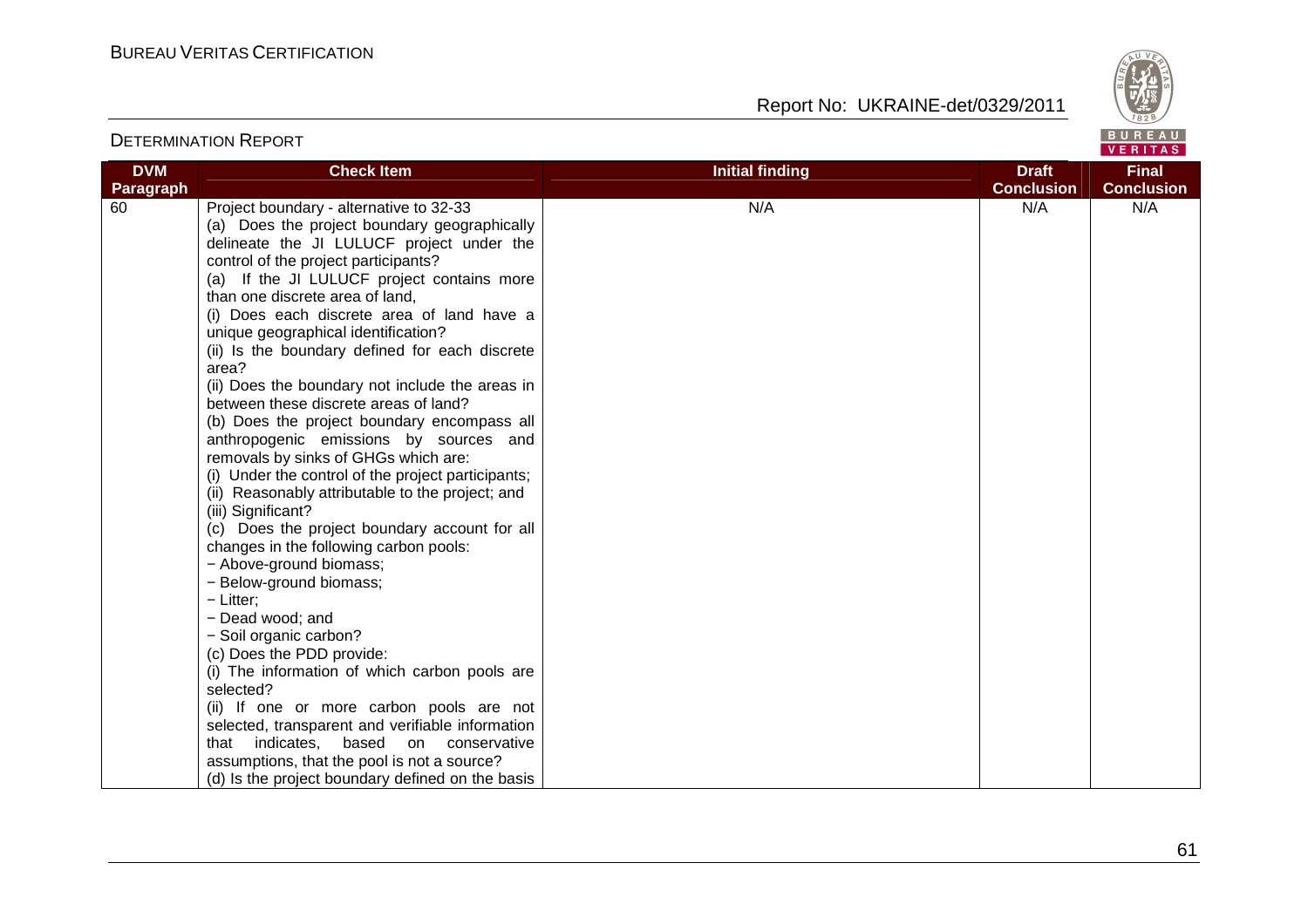

VERITAS

#### **DVM Paragraph Check Item Draft Check Item Initial finding Check Item Draft ConclusionFinal Conclusion** of a case-by-case assessment with regard to the criteria in (b) above? 61 (a) Project boundary - alternative to 32-33 (cont.) Are the delineation of the project boundary and the gases and sources/sinks included appropriately described and justified in the PDD? 61 (b) Project boundary - alternative to 32-33 (cont.) N/A N/A N/A N/A Are all gases and sources/sinks included explicitly stated, and the exclusions of any sources/sinks related to the baseline or the LULUCF project appropriately justified? 62 Monitoring plan - in addition to 35-39 Does the N/A N/A N/A N/A PDD provide an appropriate description of the sampling design that will be used for the calculation of the net anthropogenic removals by sinks occurring within the project boundary in the project scenario and, in case the baseline is monitored, in the baseline scenario, including, inter alia, stratification, determination of number of plots and plot distribution etc.? 63 Does the PDD take into account only the N/A N/A N/A N/A increased anthropogenic emissions by sources and/or reduced anthropogenic removals by sinks of GHGs outside the project boundary? N/A N/A N/A N/A **Approved CDM methodology approach only**  64 (a) Does the PDD provide the title, reference number and version of the approved CDM methodology used?  $64$  (a)  $\vert$  Is the approved CDM methodology the most N/A N/A N/A N/A recent valid version when the PDD is submitted for publication? If not, is the methodology still N/A N/A N/A N/A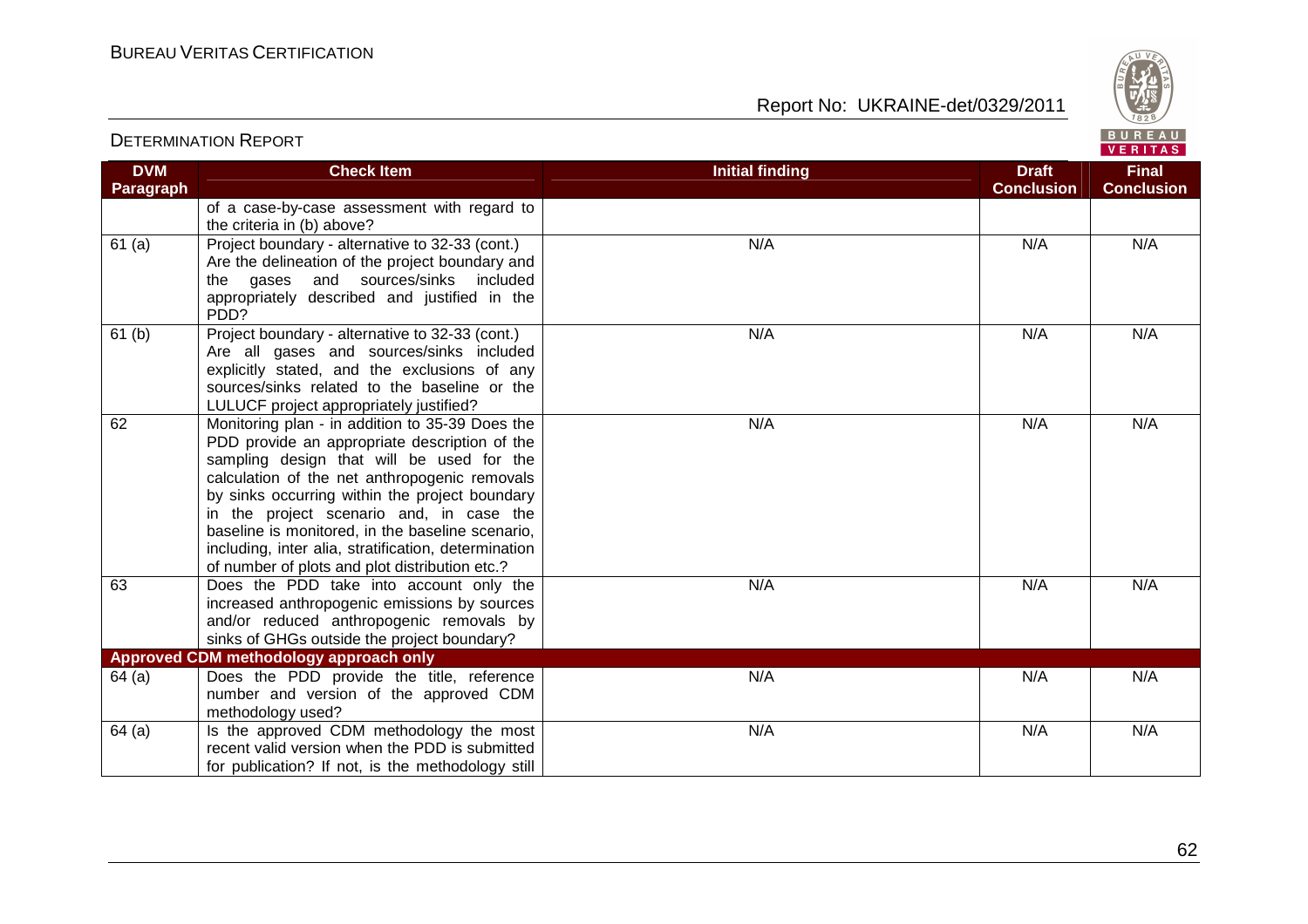

| <b>DVM</b> | <b>Check Item</b>                                                                                                                                                                                                                                                                                                                                                                                                                                                                                                                                                                                                                                                                                                                                        | <b>Initial finding</b> | <b>Draft</b>      | <b>Final</b>      |
|------------|----------------------------------------------------------------------------------------------------------------------------------------------------------------------------------------------------------------------------------------------------------------------------------------------------------------------------------------------------------------------------------------------------------------------------------------------------------------------------------------------------------------------------------------------------------------------------------------------------------------------------------------------------------------------------------------------------------------------------------------------------------|------------------------|-------------------|-------------------|
| Paragraph  |                                                                                                                                                                                                                                                                                                                                                                                                                                                                                                                                                                                                                                                                                                                                                          |                        | <b>Conclusion</b> | <b>Conclusion</b> |
|            | within the grace period (was the methodology<br>revised to a newer version in the past two<br>months)?                                                                                                                                                                                                                                                                                                                                                                                                                                                                                                                                                                                                                                                   |                        |                   |                   |
| 64(b)      | Does the PDD provide a description of why the<br>approved CDM methodology is applicable to<br>the project?                                                                                                                                                                                                                                                                                                                                                                                                                                                                                                                                                                                                                                               | N/A                    | N/A               | N/A               |
| 64 (c)     | Are all explanations, descriptions and analyses<br>made in accordance with the referenced<br>approved CDM methodology?                                                                                                                                                                                                                                                                                                                                                                                                                                                                                                                                                                                                                                   | N/A                    | N/A               | N/A               |
| $64$ (d)   | additionality,<br>Are the baseline,<br>project<br>boundary, monitoring plan, estimation of<br>enhancements of net removals and leakage<br>established appropriately as a result?                                                                                                                                                                                                                                                                                                                                                                                                                                                                                                                                                                         | N/A                    | N/A               | N/A               |
|            | Determination regarding programmes of activities (additional/alternative elements for assessment)                                                                                                                                                                                                                                                                                                                                                                                                                                                                                                                                                                                                                                                        |                        |                   |                   |
| 66         | Does the PDD include:<br>(a) A description of the policy or goal that the JI<br>PoA seeks to promote?<br>(b) A geographical boundary for the JI PoA<br>(e.g. municipality, region within a country,<br>country or several countries) within which all<br>JPAs included in the JI PoA will be<br>implemented?<br>(c) A description of the operational and<br>management arrangements established by the<br>coordinating entity for the implementation of the<br>JI PoA, including:<br>- The maintenance of records for each JPA?<br>- A system/procedure to avoid double counting<br>(e.g. to avoid including a new JPA that has<br>already been determined)?<br>- Provisions to ensure that persons operating<br>JPAs are aware and have agreed to their | N/A                    | N/A               | N/A               |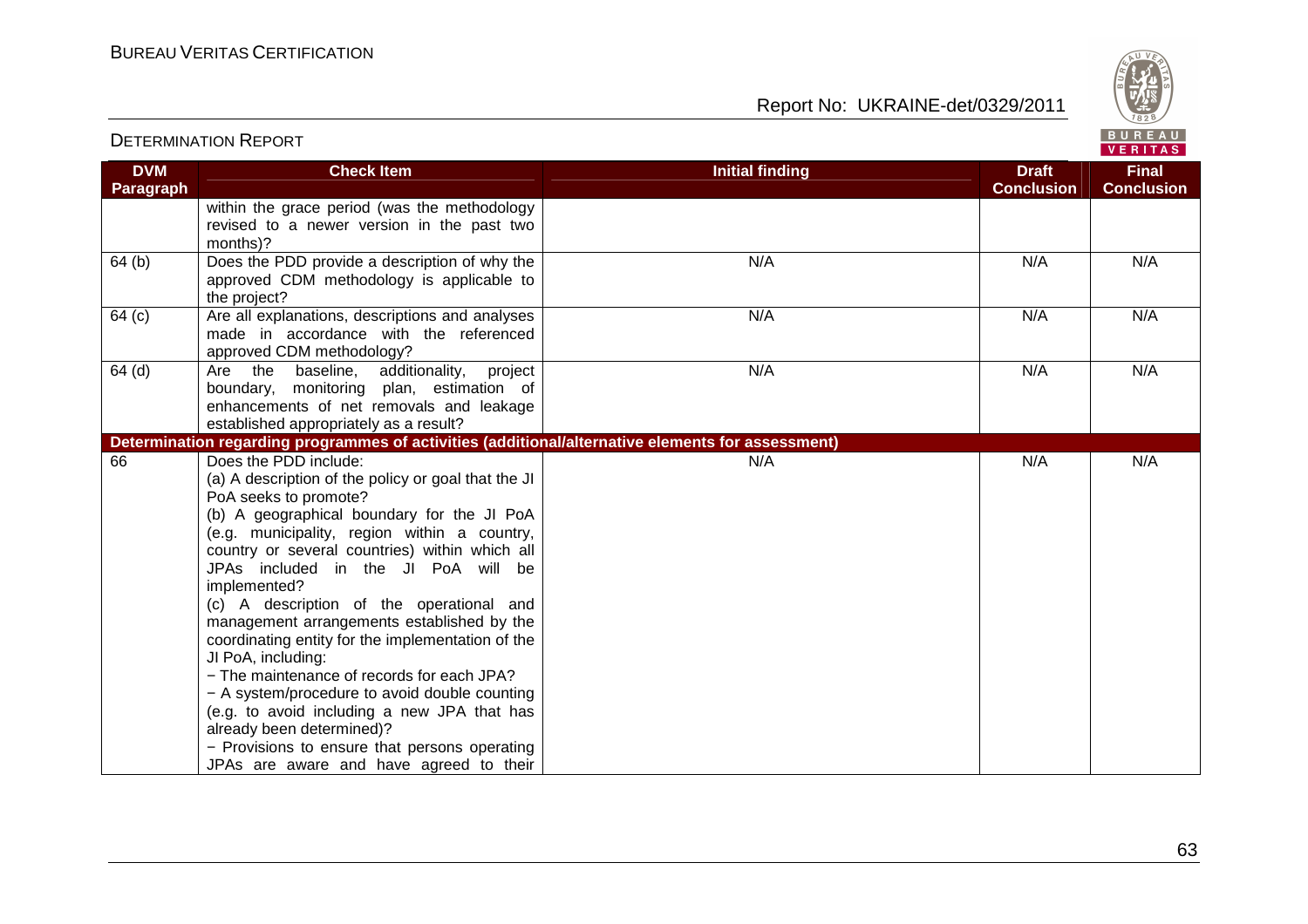

| <b>DVM</b> | <b>Check Item</b>                                                                   | <b>Initial finding</b> | <b>Draft</b>      | <b>Final</b>      |
|------------|-------------------------------------------------------------------------------------|------------------------|-------------------|-------------------|
| Paragraph  |                                                                                     |                        | <b>Conclusion</b> | <b>Conclusion</b> |
|            | activity being added to the JI PoA?                                                 |                        |                   |                   |
|            | (d) A description of each type of JPAs that will                                    |                        |                   |                   |
|            | be included in the JI PoA, including the                                            |                        |                   |                   |
|            | technology or measures to be used?                                                  |                        |                   |                   |
|            | (e) The eligibility criteria for inclusion of JPAs to                               |                        |                   |                   |
|            | the JI PoA for each type of JPA in the JI PoA?                                      |                        |                   |                   |
| 67         | Project approvals by Parties involved -<br>additional to 19-20                      | N/A                    | N/A               | N/A               |
|            | Are all Parties partly or entirely within the                                       |                        |                   |                   |
|            | geographical boundary for the JI PoA listed as                                      |                        |                   |                   |
|            | "Parties involved" and indicated as host Parties<br>in the PDD?                     |                        |                   |                   |
| 68         | Authorization of project participants by Parties                                    |                        |                   |                   |
|            | involved - additional to 21                                                         |                        |                   |                   |
|            | Is the coordinating entity presented in the PDD                                     |                        |                   |                   |
|            | authorized by all host Parties to coordinate and                                    |                        |                   |                   |
|            | manage the JI PoA?                                                                  |                        |                   |                   |
| 69         | Baseline setting - additional to 22-26                                              | N/A                    | N/A               | N/A               |
|            | Is the baseline established for each type of                                        |                        |                   |                   |
|            | JPA?                                                                                |                        |                   |                   |
| 70         | Additionality - additional to 27-31                                                 | N/A                    | N/A               | N/A               |
|            | Does the PDD indicate at which of the following                                     |                        |                   |                   |
|            | levels that additionality is demonstrated?                                          |                        |                   |                   |
|            | (a) For the JI PoA                                                                  |                        |                   |                   |
| 71         | (b) For each type of JPA                                                            | N/A                    | N/A               | N/A               |
|            | Crediting period - additional to 34<br>Is the starting date of the JI PoA after the |                        |                   |                   |
|            | beginning of 2006 (instead of 2000)?                                                |                        |                   |                   |
| 72         | Monitoring plan - additional to 35-39                                               | N/A                    | N/A               | N/A               |
|            | Is the monitoring plan established for each                                         |                        |                   |                   |
|            | technology and/or measure under each type of                                        |                        |                   |                   |
|            | JPA included in the JI PoA?                                                         |                        |                   |                   |
|            |                                                                                     |                        |                   |                   |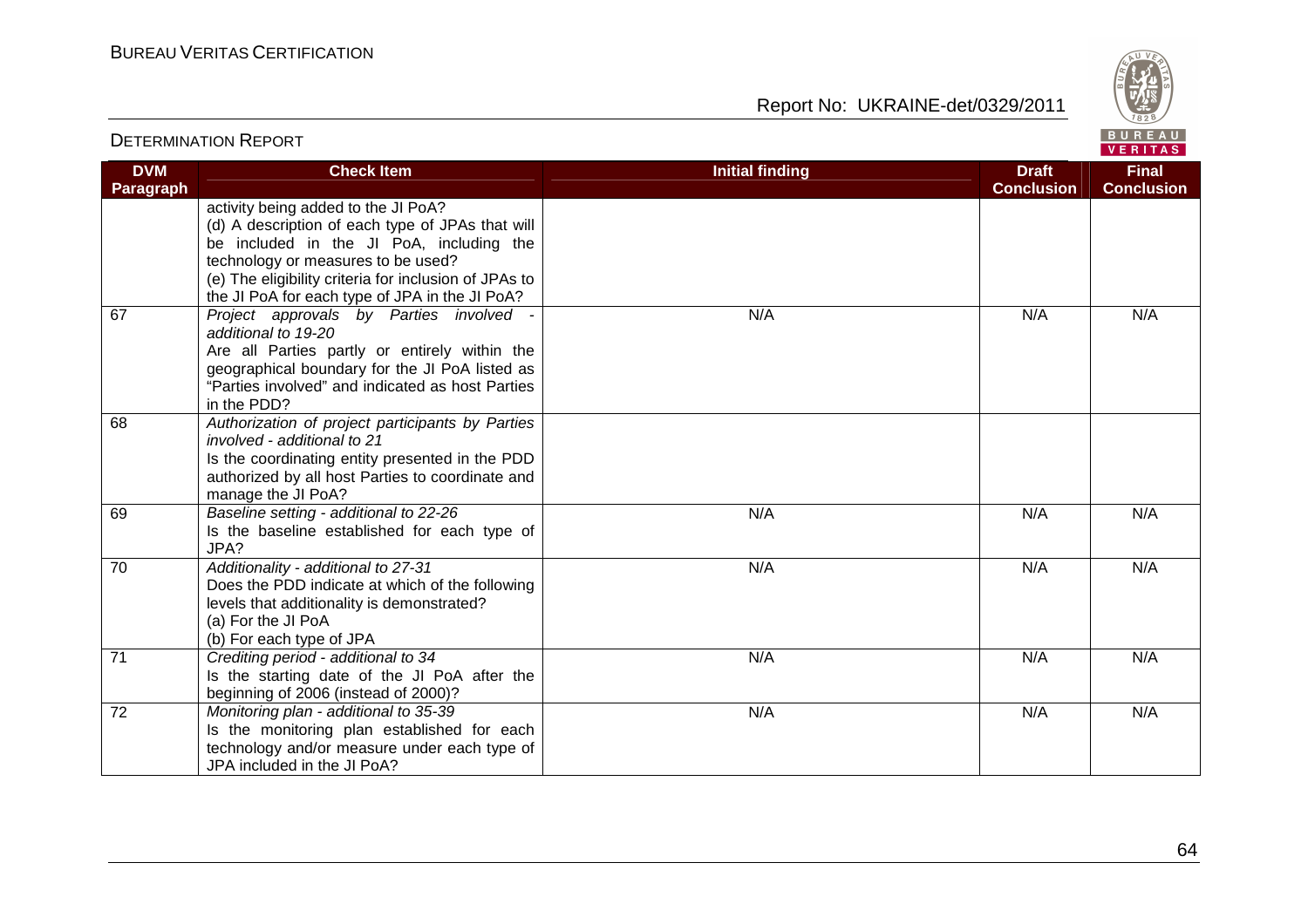



| <b>DVM</b><br>Paragraph | <b>Check Item</b>                                                                                                                                                                                                                                                                                                                                                                                                                                                                                                                                                                                                                                                                                                                           | <b>Initial finding</b> | <b>Draft</b><br><b>Conclusion</b> | <b>Final</b><br><b>Conclusion</b> |
|-------------------------|---------------------------------------------------------------------------------------------------------------------------------------------------------------------------------------------------------------------------------------------------------------------------------------------------------------------------------------------------------------------------------------------------------------------------------------------------------------------------------------------------------------------------------------------------------------------------------------------------------------------------------------------------------------------------------------------------------------------------------------------|------------------------|-----------------------------------|-----------------------------------|
| 73                      | Does the PDD include a table listing at least<br>one real JPA for each type of JPA?                                                                                                                                                                                                                                                                                                                                                                                                                                                                                                                                                                                                                                                         | N/A                    | N/A                               | N/A                               |
| 73                      | For each real JPA listed, does the PDD provide<br>the information of:<br>(a) Name and brief summary of the JPA?<br>(b) The type of JPA?<br>(c) A geographical reference or other means of<br>identification?<br>(d) The name and contact details of the<br>entity/individual responsible for the operation of<br>the JPA?<br>(e) The host Party(ies)?<br>(f) The starting date of the JPA?<br>(g) The length of the crediting period of the<br>JPA?<br>(h) Confirmation that the JPA meets all the<br>eligibility requirements for its type, including a<br>description of how these requirements are<br>met?<br>(i) Confirmation that the JPA has not been<br>determined as a single JI project or determined<br>under a different JI PoA? | N/A                    | N/A                               | N/A                               |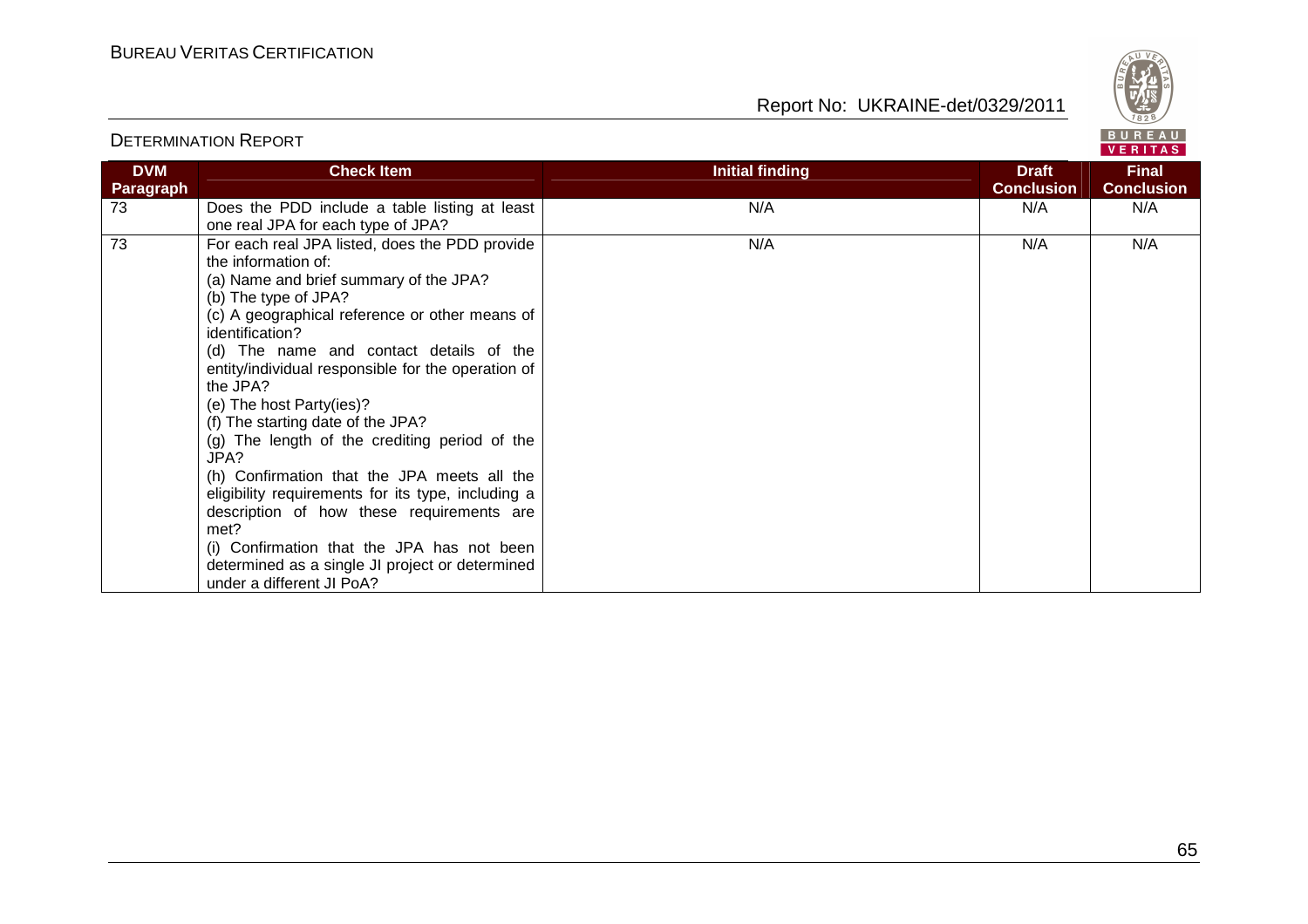

#### DETERMINATION REPORT

# **Table 2 Resolution of Corrective Action and Clarification Requests**

| Draft report clarifications and corrective action<br>requests by validation team                                                                                                              | Ref. to<br>checklist<br>question in<br>table 1 | Summary of project participant   Determination team conclusion<br>response                                                                                      |                                                                     |
|-----------------------------------------------------------------------------------------------------------------------------------------------------------------------------------------------|------------------------------------------------|-----------------------------------------------------------------------------------------------------------------------------------------------------------------|---------------------------------------------------------------------|
| <b>CAR 01.</b> There is no information concerning the<br>situation existing prior to the starting date of the<br>project. Please provide such information.                                    |                                                | information concerning<br>The l<br>situation existing prior to the starting<br>date of the project was presented<br>in the PDD version 02, dated<br>05/09/2011. | the The necessary corrections<br>were made.<br>The issue is closed. |
| <b>CAR 02.</b> There is no information concerning the<br>project scenario, namely, its expected results and<br>technical summary. Please provide<br>such<br>information.                      |                                                | The information concerning<br>project scenario, namely, its expected<br>results and technical summary was<br>provided.                                          | the The issue is closed.                                            |
| <b>CAR 03.</b> Please, describe brief history of JI<br>component of the project.                                                                                                              |                                                | The brief history of JI component of The necessary corrections<br>the project was provided.                                                                     | were made.<br>The issue is closed.                                  |
| <b>CAR 04.</b> Please, make the format of the A.3 table<br>correct.                                                                                                                           |                                                | The format of the table $A.3.$ The issue is closed.<br>was corrected.                                                                                           |                                                                     |
| <b>CAR 05.</b> The table 2 in the section A.4.2 is not<br>totally filled. Please make the corresponding<br>corrections.                                                                       |                                                | The table 2 in the Section The issue is closed.<br>A.4.2 was completed.                                                                                         |                                                                     |
| <b>CAR 06.</b> The table 4 in the section A.4.2<br>«Instrument gages' characteristics» (p. 20) does<br>not correspond to the content. Please provide the<br>instrument gages' characteristic. |                                                | The table 3 in the Section The issue is closed.<br>A.4.2. (p. 20) was corrected.                                                                                |                                                                     |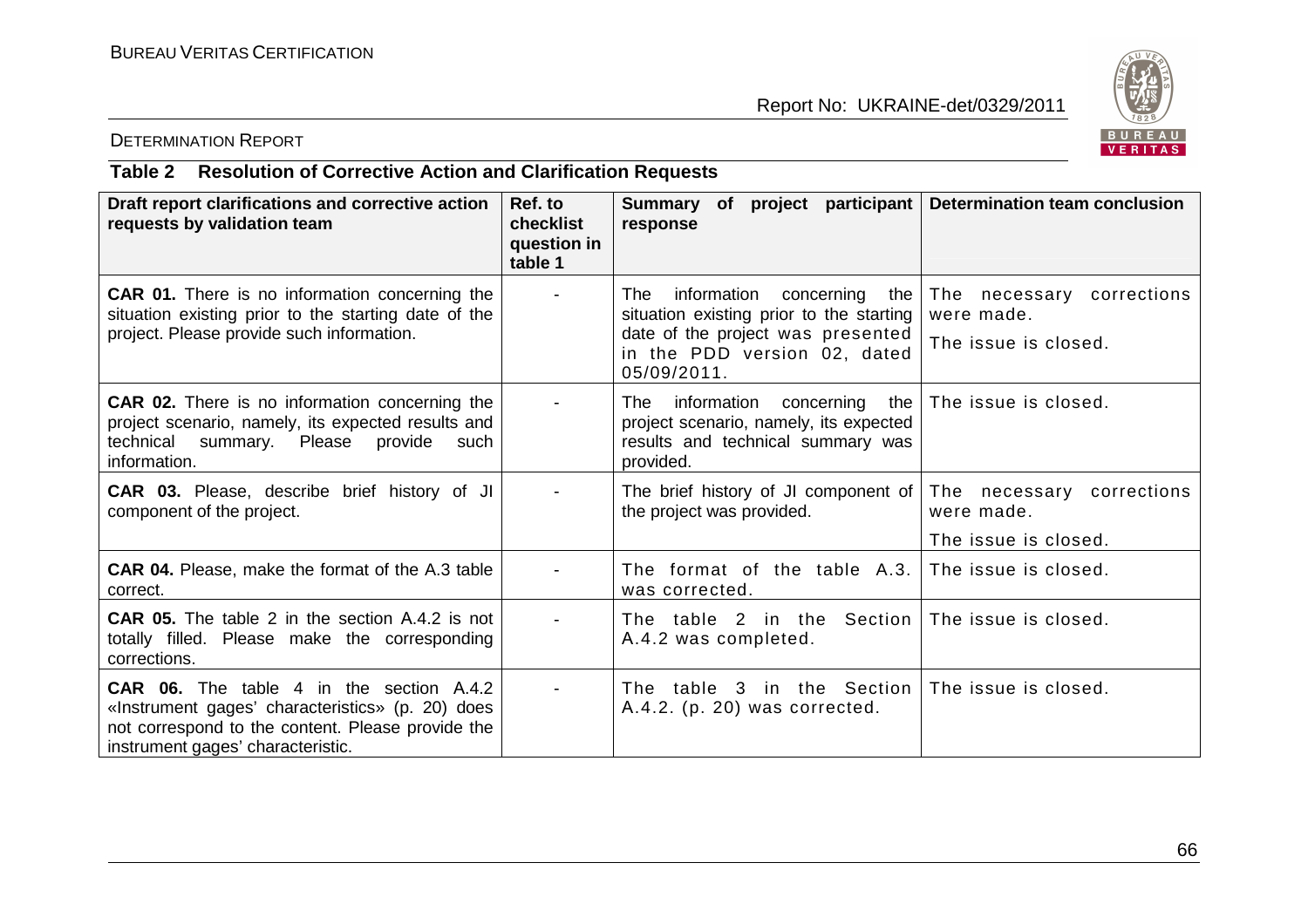

| <b>DETERMINATION REPORT</b>                                                                                                                                                                                                                                                                                      |                                                                                                                                                                                                 | BUREAU<br><b>VERITAS</b>                                             |
|------------------------------------------------------------------------------------------------------------------------------------------------------------------------------------------------------------------------------------------------------------------------------------------------------------------|-------------------------------------------------------------------------------------------------------------------------------------------------------------------------------------------------|----------------------------------------------------------------------|
| <b>CAR 07.</b> The table 4 in the section A.4.2<br>«Frequency controllers characteristics» (p. 20)<br>does not correspond to the content. Please<br>provide the Frequency controllers characteristics.                                                                                                           | The table 4 in the Section<br>A.4.2. (p. 20) was corrected.                                                                                                                                     | The issue is closed.                                                 |
| <b>CAR 08.</b> Please provide the estimation of emission<br>reductions over the crediting period in the section<br>A.4.3.                                                                                                                                                                                        | The estimation of emission reductions<br>over the crediting period was provided<br>in the section A.4.3.                                                                                        | relevant<br>corrections<br>The<br>were made.<br>The issue is closed. |
| <b>CAR 09.</b> The length of the crediting period is not<br>indicated. Please, indicate in the section A.4.3.1<br>the length of the crediting period (please, pay<br>attention that duration of the crediting period in the<br>PDD section A.4.3.1 should coincide with the<br>duration in the PDD section C.1). | The length of the crediting period of $ $ The issue is closed.<br>the JI project was indicated.                                                                                                 |                                                                      |
| <b>CAR 10.</b> The estimated average annual emission<br>reductions in tonnes of $CO2$ equivalent in the table<br>6 were calculated incorrectly. Please make the<br>relevant corrections.                                                                                                                         | The (baseline and project) emission   The issue is closed.<br>reductions were corrected in the<br>tables<br>##:6,7,8,14,15,16,17,18,19,20,<br>21,22 of the PDD version 02,<br>dated 05/09/2011. |                                                                      |
| <b>CAR 11.</b> Please correct the format of the table 6 in<br>the section A.4.3.1. (p. 22)                                                                                                                                                                                                                       | The format of the table 6.<br>Section A.4.3.1 was adjusted.                                                                                                                                     | The issue is closed.                                                 |
|                                                                                                                                                                                                                                                                                                                  | The (baseline and project) emission<br>reductions were corrected in the<br>tables<br>##:6,7,8,14,15,16,17,18,19,20,<br>21,22 of the PDD version 02,<br>dated 05/09/2011.                        |                                                                      |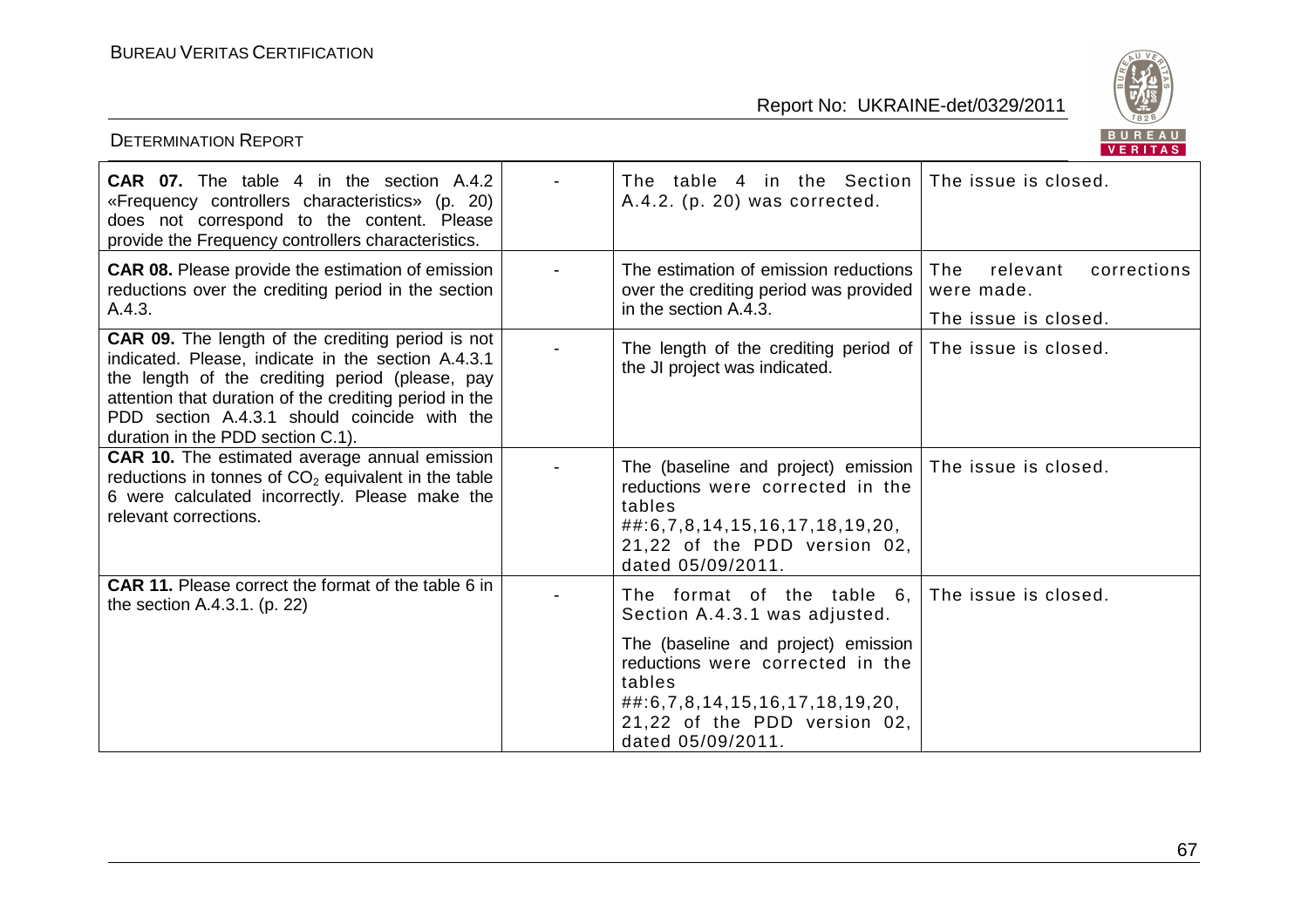

| <b>DETERMINATION REPORT</b>                                                                                                                                                                                               |      |                                                                                                                                                                          | BUREAU<br><b>VERITAS</b> |
|---------------------------------------------------------------------------------------------------------------------------------------------------------------------------------------------------------------------------|------|--------------------------------------------------------------------------------------------------------------------------------------------------------------------------|--------------------------|
| <b>CAR 12.</b> Please correct the format of the table 7 in<br>the section A.4.3.1. (p. 22)                                                                                                                                |      | The format of the table 7,<br>Section A.4.3.1 was adjusted.                                                                                                              | The issue is closed.     |
|                                                                                                                                                                                                                           |      | The (baseline and project) emission<br>reductions were corrected in the<br>tables<br>##:6,7,8,14,15,16,17,18,19,20,<br>21,22 of the PDD version 02,<br>dated 05/09/2011. |                          |
| <b>CAR 13.</b> Please correct the format of the table 8 in<br>the section A.4.3.1. (p. 22)                                                                                                                                |      | The format of the table 8.<br>Section A.4.3.1 was adjusted.                                                                                                              | The issue is closed.     |
|                                                                                                                                                                                                                           |      | The (baseline and project) emission<br>reductions were corrected in the<br>tables<br>##:6,7,8,14,15,16,17,18,19,20,<br>21,22 of the PDD version 02,<br>dated 05/09/2011. |                          |
| <b>CAR 14.</b> There are no letters of approval from<br>Parties involved.                                                                                                                                                 | 19   | The letters of approval from Parties<br>involved will be issued after the<br>determination of the project.                                                               | Pending.                 |
| CAR 15. Please indicate if the person/entity is also<br>a project participant listed in Annex 1.                                                                                                                          | 21   | The Annex 1 of the JI project was<br>corrected and it was indicated if that<br>the project participant is an entity.                                                     | The issue is closed.     |
| <b>CAR 16.</b> Please delete all the information that<br>goes after the table 1 of Annex 4, because it<br>includes the list of investment costs, which don't<br>correspond to the project additionality analysis<br>data. | 28   | The necessary amendments to<br>the supplementary document #4<br>were made.                                                                                               | The issue is closed.     |
| <b>CAR 17.</b> Please justify the project boundary.                                                                                                                                                                       | 32 c | The project boundary was justified.                                                                                                                                      | The issue is closed.     |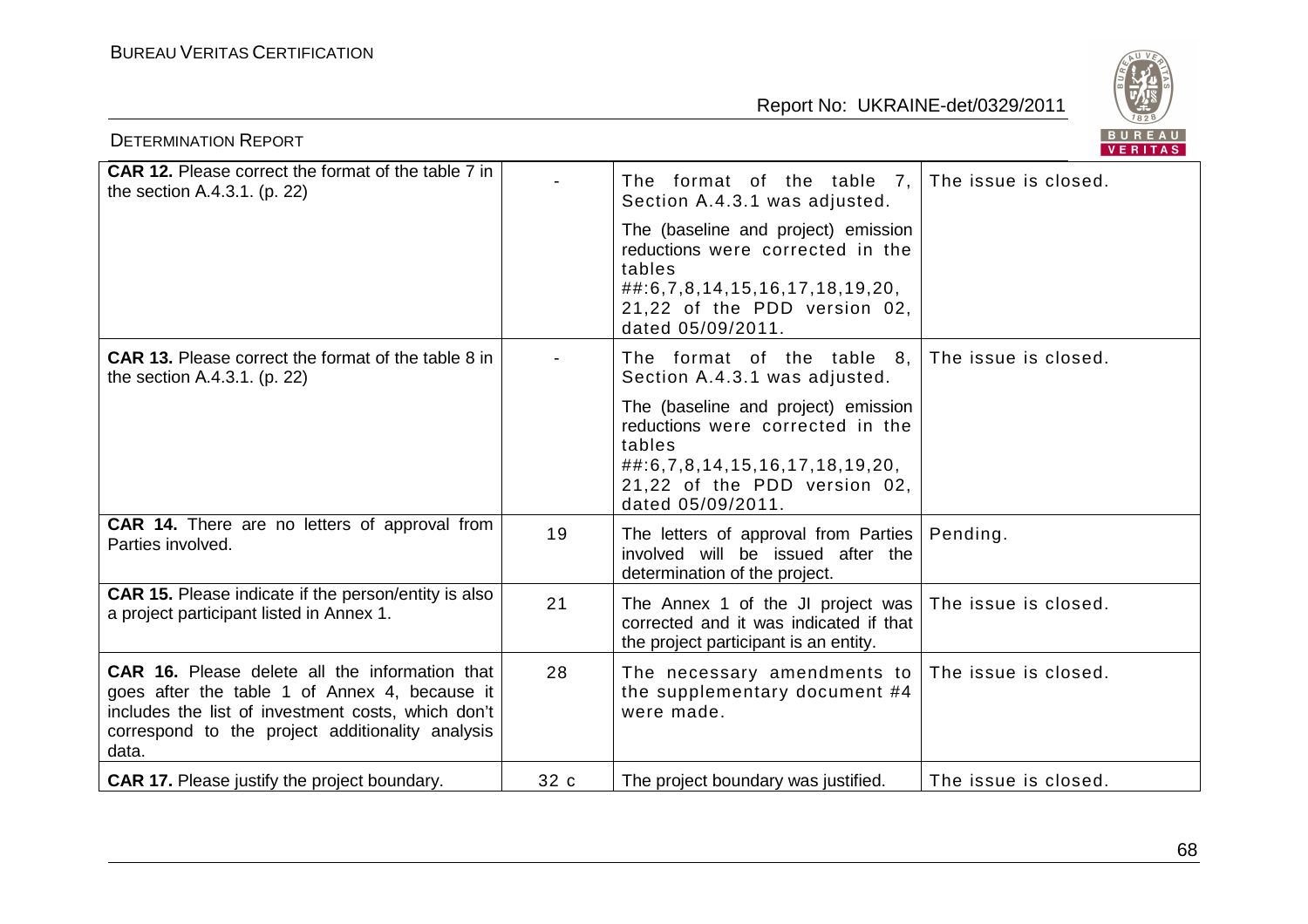

|                                                                                                                                                                                                                                                                          |              |                                                                                                                                                                                                                          | VERIIAS.                                                             |
|--------------------------------------------------------------------------------------------------------------------------------------------------------------------------------------------------------------------------------------------------------------------------|--------------|--------------------------------------------------------------------------------------------------------------------------------------------------------------------------------------------------------------------------|----------------------------------------------------------------------|
| CL 01. Please, give documented evidence of the<br>project starting date.                                                                                                                                                                                                 | 34 a         | The documented evidence of the<br>project starting date was presented in<br>the supplementary document #4.                                                                                                               | The documented evidences<br>were presented.<br>The issue is closed.  |
| <b>CAR 18.</b> The period in which the monitoring will be<br>conducted is not indicated in the Section D of the<br>PDD. Please make the relevant corrections.                                                                                                            | 36a          | The Section D of the PDD version 02,<br>dated 05.09.2011 was corrected and<br>the information concerning the period<br>in which the monitoring will be<br>conducted was indicated.                                       | relevant<br>corrections<br>The<br>were made.<br>The issue is closed. |
| CAR 19. The standard variable indicated in the<br>Section D.1.1.1 does not draw on the list of<br>standard variables contained in appendix B of<br>'Guidance on criteria for baseline setting and<br>Please<br>monitoring".<br>the<br>make<br>necessary<br>corrections.  | 36 c         | The standard variable indicated in the<br>Section D.1.1.1 is corrected and<br>draws on the list of standard variables<br>contained in appendix B of "Guidance"<br>on criteria for baseline setting and<br>monitoring".   | The issue is closed.                                                 |
| <b>CAR 20.</b> The standard variable indicated in the<br>Section D.1.1.3 does not draw on the list of<br>standard variables contained in appendix B of<br>"Guidance on criteria for baseline setting and<br>monitoring".<br>Please make the<br>necessary<br>corrections. | 36 c         | The standard variable indicated in the  <br>Section D.1.1.3 is corrected and<br>draws on the list of standard variables<br>contained in appendix B of "Guidance"<br>on criteria for baseline setting and<br>monitoring". | The issue is closed.                                                 |
| <b>CAR 21.</b> Please provide the justification that the<br>procedure is consistent with standard technical<br>procedures in the relevant sector.                                                                                                                        | 36 (f) (vii) | The justification that the procedure is $ $<br>consistent with standard technical<br>procedures in the relevant sector is<br>provided in the Section D.1 of the<br>PDD version 02, dated 05.09.2011.                     | relevant<br>The<br>corrections<br>were made.<br>The issue is closed. |